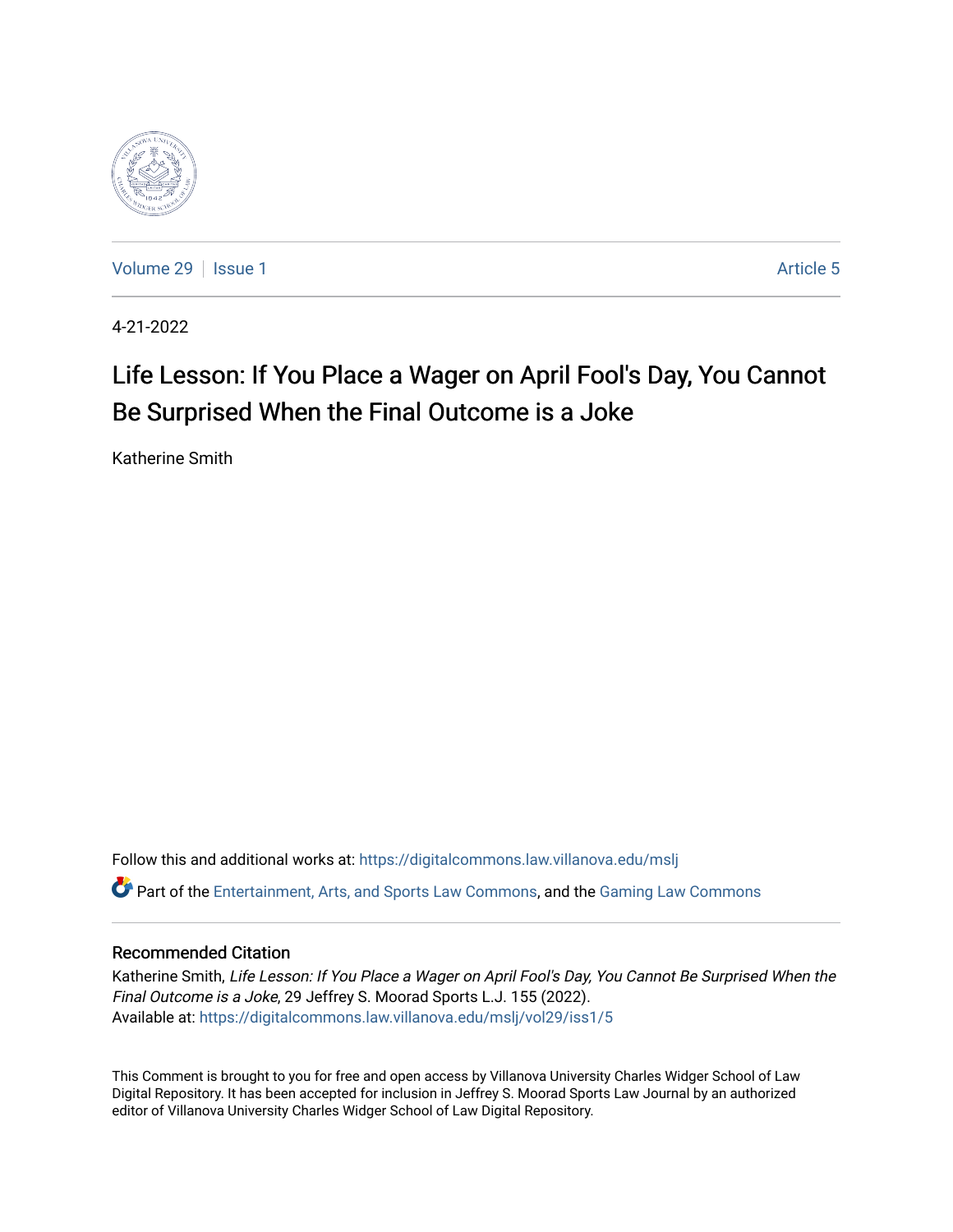# LIFE LESSON: IF YOU PLACE A WAGER ON APRIL FOOL'S DAY, YOU CANNOT BE SURPRISED WHEN THE FINAL OUTCOME IS A JOKE

#### I. INTRODUCTION: "THERE'S A SUCKER BORN EVERY MINUTE . . . "1

The Illinois case *Dew-Becker v. Wu*2 is the latest example showing that court cases provide color commentary for the time's prevailing social issues.3 In *Dew-Becker*, the timely social issue before the court involved a type of online sports gaming, daily fantasy sports ("DFS").<sup>4</sup> In addition to providing an issue-spotting sign-

3. *See The Evolution of the Daily Fantasy Sports Industry*, ROTOGRINDERS, https:// rotogrinders.com/static/daily-fantasy-sports-timeline [https://perma.cc/Q2A3- RQMH] (last visited Feb. 9, 2021) [hereinafter *Evolution*] (chronicling "first gaming sites being founded in 2007" on timeline pertaining to daily fantasy sports play)*; see also* Tribune News Services, *Daily Fantasy Sports Sites Support Illinois Regulation Plan*, CHI. TRIB. (Feb. 25, 2016, 4:48 PM), https://www.chicagotribune.com/ sports/breaking/ct-illinois-daily-fantasy-sports-spt-20160225-story.html [https:// perma.cc/23H4-ZEEU] (showing DFS expanding rapidly in Illinois, noting interest by public interest groups, operators to see regulation developed)*. See generally Dew-Becker I*, 2020 IL, at \*¶¶ 4–6 (Karmeier, J., dissenting) (detailing basic structure of daily fantasy sports contests, which are events allowing individuals to make online wagers regarding success of teams they create using players from multiple professional teams, used to compete against other wage-makers using statistical data).

4. *See* Dew-Becker v. Wu, 123 N.E.3d 86, 87-88 (Ill. App. Ct. 2018) [hereinafter *Dew-Becker II*] (describing April 1 wager generating claim as "bet placed between plaintiff and defendant through the fantasy sports website FanDuel"); *see also* Dew-Becker v. Wu, 2017 IL App (1st) 161383-U, at \*¶ 6 (Ill. App. Ct. 2017) [hereinafter *Dew-Becker III*] (noting at time of original complaint Illinois courts had not yet ruled whether DFS constituted gambling); Karis Hustad, *Wait, Can I Still Play Daily Fantasy Sports In Illinois?*, CHICAGOINNO (Dec. 30, 2015, 2:53 PM), https:// www.bizjournals.com/chicago/inno/stories/news/2015/12/30/wait-can-i-stillplay-daily-fantasy-sports-in.html [https://perma.cc/R7EZ-SMZW] (showing two major DFS operators filed lawsuit in 2015 to force court to make ruling about legality of DFS play in Illinois). *See generally* Phillips v. Double Down Interactive LLC, 173 F. Supp. 3d 731, 733 n.1 (N.D. Ill. 2016) (showing trend of online gaming by reporting one company's participation rate of players originating from Illi-

(155)

<sup>1.</sup> *See* Michael Stewart, *There Is a Sucker Born Ev'ry Minute*, GENIUS, https:// genius.com/Cy-coleman-there-is-a-sucker-born-evry-minute-lyrics [https:// perma.cc/37HJ-UZFE] (last visited Jan. 17, 2021) (providing lyrics from 1980 musical about P.T. Barnum). *See generally* Drew Harwell, *All the Reasons You (Probably) Won't Win Money Playing Daily Fantasy Sports*, WASH. POST (Oct. 12, 2015), https://www.washingtonpost.com/news/the-switch/wp/2015/10/12/all-thereasons-you-probably-wont-win-money-playing-daily-fantasy-sports/ [https:// perma.cc/9EL5-JHUS] (providing overview of daily fantasy sports model). "The top 1 percent of players, they found, paid 40 percent of the entry fees but reaped 91 percent of the profits. Meanwhile, the 'minnows' in the bottom 80 percent paid an average of \$49 in entry fees and lost half that cash." *Id.*

<sup>2.</sup> Dew-Becker v. Wu, 2020 IL 124472 (Ill. 2020) [hereinafter *Dew-Becker I*].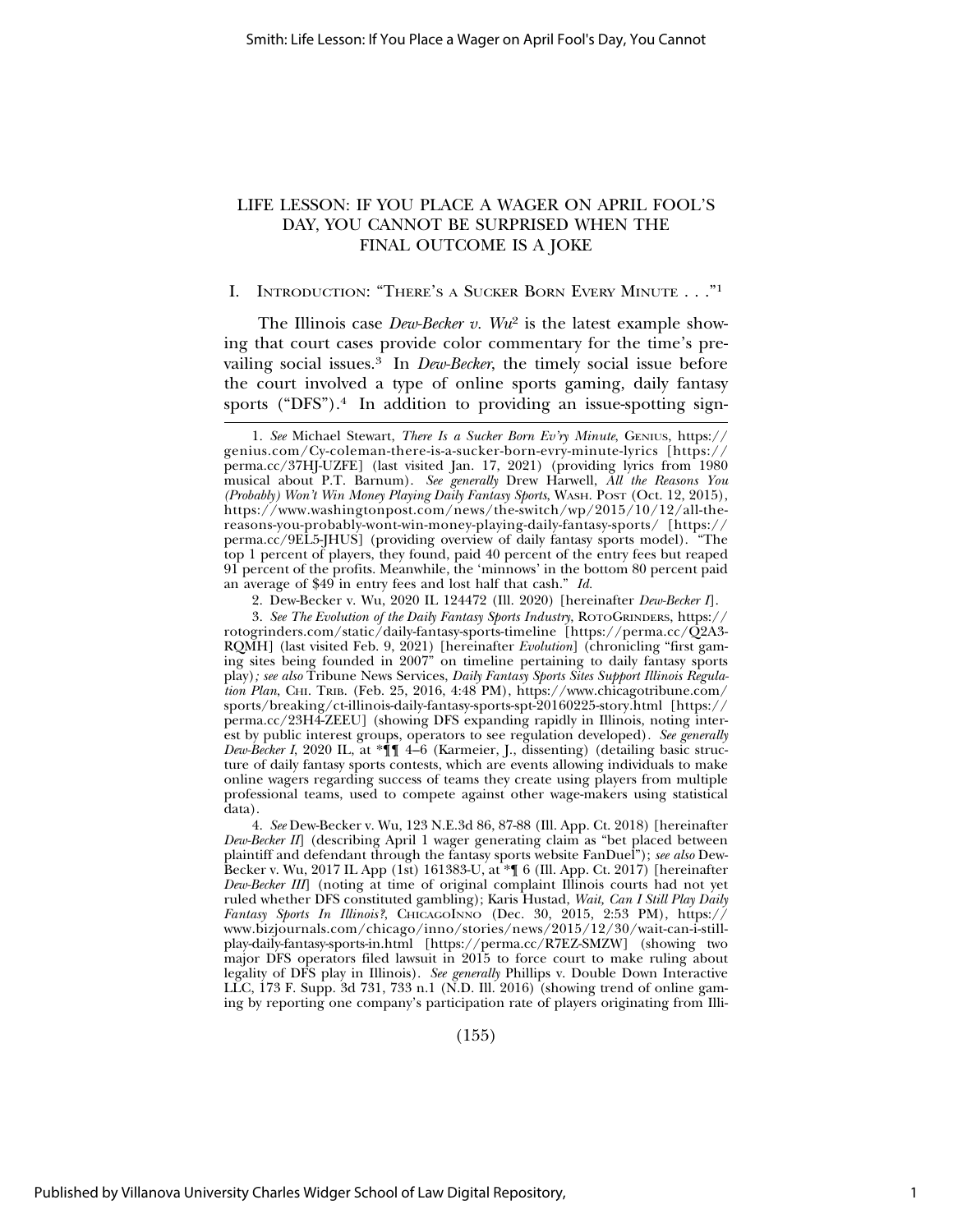post, the *Dew-Becker* case also highlights a challenge faced by states eager to capitalize on new revenue created by citizens' newly discovered recreational activities: dealing with inconvenient, outdated statutes initially established to protect citizens from harm.5

Reliant on real-life sports data for its contests, DFS gaming is an outgrowth of the sports construct called fantasy sports.6 This activity took hold with the advent of widespread Internet use and the resulting ease of access to sports statistics.7 In fantasy sports, individuals draft fantasy teams informed by statistical data from live professional and amateur sports competitions.8 The gamers' fortunes rise and fall over a traditional-length sports season in lockstep with real-time events impacting performance, such as injuries.9 Participants learn the results of their teams' performances—and their winnings—at the end of the season.<sup>10</sup> Before the 1990s, enthusiasts had to invest significant time to gather data and then ana-

6. *See* Dustin Gouker, *New Official Data: Daily Fantasy Sports Generated \$335 Million In Revenue in a Year*, LEGAL SPORTS REP. (June 28, 2018), https:// www.legalsportsreport.com/21627/ny-dfs/ [https://perma.cc/9TNH-R7LV] (explaining DFS market almost at capacity, need for legal sports betting market to achieve earnings expectations); *see also* Darren Heitner, *An Abbreviated History of FanDuel and DraftKings*, FORBES (Sept. 20, 2015), https://www.forbes.com/sites/ darrenheitner/2015/09/20/an-abbreviated-history-of-fanduel-and-draftkings/ [https://perma.cc/ED8M-QQMN] (quoting press release for launch of FanDuel in 2009 describing DFS as innovation of fantasy sports). *See generally* Ciciora, *infra* note 99 (explaining relationship of DFS to sports gambling).

7. *See* Heitner, *supra* note 6 (discussing how internet lessened time required to compile, evaluate statistics that form basis of fantasy sports competitions).

8. *See* Marc Edelman, *A Short Treatise on Fantasy Sports and the Law: How America Regulates Its New National Pastime*, 3 HARV. J. SPORTS & ENT. L. 1, 10–14 (2012) (reviewing how players develop their fantasy sports teams).

9. *See* Saginario, *supra* note 5, at 851–52 (describing typical fantasy sport-season length).

10. *See id.* at 852 ("[DFS] players know the outcome by the time they go to sleep that night.").

nois internet addresses approaching twenty thousand). In *Phillips*, the plaintiff tried to bring a class action lawsuit under the Loss Recovery Act against an online casino-styled game that did not provide cash winnings. *See id.* at 733–74 (describing Double Down Interactive LLC online casino games, amended complaint).

<sup>5.</sup> *See* Kimberly Saginario, Note, *Regulation Is Crucial for Daily Fantasy Sports: Why Illinois's Proposed Bill Is One the States Should Follow*, 69 RUTGERS U.L. REV. 843, 848–49 (2017) (citing *Numbers at a Glance*, FANT. SPORTS TRADE ASS'N, http:// fsta.org/research/industry-demographics/ [https://perma.cc/4FE5-8U62] (last visited Dec. 2, 2016)) (reporting in 2016, 57.4 million fantasy-sports-playing individuals across United States, Canada spent average of \$556 annually*)*; *see also* Matthew J. Dowd, Comment, *A New Leader in the World of Legalized Gambling: What the Illinois General Assembly Should Do to Protect Pathological Gamblers from the Rapidly Expanding Industry*, 31 N. ILL. U.L. REV. 439, 448 (2011) (highlighting diluting effects on statutes designed to protect citizens from fallout of illegal gambling activities resulting from efforts to reap revenues from gambling).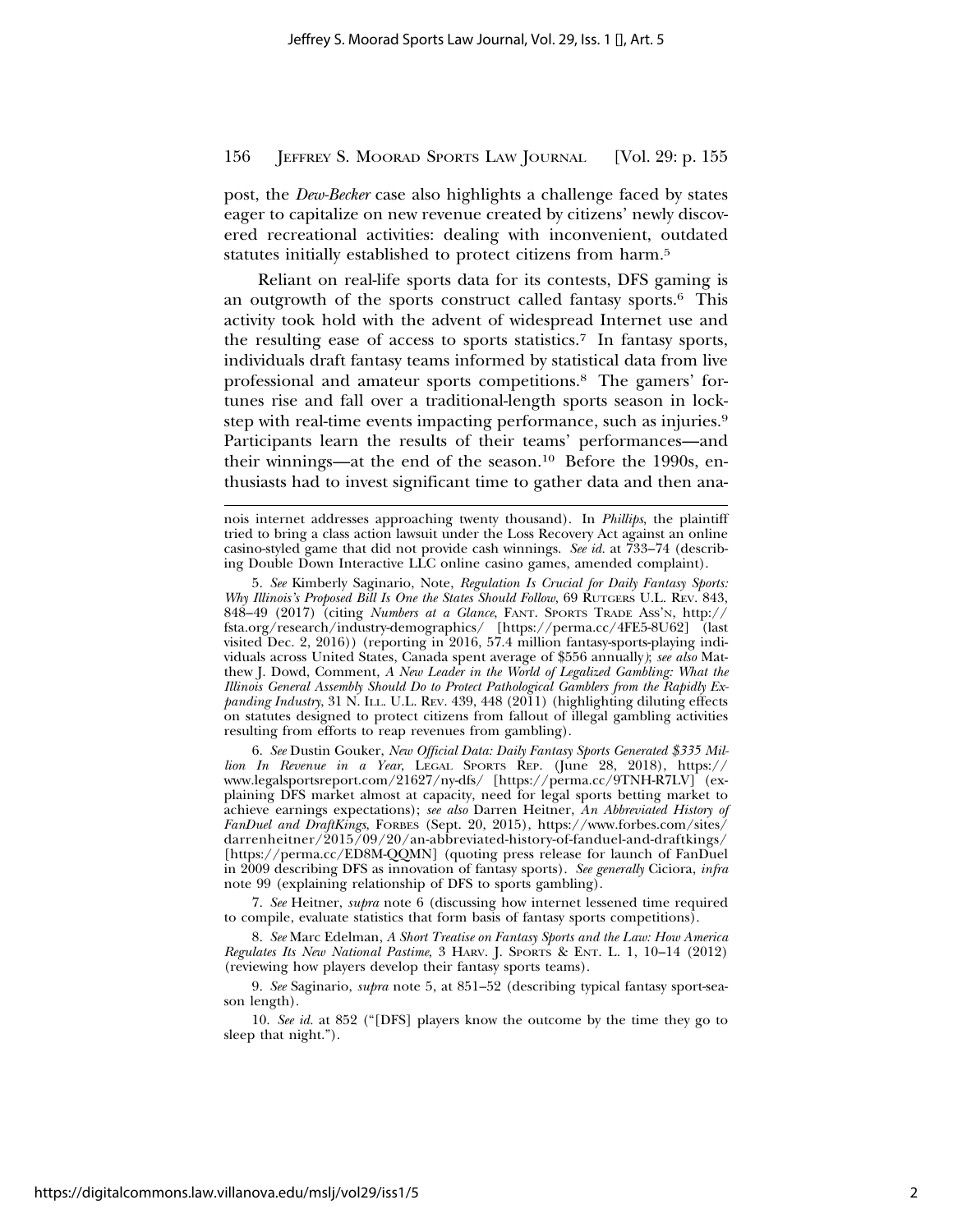lyze data by hand.11 However, new gamers wanted a quicker timetable for results and rewards; thus, DFS gambling was born.<sup>12</sup> The DFS model capitalizes on the market for wagers based on a single sporting event instead of the entirety of a season.<sup>13</sup>

By 2010, DFS companies such as FanDuel offered online platforms to connect daily gamers and facilitate their wagers.14 By 2013, the market for DFS gambling was well-established.15 By 2014, DFS play was generating more than \$370 million in entry fees annually for FanDuel alone, and there were projections the industry could reach \$1 billion by 2020.16 Then, in 2020, the U.S. Supreme Court's *Murphy v. National Collegiate Athletic Association* decision declared that the Professional and Amateur Sports Protection Act ("PASPA") was unconstitutional due to its resulting interference with state sports gambling legislation.<sup>17</sup> Previously, the lack of certainty surrounding the Act's applicability to DFS contests had served to temper DFS play in the United States.<sup>18</sup>

14. *See Evolution*, *supra* note 3 (showing original founding DFS companies, as well as dates of acquisitions and mergers of major DFS operators).

15. *See id*. (showing growth of business investment since 2006, year DFS became legal possibility for states, as "Unlawful Internet Gambling Enforcement Act (UIGEA) was signed into law"). The RotoGrinders site provides a timeline of the industry's growth and shows that FanDuel entered the DFS market in 2009. *See id.* ("[Fan Duel] would pivot to DFS offerings in July 2009.").

16. *See* Chris Grove, *FanDuel Breaks 1 Million Paid Actives in Q4, Claims 80% Market Share*, LEGAL SPORTS REP. (Jan. 13, 2015), https:// www.legalsportsreport.com/313/inside-fanduel-q4-revenue-user-numbers/ [https://perma.cc/5FKS-FVGU] (showing growth of FanDuel during 2014 with links to additional growth calculations).

17. *See* Murphy v. Nat'l Collegiate Athletic Ass'n, 138 S. Ct. 1461, 1485 (2018) (citation omitted) (holding PASPA "'regulate[s] state governments' regulation' of their citizens. . . . The Constitution gives Congress no such power.").

18. *See id.* at 1470 (footnote omitted) ("PASPA's most important provision . . . makes it 'unlawful' for a State or any of its subdivisions 'to sponsor, advertise, promote, license, or authorize by law or compact . . . a lottery, sweepstakes, or other betting, gambling, or wagering scheme based . . . on' competitive sporting events."); *see also* CONG. RSCH. SERV., R44398, DAILY FANTASY SPORTS: INDUSTRY TRENDS, LEGAL AND REGULATORY ISSUES, AND POLICY OPTIONS 1 (2016) (explaining PASPA relationship to DFS play since daily events were not exempted from definition of gambling unlike season-long fantasy sports contests, which were exempted by Unlawful Internet Gambling Enforcement Act).

<sup>11.</sup> *See* Edelman, *supra* note 8, at 10 (explaining how previously DFS players "needed pads of paper and calculators").

<sup>12.</sup> *See* Heitner, *supra* note 6 ("[O]ne of the major problems with fantasy sports is the huge time-commitment involved . . . . [I]n this era of Facebook and Twitter, people want instant gratification.").

<sup>13.</sup> *See, e.g., Overview*, DRAFTKINGS, https://www.draftkings.com/about/dailyfantasy-sports/ [https://perma.cc/XU52-ZT5F] (last visited June 11, 2021) ("Daily Fantasy Sports (DFS) mirrors season-long fantasy sports but condenses it into a shorter, more sweat-inducing format.").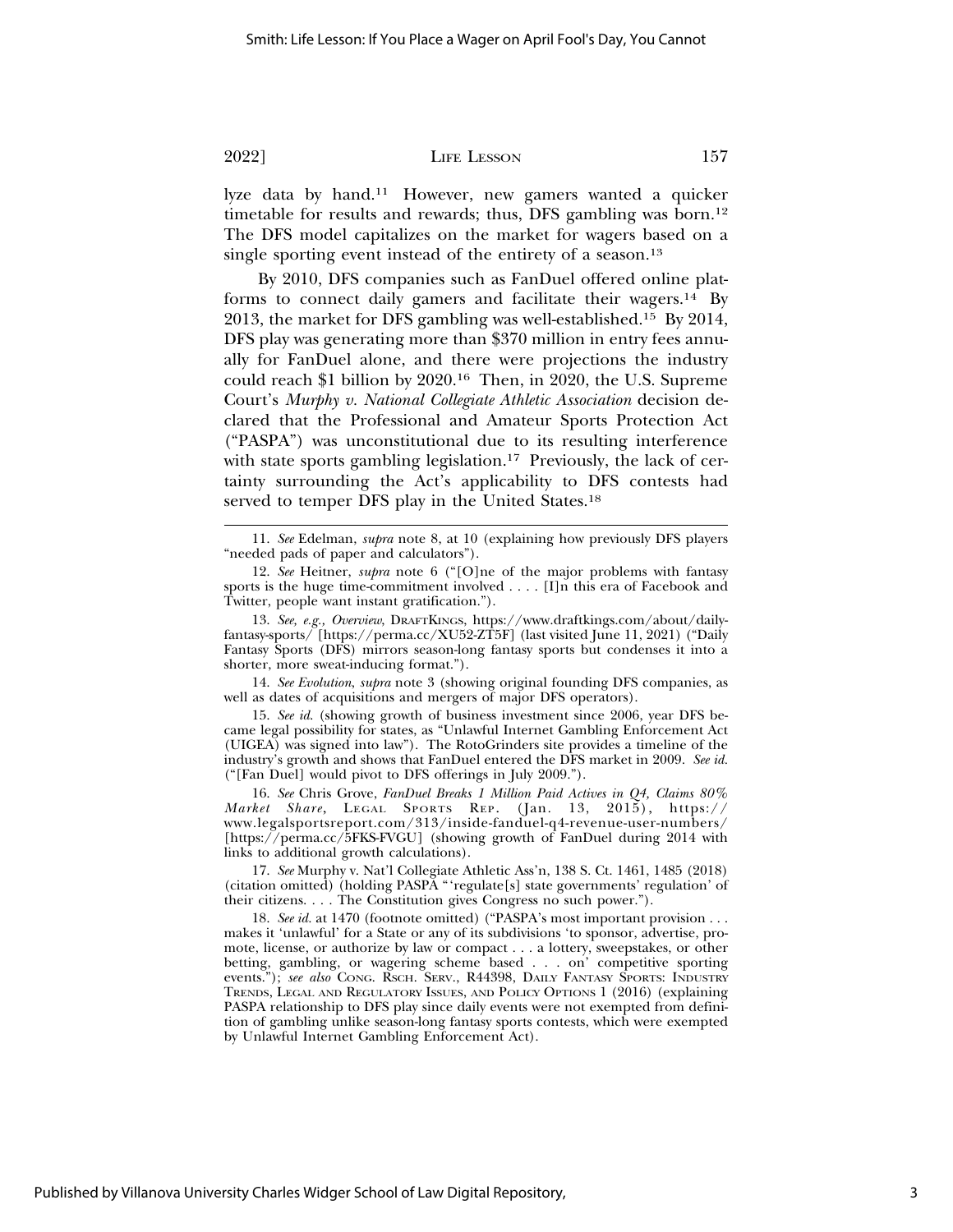Meanwhile, the evolution of sports gambling in Illinois followed the national trend.19 By 2015, DraftKings, the competitor chasing FanDuel for the market share, claimed to have more than 250,000 customers in Illinois and realized more than \$90 million that year in entry fees, such as the nine dollar fees Dew-Becker and Wu each paid to place a wager against each other's teams.<sup>20</sup> The size of the steadily growing DFS revenues should have served as a call to timely action by state legislators.21

Although *Dew-Becker* presented the first time an Illinois citizen sought to recover losses directly from the winner of a DFS competition, the issue of which party should bear the fallout of such contests was decades in the making.22 Since its advent, states, corporations, and citizens have tried to capitalize on the moneymaking potential of DFS.23 Even the professionals whose statistics

<sup>[</sup>T]here is debate about whether DFS, as presently offered to consumers, falls within the law's fantasy sports "exemption." It is also possible that courts could determine that DFS is subject to a 1992 law, the Professional and Amateur Sports Protection Act (PASPA; P.L. 102–559), which bans sports betting in most states, and to various other federal and state gambling laws. This uncertainty has drawn the attention of Congress, with some Members proposing to reexamine the legal status of the industry.

CONG. RSCH. SERV., R44398. For further discussion of PASPA, see *infra* notes 95–96 and accompanying text.

<sup>19.</sup> *See* Grove, *supra* note 16 (providing national DFS market data); *see also* Hustad, *supra* note 4 (providing customer statistics for DFS operator DraftKings in Illinois).

<sup>20.</sup> *See* Hustad, *supra* note 4 (reporting Illinois market for DFS contests).

<sup>21.</sup> *See* Nicole Davidson, Comment, *Internet Gambling: Should Fantasy Sports Leagues Be Prohibited?*, 39 SAN DIEGO L. REV. 201, 208–09 (2002) (showing growth of sports betting industry in early 2000s); *see also* Gouker, *supra* note 6 (explaining legalization critical to achieving growth forecast).

<sup>22.</sup> *See* John T. Holden & Marc Edelman, Commentary, *A Short Treatise on Sports Gambling and the Law: How America Regulates Its Most Lucrative Vice*, 2020 WIS. L. REV. 907, 919 (2020) [hereinafter *Sports Gambling*] ("Beginning in 1990, major American professional sports leagues began pressuring Congress to pass a law banning sports wagering throughout the country."); *see also* Thomas Paschalis, *The Legal Attack on Fantasy Sports,* ILL. BUS. L.J. (Nov. 9, 2007) (referencing 2007 case, *Humphrey v. Viacom, Inc.*, where "Colorado attorney sued the proprietors of three pay-to-play fantasy sports sites, invoking several state qui tam statutes that allow for 'private attorney generals' to seek the recovery of losses incurred by gamblers"). In *Humphrey*, the issue was whether attorney generals could recover season-long fantasy sports fees from fantasy sports site operators as gambling losses, but the court held that the fees were management fees for the costs of running the seasonlong league and would not hold that the fees were gambling losses or in the alternative that the games were illegal gambling under federal law. *See* Humphrey v. Viacom, Inc., No. 06 2768, 2007 WL 1797648, \*10-11 (D.N.J. June 20, 2007) (explaining motion to dismiss); *see also* Wilson v. Conlin, 3 Ill. App. 517, 518 (Ill. App. Ct. 1878) (showing court deference to practice of organizations facilitating prizes, requiring entry fees).

<sup>23.</sup> *See Sports Gambling*, *supra* note 22, at 921 (showing congressional attempts to regulate online sports gaming dated to late 1990s when report identified market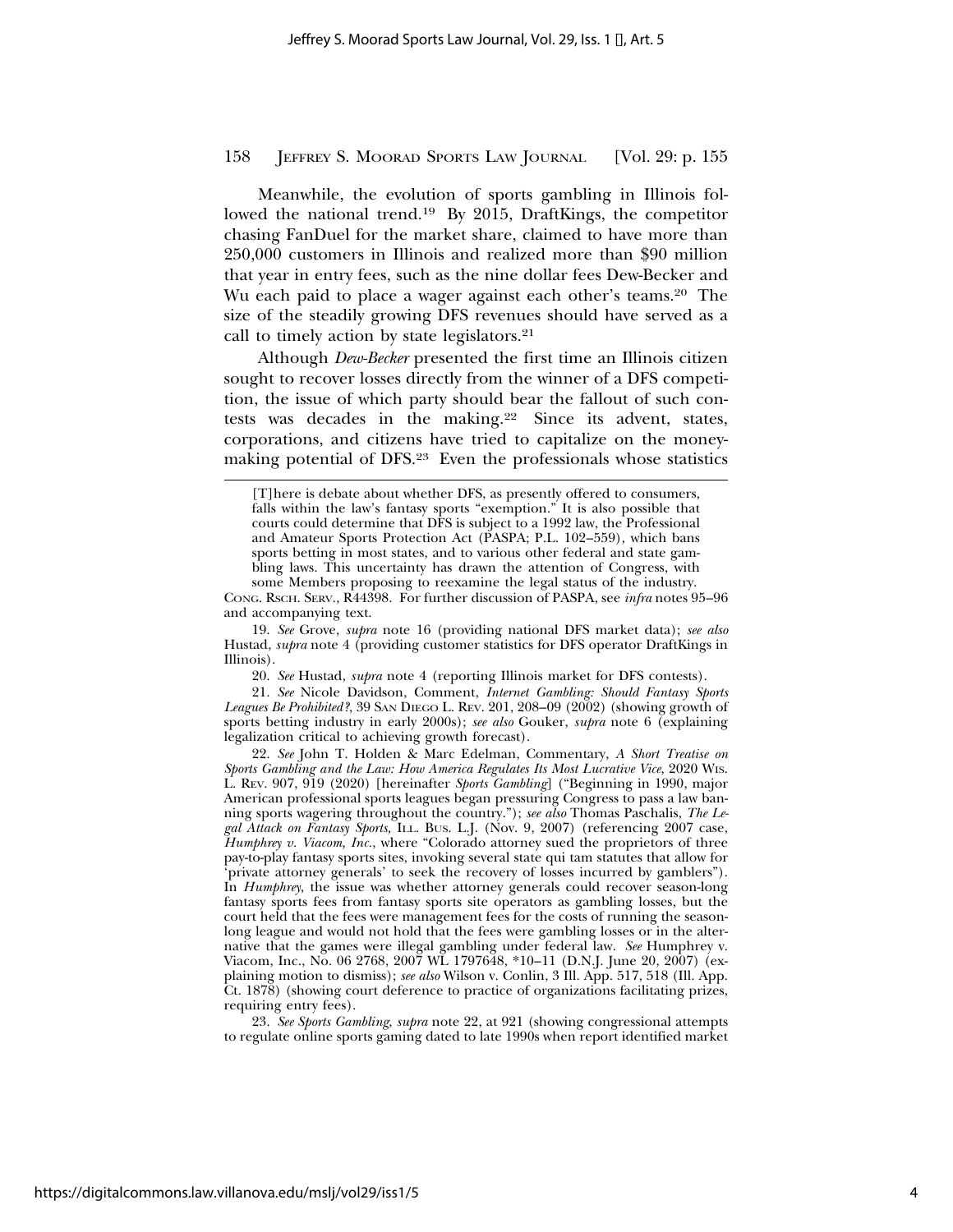underlie DFS wanted their fair share of the business model.<sup>24</sup> Largely left out of the discussion of divvying up the spoils was the legality of its construct.25 Along with driving regulatory schemes for new revenue opportunities, legislatures bear responsibility for considering whether there should be legislation to ameliorate the harm and ensuing fallout from the money-making activities their citizens pursue.26

Numerous states have loss recovery statutes.27 In Illinois, legislators give constituents two primary tools to combat loss of money through illegal gambling: the Loss Recovery Act and the Dram Shop Act.28 The Loss Recovery Act, at play in *Dew-Becker*, allows an

24. *See* Marc S. Tabolsky & Richard B. Farrer, *One League to Rule Them All? Fantasy-Sports Leagues and Intellectual Property Rights*, 45 ADVOC. 69, 70 (2008) (discussing intellectual property rights of sports leagues, teams, as well as publicity rights); *see also DFS Bill Tabled in Illinois*, YOGONET (May 30, 2016), https:// www.yogonet.com/international/noticias/2016/05/30/39259-dfs-bill-tabled-in-illinois [https://perma.cc/QBY7-NUP4] (discussing casino industry's interest in blocking legalization of DFS internet-based operators).

25. For further discussion of the beginning of congressional interest in legislating the fantasy sports market, see *supra* note 23 and accompanying text.

28. *See* 720 ILL. COMP. STAT. ANN. 5/28-8 (West 2013) [hereinafter *Loss Recovery Act*] (excluding gambling on video games but allowing "[a]ny person who by gambling shall lose to any other person, any sum of money or thing of value, amounting to the sum of \$50 or more and shall pay or deliver the same or any part

for activity at value of up to \$380 billion annually) (referencing *Nat'l Gambling Impact Study Comm'n, Final Rep.*, at 2–14 (1999)); *see also* Darren Heitner, *The Hyper Growth Of Daily Fantasy Sports Is Going To Change Our Culture And Our Laws*, FORBES (Sept. 16, 2015), https://www.forbes.com/sites/darrenheitner/2015/09/16/thehyper-growth-of-daily-fantasy-sports-is-going-to-change-our-culture-and-our-laws/ ?sh=1770f3b5aca1 [https://perma.cc/ZV4N-V3KP] (discussing rate of growth in contrast to age of DFS industry, potential legislative challenges plus legislator interests).

<sup>26.</sup> *See* Dowd, *supra* note 5, at 442 (discussing state's use of gambling revenue to help economy, noting state neglecting responsibility to its most vulnerable citizens); *see also Sports Gambling*, *supra* note 22, at 968 (noting social, actual costs associated with pathological gambling); Giri Nathan, *Audacious Clown Tries To Win Back \$100 In Daily Fantasy Losses, By Going To Court Twice*, DEADSPIN (Dec. 17, 2018, 9:57 AM), https://deadspin.com/audacious-clown-tries-to-win-back-100-in-daily-fantasy-1831134985 [https://perma.cc/3M9E-PU88] (characterizing DFS player by saying Dew-Becker "joined degenerates nationwide in a nightly ritual: blowing money on daily fantasy sports"). For further discussion regarding tension created when courts need to evaluate statutes, see *infra* notes 167–170.

<sup>27.</sup> *See* Stan Fox, *State Laws on Ability to Recover Gambling Losses*, LETS GAMBLE USA (Jan. 13, 2019), https://www.letsgambleusa.com/state-laws-on-ability-to-recover-gambling-losses/ [https://perma.cc/7CML-UDWF] (providing overview of states' loss recovery statutes); *see also* Proctor v. Whitlark & Whitlark, Inc., 778 S.E.2d 888, 895-96 (S.C. 2015) (providing analysis under South Carolina statutes for whether individuals could sue for loss recovery after engaging in either legalized or illegal gambling); Cassie Bible, *Blurred Lines: A Future Where Social Gaming Is the Newest Form of Gambling*, 10 UNLV GAMING L.J. 143, 149–57 (2020) (providing examples of recent cases in Illinois, Washington, Maryland implicating loss recovery statutes).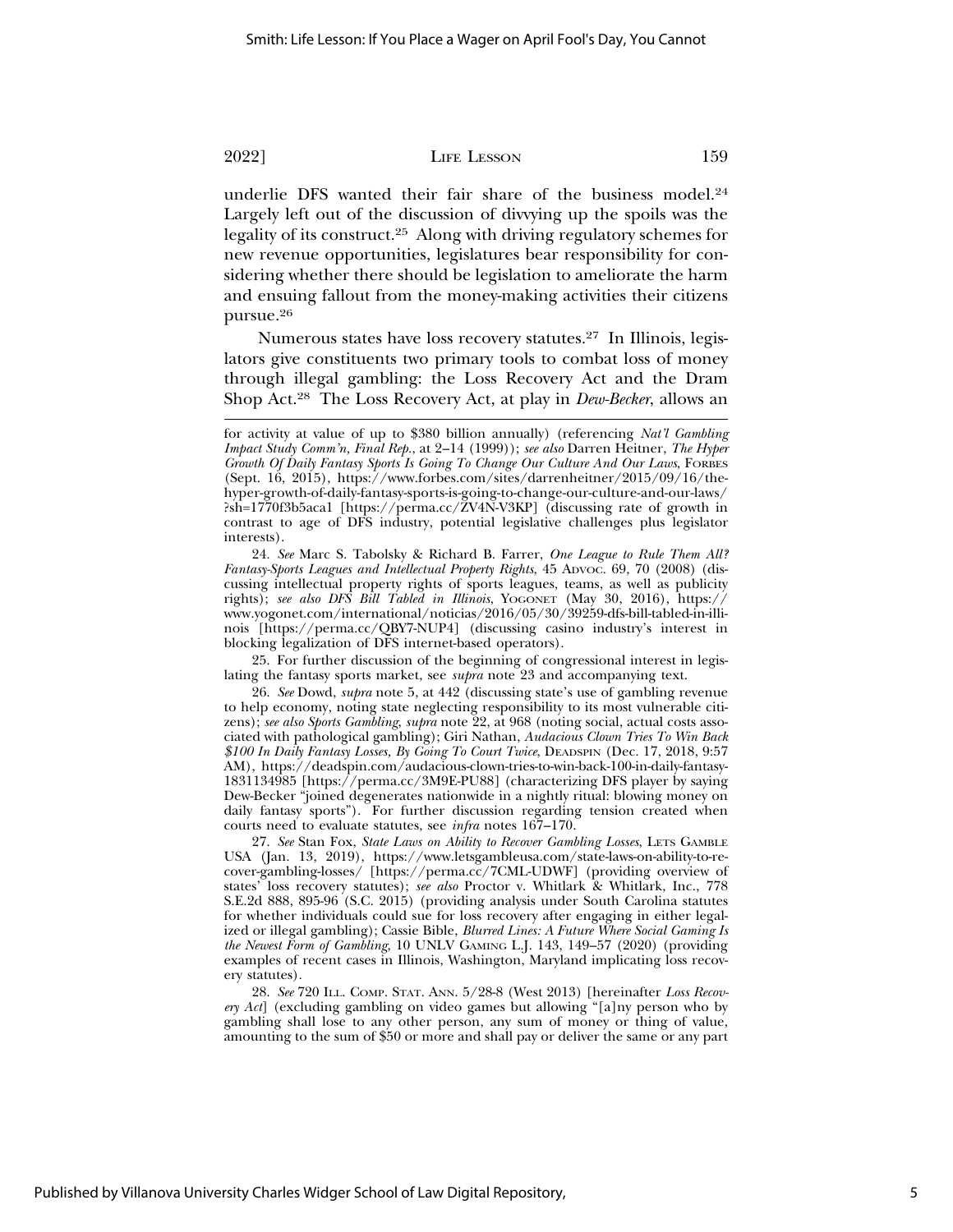individual to claim recovery of money lost to the winner of illegal gambling between the two parties.29 The Dram Shop Act allows family members to recover losses from the business that served the losing gambler alcoholic beverages that may have contributed to the gambling.30 A review of gambling recovery case law in Illinois shows that gambling crosses the business and recreational planes.<sup>31</sup>

When Dew-Becker came before the courts, they had three tests for gaming activities to determine whether they fell within illegal gambling's realm.32 The predominate purpose text, the any chance test, and the materiality test offered three angles from which to approach the analysis of disputed activities.<sup>33</sup> First, the predominant purpose test relies on identifying whether the element of chance or skill dominates the contest.34 Next, the any chance test considers whether chance plays any role at all to find gambling.35

29. For further discussion regarding language of the Loss Recovery Act, see *supra* note 28 and accompanying text.

30. For further discussion regarding language of the Dram Shop Act, see *supra* note 28 and accompanying text.

31. *See, e.g.,* State Mut. Life Ins. Co. v. Newton, 89 Ill. App. 353, 356 (1899) (providing early example of someone trying to recover for life insurance policies as lotteries when policies were new to market); *see also* Salzman v. Boeing, 26 N.E.2d 696, 697 (Ill. App. Ct. 1940) (showing mid-nineteenth century wheat futures, puts addressed by gambling laws); Phillips v. Double Down Interactive LLC, 173 F. Supp. 3d 731, 733 (N.D. Ill. 2016) (introducing technology in modern era with online casinos).

32. *See* Dew-Becker I, 2020 IL 124472, at \*¶ 25 (Ill. 2020) (noting court had not previously selected test but now decided predominate factor test would be most appropriate one for court to use because state legislature was already using test in other legislation).

33. *See id.* (citing Marc Edelman, *Regulating Fantasy Sports: A Practical Guide to State Gambling Laws, and A Proposed Framework for Future State Legislation*, 92 IND. L.J. 653, 663-65 (2017) ("To address these difficulties and determine whether a contest is one of skill and, hence, exempt from gambling laws, courts have applied three general tests.")).

34. *See Dew-Becker I*, 2020 IL 124472, at \*¶ 22 ("Under this test, contests in which the outcome is mathematically more likely to be determined by skill than chance are not considered gambling."); *see also* Andrew Tottenham, *Skill or Chance – Is It Legal?* CDC GAMING REPS. (Mar. 6, 2019, 3:00 AM), https:// www.cdcgamingreports.com/commentaries/skill-or-chance-is-it-legal/ [https:// perma.cc/5AYU-6HKH] ("This test uses the extent to which superior skill overcomes the random element.").

35. *See Dew-Becker I*, 2020 IL 124472, at \*¶ 22 ("If there are any elements of chance that can affect the outcome, regardless of the level of skill involved, it is determined to be gambling.").

thereof, [to] sue for and recover the money or other thing of value, so lost and paid or delivered, in a civil action against the winner thereof, with costs, in the circuit court"); *see also* 235 ILL. COMP. STAT. ANN. 5/6-21(a) (West 2006) [hereinafter *Dram Shop Act*] (allowing family members of overserved patrons to bring suit against server for losses sustained as result of patron's intoxicated status).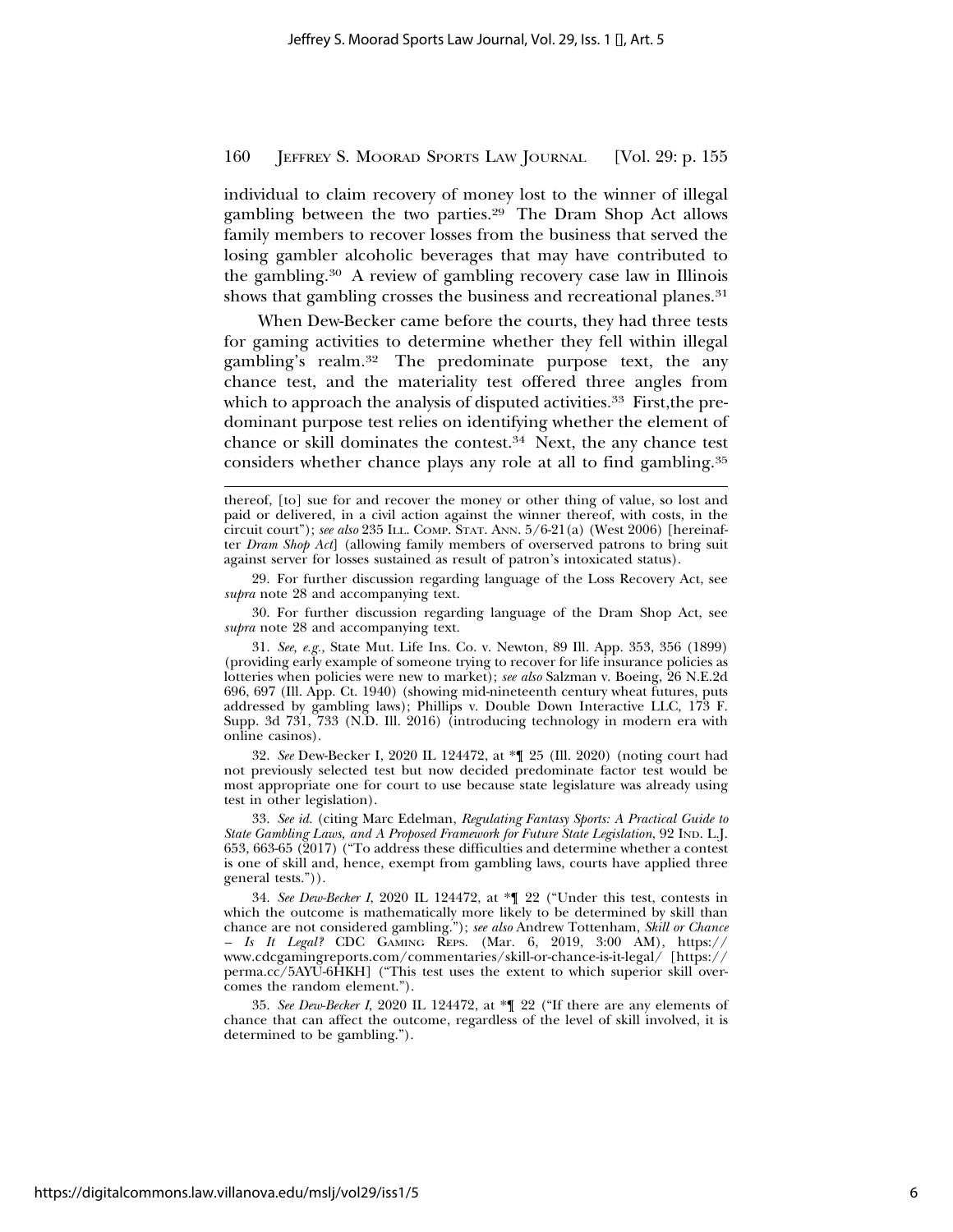Finally, the materiality test considers how heavily chance weighs on the contest's final outcome.36

In *Dew-Becker*, the Illinois supreme court elected to use the predominant purpose test to determine whether DFS constituted gambling and thereby resolved a legislative gap.37 However, the *Dew-Becker* case history highlights the legal abyss created when innovation outpaces legislation.38 Afterall, the state legislature is responsible for drawing the lines where gambling crosses from legalized to illegal activity.39

This Note addresses the holding in the *Dew-Becker* case's final iteration.40 In Part II, this Note shows that the court's holding was the product of the lower court rulings.41 Part III examines the evolving attitudes toward gambling in Illinois, the legislature's approach to dealing with the issue, and how the legislative process formed a backdrop as *Dew-Becker* moved through the court system.42 Part IV argues that flexing statutory interpretation to its outermost limit was the only remedy available to the court to address clear

39. *See* Murphy v. Nat'l Collegiate Athletic Ass'n, 138 S. Ct. 1461, 1484–85 (2018) (framing gambling laws as policy choices relegated to states). *See generally Phillips*, 173 F. Supp. 3d at 739 (explaining legislators craft language broadly enough to cover unanticipated technological advances involving activities legislation sought to outlaw).

40. *See* Dew-Becker v. Wu, No. 124472, 2020 Ill. LEXIS 565 (Sept. 28, 2020) [hereinafter *Dew-Becker, Petition Denied*] (denying rehearing from series of appeals, remands following initial trial). For further discussion of the final holding, see *infra* notes 73–78 and accompanying text.

41. *See Dew-Becker I*, 2020 IL 124472, at \*¶ 28 (interpreting Illinois Loss Recovery Act to apply only to gambling, finding DFS contests are games of skill, not chance, not properly classified as gambling).

42. *See Dew-Becker II*, 123 N.E.3d at 92 (noting legislature is contemplating various bills to allow regulated online sports gambling).

<sup>36.</sup> *See id.* ("The material element test looks at whether the outcome depends on chance to a material degree.").

<sup>37.</sup> For further discussion regarding available tests, see *supra* note 33 and accompanying text.

<sup>38.</sup> *See* Dew-Becker II, 123 N.E.3d 86, 90 (Ill. Ct. App. 2018) (noting gap in state law for regulating "gambling . . . facilitated through a third-party website"). At least one congressional legislator did not consider that DFS would share the same federal law treatment as season-long fantasy sports, which were exempted from gambling under UIGEA. *See* Dustin Gouker, *UIGEA Author: "No One Ever Conceived" That Law Would Allow Daily Fantasy Sports*, LEGAL SPORTS REP. (May 8, 2015), https://www.legalsportsreport.com/1369/uigea-author-did-not-intend-daily-fantasy-sports-carveout/ [https://perma.cc/W9NR-6JCW] ("The assumption was that while unconstrained Internet gambling could change the nature of America's savings and investment patterns, fantasy sports would be a 'de minimis' footnote. No one ever conceived of it becoming a large scale activity or that it could transition into one-day contests.").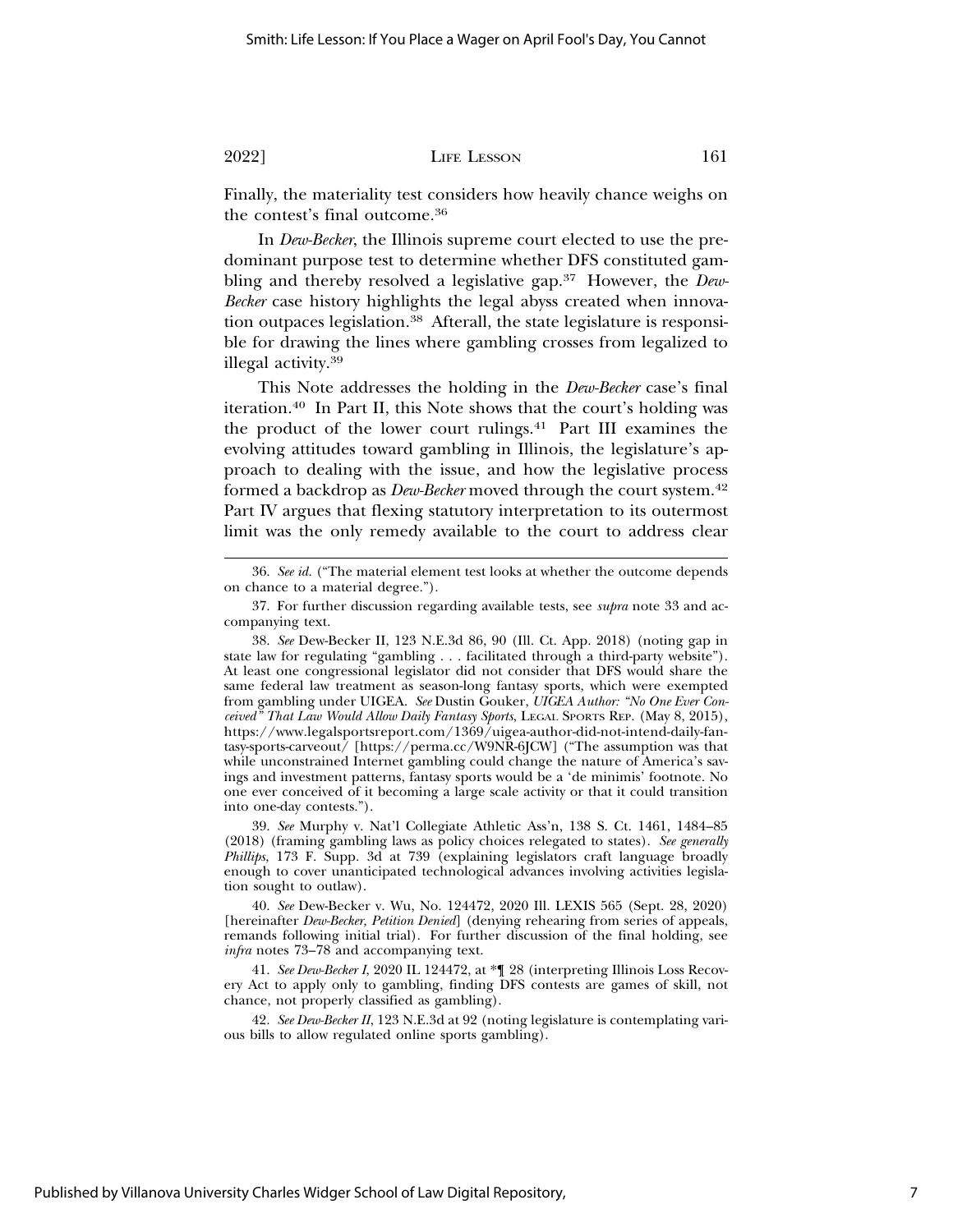errors created by the lower courts.<sup>43</sup> Finally, this Note argues that given the interstate nature of fantasy sports, the Illinois courts' use of statutory interpretation ultimately yielded an absurd result and did not consider the national consequence to states reconciling gambling laws and the federal government considering whether it should intervene.44

### II. FACTS: ESTABLISHING THE ELEMENTS

The *Dew-Becker v. Wu* story began on April 1, 2016, when Colin Dew-Becker and Andrew Wu challenged each other to a DFS "contest."45 The contest was over a basketball game via the DFS platform FanDuel.46 They each placed a \$100 wager on the outcome for a total prize of \$200 to the winner.<sup>47</sup> In addition to the individual wagers, each man paid FanDuel an entry fee of \$9.48 When the score was tallied at the end of the contest, Wu's team had scored a point total of more than double Dew-Becker's team.49 Therefore, per the terms of the contest, Wu collected the prize purse.50

45. *See* Dew-Becker III, 2017 IL App (1st) 161383-U, at \*¶ 4 (Ill. App. Ct. 2017) ("[Dew-Becker] and Wu engaged in a head-to-head Daily Fantasy Sports (DFS) contest through FanDuel's website.").

46. *See id.* at \*¶ 5 ("Dew-Becker and Wu each chose their DFS roster by selecting various NBA players.").

47. *See id.* at \*¶ 4 (explaining each man wagered "\$100 on the outcome of the contest for the opportunity to win \$100 from the other").

48. *See id.* at \*¶ 5 ("[E]ach paid \$109 to FanDuel, for a total of \$218.").

49. *See id.* ("At the conclusion of the contest, Dew-Becker . . . scored 96.30 points, and Wu . . . scored 221.10.").

<sup>43.</sup> For further discussion of the impact of the Supreme Court of Illinois's holding, see *infra* notes 216–225 and accompanying text.

<sup>44.</sup> *See* Laura R. Dove, *Absurdity in Disguise: How Courts Create Statutory Ambiguity to Conceal Their Application of the Absurdity Doctrine*, 19 NEV. L.J. 741, 743 (2019) (footnote omitted) (citation omitted) ("The absurdity doctrine is a canon of statutory interpretation holding that a statute's apparent ordinary meaning may be disregarded if the results of its application are (in some sense) absurd."); s*ee, e.g.,* John Brennan, *Online Poker Now Legal in Illinois? One Judge Ruling on DFS Case Claims It Is*, USBETS (Apr. 20, 2020), https://www.usbets.com/online-poker-legal-illinoisjudge-claims/ [https://perma.cc/5RSC-AMXD] (discussing impact of *Dew-*Becker finding DFS games of skill on issue of poker). For further discussion of the consequences of the decision, see *infra* notes 216-225 and accompanying text.

<sup>50.</sup> *See id.* ("As a result of scoring the highest total points, Wu won the \$200 prize."). The language selected by the court is noteworthy because language such as "prize purse" was used in *Humphrey*, where the court dismissed a claim for winnings. *See* Humphrey v. Viacom, Inc., No. 06 2768 DMC, 2007 WL 1797648, at \*2 (D.N.J. June 20, 2007) (holding winnings were better understood as prize). A subsequent case distinguished this holding by finding it inapplicable to Kentucky law, which allows the Commonwealth to bring loss recovery actions on behalf of others. *See* Commonwealth ex rel. Brown v. Stars Interactive Holdings (IOM) Ltd., 617 S.W.3d 792, 807 (Ky. 2020) (discussing lack of precedential value of unpublished N.J. opinion when plaintiff tried to use *Humphrey* as support for its motion to dismiss).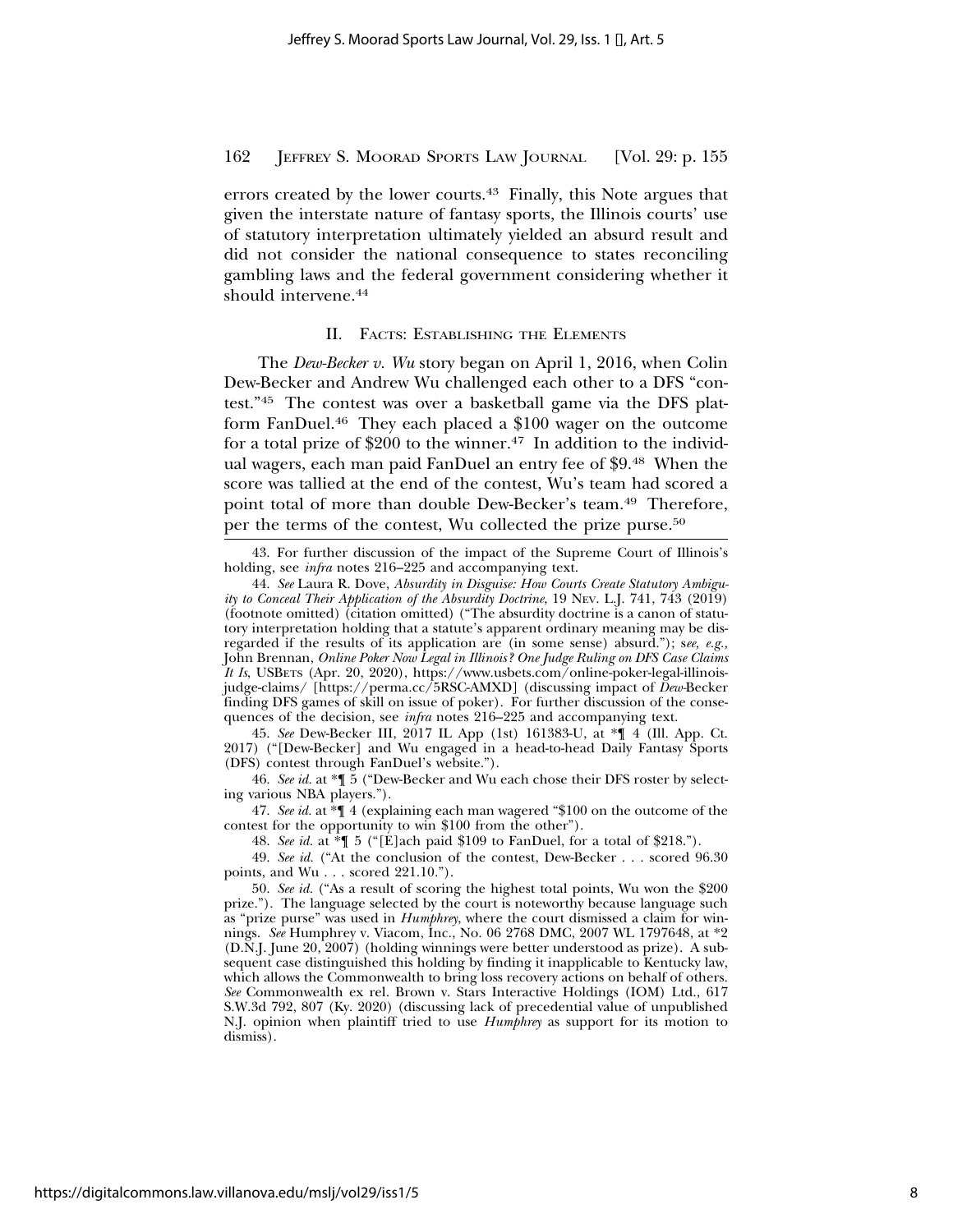Three days later, Dew-Becker filed a claim against Wu under the Illinois Loss Recovery Act to recover his alleged gambling losses.51 Three years later, the Illinois court system's convoluted attempt to provide housekeeping for its state legislature's outdated gambling statutes ended finally.52 The case's pathway up and down the court levels highlights that the court's effort at each stage focused on finding a justifiable way to reject recovery for Dew-Becker.53 This section of the Note provides an overview of the facts and distinguishing comments of each iteration of judicial review.54

# A. Trying Out Material

Dew-Becker began his saga in the court system by representing himself.<sup>55</sup> Within ten minutes of the trial's start, the judge rendered a verdict in favor of the defendant.<sup>56</sup> He asked only a total of two questions from Dew-Becker.<sup>57</sup> Then, when issuing his judgment in favor of the defendant, the judge gave his reasoning as Dew-Becker had brought the claim for recovery against the wrong party, stating that FanDuel would have been the proper defendant.58

<sup>51.</sup> *See Dew-Becker III*, 2017 IL App (1st), at \*¶ 4 (citing Loss Recovery Act) ("[H]e brought a statutory cause of action pursuant to section 28–8 of the Criminal Code . . . after he sustained a monetary loss of \$100 as a result of a wager with Wu that was placed just three days earlier on April 1, 2016."); *see also* Kmarko, *Dude Sues FanDuel After Losing a Head to Head NBA Matchup By 124.8 Points*, BARSTOOL SPORTS (Dec. 17, 2018, 3:30 PM), https://www.barstoolsports.com/blog/1173356/ dude-sues-fanduel-after-losing-a-head-to-head-nba-matchup-by-124-8-points [https://perma.cc/9V2L-CBCL] (questioning how Dew-Becker lost so badly, speculating he lost on purpose).

<sup>52.</sup> *See* Dew-Becker, Petition Denied, No. 124472, 2020 Ill. LEXIS 565 (Sep. 28, 2020) (denying plaintiff's petition for rehearing of case that began in May 2016 with lack of due process at circuit court, lowest level in Illinois court system).

<sup>53.</sup> *See Dew-Becker III*, 2017 IL App (1st) 161383-U, at \*¶ 7 (showing judge asked two questions of plaintiff, three of defendant, before delivering not guilty verdict in favor of defendant).

<sup>54.</sup> For further discussion of the procedural history, see *supra* notes 45–52 and accompanying text; see also *infra* notes 55–81 and accompanying text.

<sup>55.</sup> *See Court Docket, Dev [sic] Becker v. Wu, No. 2016-M1-011598 (Ill. Cir. Ct. Apr 04, 2016)*, https://courtlink.lexisnexis.com/cookcounty/FindDock.aspx?NCase= 2016-M1-011598&SearchType=0&Database=1&case\_no=&PLtype=1&sname =&CDate= [https://perma.cc/2XEB-2T9M] (showing pro se representation by plaintiff for initial bench trial, attorney representation on subsequent appeals).

<sup>56.</sup> *See Dew-Becker III*, 2017 IL App (1st) 161383-U, at \*¶ 7 (documenting length of trial).

<sup>57.</sup> *See id.* (showing judge asked plaintiff two questions: "And are you employed by FanDuel?" and "What is your general theory of this case?")

<sup>58.</sup> *See id.* ("It seems to me that in order to make this claim, you would need to bring an action against FanDuel."). The only reason there is a record of what transpired is that the parties "filed a stipulated bystander's report." *See id.* ("The record does not contain a transcript or report of the proceedings."). The judge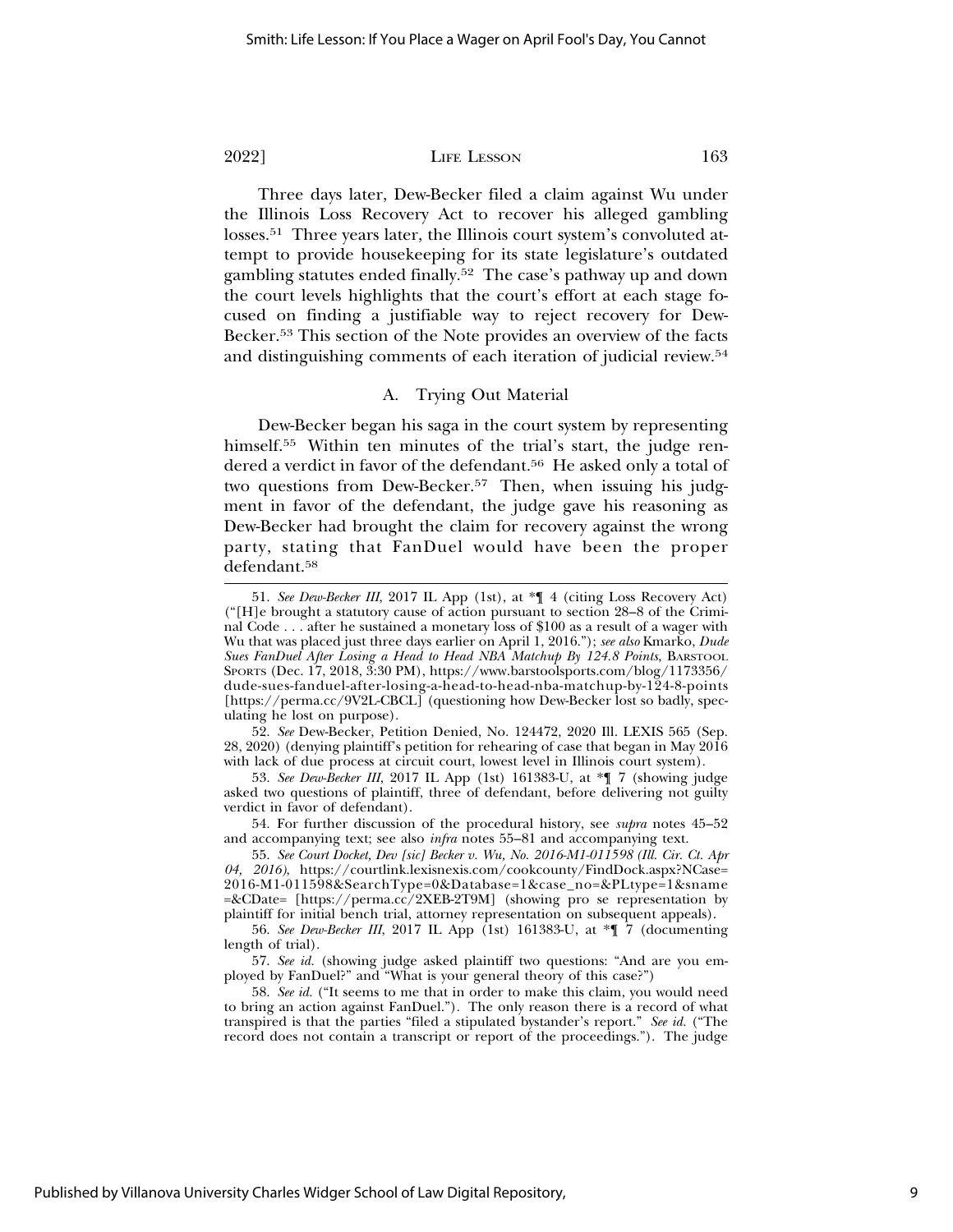In short order, Dew-Becker filed an appeal.59 He offered the appellate court three arguments for his appeal: "[T]he trial court failed to conduct a trial, the court's judgment was contrary to the manifest weight of the evidence, and the trial court's basis for dismissal was erroneous."60 The appellate court found that Dew-Becker's claim merited a trial, that the circuit court had denied him due process, and that the constitution required the circuit court to provide an actual trial.<sup>61</sup> Therefore, the appellate court remanded the case for trial.62

When Dew-Becker returned to the circuit court, he was represented by counsel.<sup>63</sup> While testifying, Dew-Becker said that he tried to put together a winning team, but that the competition at the wager's heart involved both luck and skill.64 His description of the

59. *See Dew-Becker III*, 2017 IL App (1st) 161383-U, at \*¶¶ 7–8 (showing twoweek turnaround from initial judgment to Dew-Becker's notice of appeal).

60. *See id.* at \*¶ 10 (noting appellate court only considered Dew-Becker's argument that "trial court failed to conduct a trial").

61. *See id.* at \*¶¶ 11–14 (showing court took time to explain constitutional concerns of circuit court having denied Dew-Becker due process).

62. *See id.* at \*¶ 10 (noting court did not need to address Dew-Becker's two additional arguments since circuit court judge had ruled without ever holding trial).

63. *See Court Docket, Dev [sic] Becker Colin v. Wu Andrew, No. 2016-M1-011598 (Ill. Cir. Ct. Apr. 4, 2016),* https://courtlink.lexisnexis.com/cookcounty/Find-Dock.aspx?NCase=2016-M1-011598&Search-

Type=0&Database=1&case\_no=&PLtype=1&sname=&CDate= [https://perma.cc/ P2GK-36WD] (showing representation by attorney began with his initial notice of appeal of first decision).

64. *See* Dew-Becker II, 123 N.E.3d 86, 88 (Ill. App. Ct. 2018) (describing spread between performance of plaintiff's, defendant's teams while comparing DFS contest to "betting on a horse in a horse race"). *But see* Kmarko, *supra* note 51 (implying Dew-Becker must have intentionally lost, reasoning lineup he selected for contest lacked logic if goal was to win).

may have had the issue of whether the sports betting hosts could be sued at the forefront of his mind due to the *Langone v. Kaiser* case. *See* Langone v. Kaiser, 12 C 2073, 2013 WL 5567587, at \*8 (N.D. Ill. Oct. 9, 2013) (holding complaint would be dismissed because defendant not liable under Loss Recovery Act as website operators did not participate in risk). There, the plaintiff sought to analogize DFS operators to brokers. *See Langone*, 2013 WL 5567587, at \*6 (citing Pearce v. Foote, 113 Ill. 228, 238 (1885)) ("The court in *Pearce* held that even though the brokers derived profit from the commissions as opposed to the gain from the illegal trades or 'wagers,' the brokers were nonetheless 'actively participating [as] principals' in the illegal gambling activity.").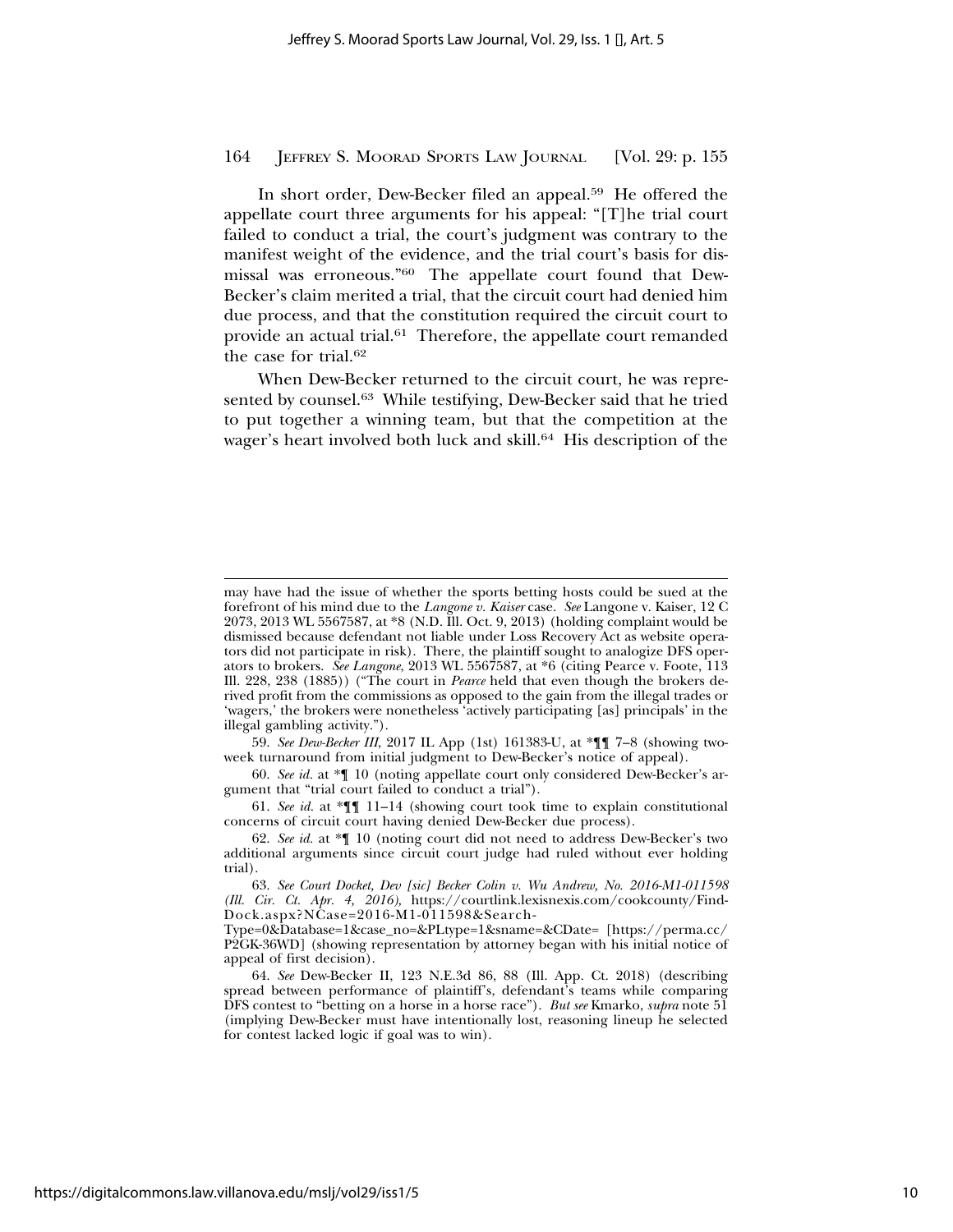contest matched the Illinois statute defining gambling.65 Unfortunately for Dew-Becker, the holding remained unchanged.66

Seemingly undaunted, Dew-Becker appealed again.<sup>67</sup> The appellate court agreed to hear the case to review statutory interpretation.68 On his new appeal, Dew-Becker argued that the circuit court incorrectly interpreted the Loss Recovery Act's language.69 The appellate court found that the DFS contest "qualified as gambling."70 The court then provided a lengthy explanation regarding

67. *See Dew-Becker II*, 123 N.E.3d at 87 ("Plaintiff, Colin Dew-Becker, appeals the trial court's decision in favor of defendant, Andrew Wu, after a bench trial.").

68. For further discussion of statutory review, see *infra* note 118 and accompanying text.

<sup>65.</sup> *See* 720 ILL. COMP. STAT. ANN. 5/28-1(a)(1) (West 2016) ("A person commits gambling when he or she: knowingly plays a game of chance or skill for money or other thing of value, unless excepted [sic] in subsection (b) of this Section . . ."). The statute further covers when an individual "knowingly makes a wager upon the result of any game, contest, or any political nomination, appointment or election." *See id.* at 5/28-1(a)(2). Meanwhile, legislators exempted some activities from gambling. *See e.g., id.* at  $5/28-1(b)((\text{``}(\text{2})$  Offers of prizes, award or compensation to the *actual contestants* in any bona fide contest for the determination of skill, speed, strength or endurance . . . .") (emphasis added); *id.* ("(13) Games of skill or chance where money or other things of value can be won but no payment or purchase is required to participate.").

<sup>66.</sup> *See Dew-Becker II*, 123 N.E.3d at 87 (showing agreement with trial court's opinion finding in favor of Wu after case was remanded); *see also* Dew-Becker I,  $2020$  IL 124472, at  $\mathbb{I}$  4 (Ill. 2020) (showing trial was bench trial). During the second trial, defendant Wu made the case that the wager was not a head-to-head contest. *See Dew-Becker II*, 123 N.E.3d at 88-89 (arguing role of FanDuel as "mediator of their wager" prevented parties from having gambled directly with each other as required to be in violation of statute). He also said that the gambling activity was not an illegal activity. *See id.* at 89 (citing to fact participants did not need to know each other, in which case it could not be described as head-to-head wager). Lastly, he argued that the Illinois Loss Recovery Act was inapplicable to the activity. *See id.* ("[T]he act was not meant to apply.").

<sup>69.</sup> *See Dew-Becker II*, 123 N.E.3d at 87 ("Plaintiff argues that in reaching its decision, the trial court erroneously interpreted section 28-8 of the Criminal Code of 2012 . . . which provides a cause of action for damages to the loser of certain illegal bets against the winner of the bets."); *see also id.* at 87 n.1 (noting statute 720 ILL. COMP. STAT. 5/28-8 did not have short title but would be referred to as "Illinois Loss Recovery Act").

<sup>70.</sup> *See id.* at 90 (citing 720 ILL. COMP. STAT. ANN. 5/28-1(b) (West 2019)) (describing DFS contest as "a game of chance, a game of skill, or some combination thereof and that none of the exceptions enumerated in section 28-1(b) apply.").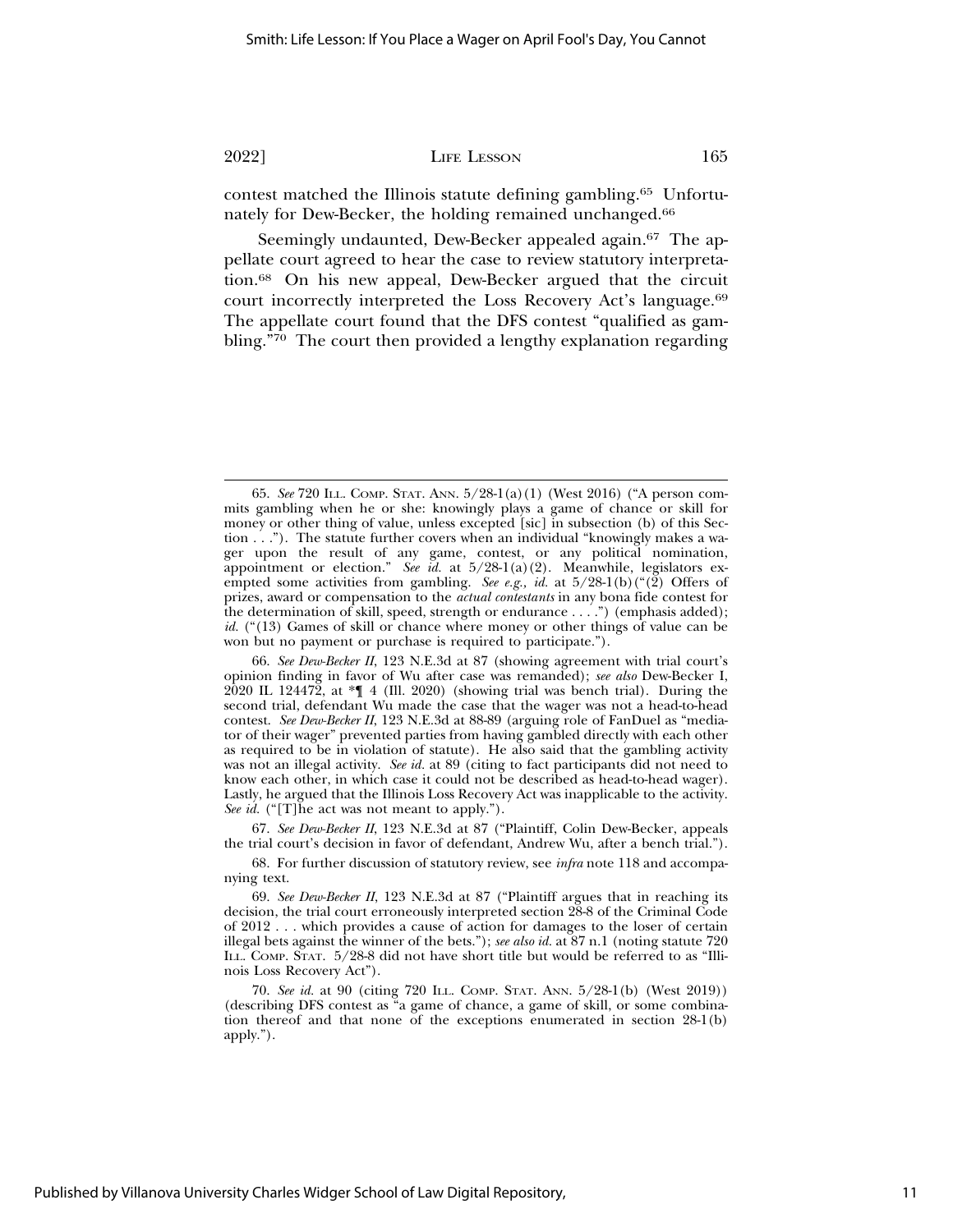how the statute should be interpreted.<sup>71</sup> Still, in the end, Dew-Becker lost again.72

#### B. Final Disposition: Clawed Off the Stage

Undaunted by the lecture on the legislative process, Dew-Becker next appealed his case to the Supreme Court of Illinois.73 There, the court agreed with the appellate court's ruling, finding in favor of the defendant.<sup>74</sup> Nonetheless, the affirmed ruling covered the fact that the highest court made some corrections to the appellate court's analysis.75

Pursuing a different tack, the state's highest court first held that the appellate court incorrectly identified DFS contests as gambling.76 Then the court declared that the Loss Recovery Act did not

73. *See* Dew-Becker I, 2020 IL 124472, at \*¶¶ 6–9 (Ill. 2020) (reviewing case's path to Supreme Court).

74. *See id.* at \*¶ 1 ("[W]e hold that recovery is unavailable.").

75. *See id.* at \*¶ 13 (explaining court agreed with outcome but disagreed with basis for appellate court's finding); *see also* John Holden, *Finally an End to Years of Madness in the Illinois DFS Saga*, LEGAL SPORTS REP. (Apr. 23, 2020), https:// www.legalsportsreport.com/40106/illinois-dfs-case-draftkings-fanduel/ [https:// perma.cc/UY8W-PHT3] ("Instead of creating legal fictions and ruling on a technicality, [the ruling] cut to the heart of [the] issue . . . whether these [DFS] contests constituted legal games of skill."). *See Dew-Becker I*, 2020 IL 124472, at \*¶ 13 (explaining disagreement with reasoning). For further discussion of the court's rationale, see Anzel, *infra* note 77 and accompanying text.

76. *See id.* at \*¶ 21 ("Although we do not find the appellate court's reasoning persuasive, we nevertheless agree that the judgment of the appellate court should be affirmed because the DFS contest at issue here was not gambling."); *see also* William M. Gantz, *Illinois Supreme Court Finds Daily Fantasy Sports to Be Legal, Rejects DFS Loser's Gambling Loss Recovery Act Claim*, LEXOLOGY (May 1, 2020), https:// www.lexology.com/library/detail.aspx?g=D0d33b6c-4436-4d7c-aaa2-76616f7cfb4a [https://perma.cc/S28Y-NH83] (highlighting Supreme Court of Illinois elected to evaluate "whether Dew-Becker and Wu were engaged in a bona fide contest for the determination of skill in order to fit under the exception presented by 720 ILCS  $5/28-1(b)(2)$ , a question of first impression in Illinois").

<sup>71.</sup> *See id.* at 90–92 (exploring results of application if only plain reading was used, ignoring legislative intent); *see also* Andrew M. Sachs, *You Can't Win for Losing*, ROBBINS, SALOMON & PATT, LTD., https://rsplaw.com/wp-content/uploads/2019/ 10/you-cant-win-for-losing.pdf [https://perma.cc/6N9N-9SMR] (last visited Feb. 8, 2021) (describing appellate court outcome, characterizing appellate court reasoning as "somewhat tortured").

<sup>72.</sup> *See Dew-Becker II*, 123 N.E.3d at 92 ("We decline to interpret the Illinois Loss Recovery Act in a manner that would frustrate its purpose and yield an absurd result, and affirm the trial court's decision in favor of defendant."); *see also* Douglas Charles, *Guy tries To Get the \$100 He Lost Playing Daily Fantasy Back By Going to Court* . . . *Twice*, BROBIBLE (Dec. 18, 2019), https://brobible.com/sports/article/100 lost-daily-fantasy-going-court/ [https://perma.cc/9PJ8-RUP3] ("[T]he Appellate Court of Illinois, First District, Sixth division, (yes, his case made it that far), agreed with the small claims court's initial decision that Dew-Becker was simply S.O.L.").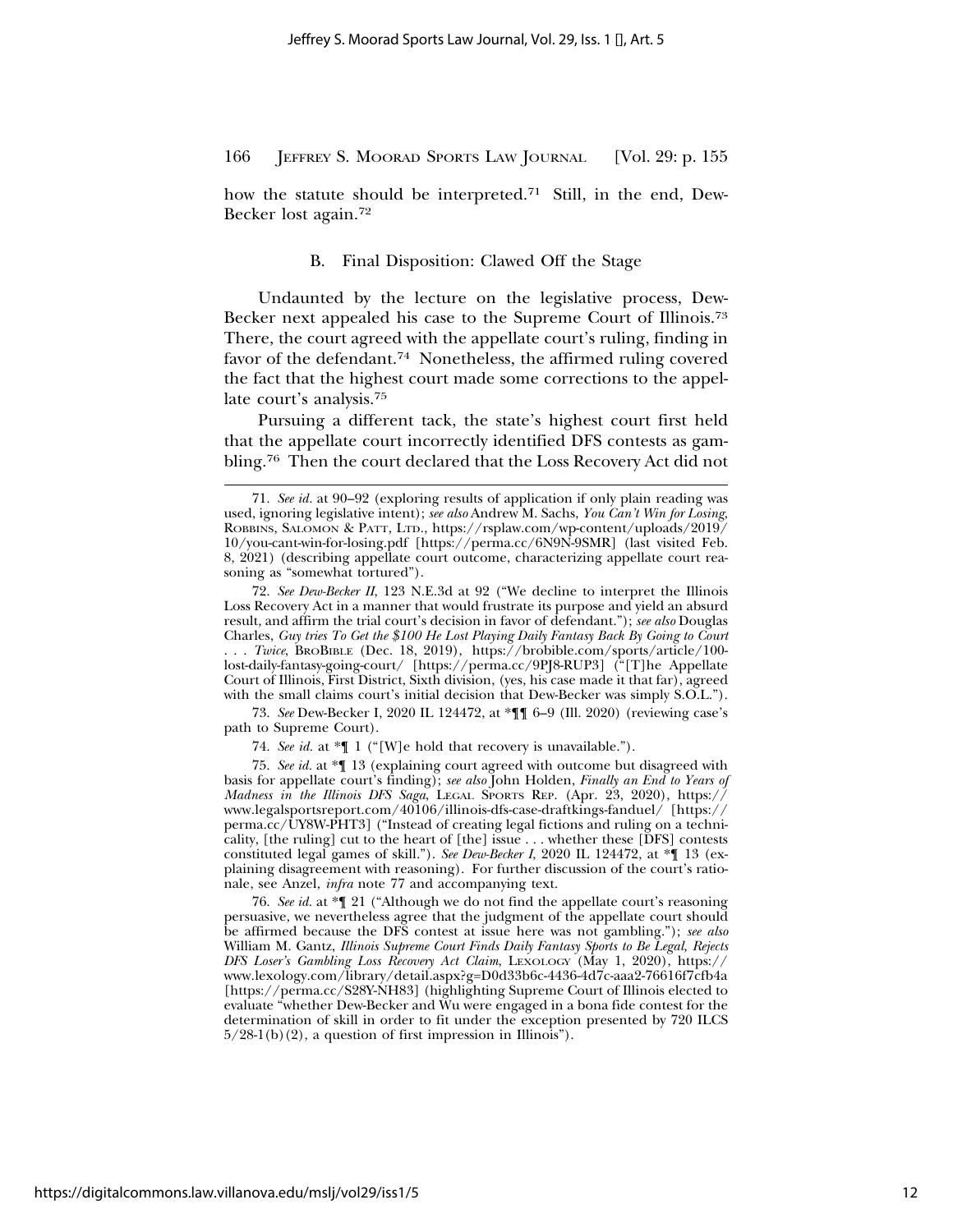apply.77 Thus, the majority opinion held that Dew-Becker could not win his lawsuit because DFS contests did not qualify as

gambling.78 The holding of the Illinois supreme court lacked unanimity, however.<sup>79</sup> In the dissenting opinion, Justice Karmeier observed the recent passage of the Illinois Sports Wagering Act.80 Despite his disagreement with the majority, he noted that the law's enactment would end individuals' abilities to use the Loss Recovery Act to recover losses.<sup>81</sup>

#### III. BACKGROUND: THE SETUP

By the time Colin Dew-Becker headed to court in 2016, DFS had become a significant income generator.<sup>82</sup> As the market con-

78. *See Dew-Becker I*, 2020 IL 124472, at \*¶ 21 ("[T]he DFS contest at issue here was not gambling.").

80. *See id.* at \*¶ 47 (Karmeier, J., dissenting) (referencing "Pub. Act 101-31 (eff. June 28, 2019) (adding 230 ILCS 45/25-1 et seq.)" in dissenting opinion).

81. *See id.* ("While the Act has no bearing on this case, the ability to recover losses from DFS contests, when played in accordance with the Act, has now come to an end.") (citing 720 ILL. COMP. STAT. ANN. 5/28-1(b)(15) (West 2019)). The Sports Wagering Act defined "sports wagering" to include a non-exhaustive list of bets based on portions of events and various types of bets. *See* 230 ILL. COMP. STAT. ANN. 45/25-10 (West 2019) [hereinafter Sports Wagering Act] (providing list of examples to include "single-game bets, teaser bets, parlays, over-under, moneyline, pools, exchange wagering, in-game wagering, in-play bets, proposition bets, and straight bets"); *see also Dew-Becker I*, 2020 IL 124472, at \*¶ 47 (Karmeier, J., dissenting) (citation omitted) ("Although the Act does not explicitly reference [DFS], it defines 'sports wagering' as 'accepting wagers on sports events or portions of sports events, or on the individual performance statistics of athletes in a sports event or combination of sports events, by any system or method of wagering, including, but not limited to, in person or over the Internet through websites and on mobile devices.'").

82. *See* Heitner, *supra* note 6 (projecting as early as 2013 DFS would constitute majority of fantasy sports play, recognizing DFS role in television advertising, investing); *see also* Daniel Roberts, *The Daily Fantasy Sports Market Has a Demographic Problem*, YAHOO FIN. (Jan. 10, 2017), https://finance.yahoo.com/news/the-dailyfantasy-sports-market-has-a-demographic-problem-133011359.html?guccounter=

<sup>77.</sup> *See Dew-Becker I*, 2020 IL 124472, at \*¶ 28 ("Because the outcomes of headto-head DFS contests are predominately skill based, we conclude that plaintiff was not engaged in 'gambling' with defendant as required under section 28-8(a)."); *see also* Rebecca Anzel, *Centuries-Old Law Cannot Be Used to Reclaim Lost Wager, State Supreme Court Rules*, CAPITOL NEWS ILL. (Apr. 16, 2020), https://capitolnewsillinois. com/NEWS/centuries-old-law-cannot-be-used-to-reclaim-lost-wager-state-supremecourt-rules [https://perma.cc/PN8Y-WF2H] (discussing Illinois Loss Recovery Act history, summarizing court "ruled that while nothing in the act's language omits internet contests from its purview, daily fantasy sports bets do not fit the definition of gambling as dictated by law").

<sup>79.</sup> *See id.* at \*¶ 32 (providing dissent by Justice Karmeier, anchoring his opinion on proposition majority disregarded its own reasoning). *"*[T]he majority oddly ignores its own statement of the test and finds DFS is a contest of skill based on the results of statistical studies." *See id.* at \*¶ 34 (Karmeier, J., dissenting).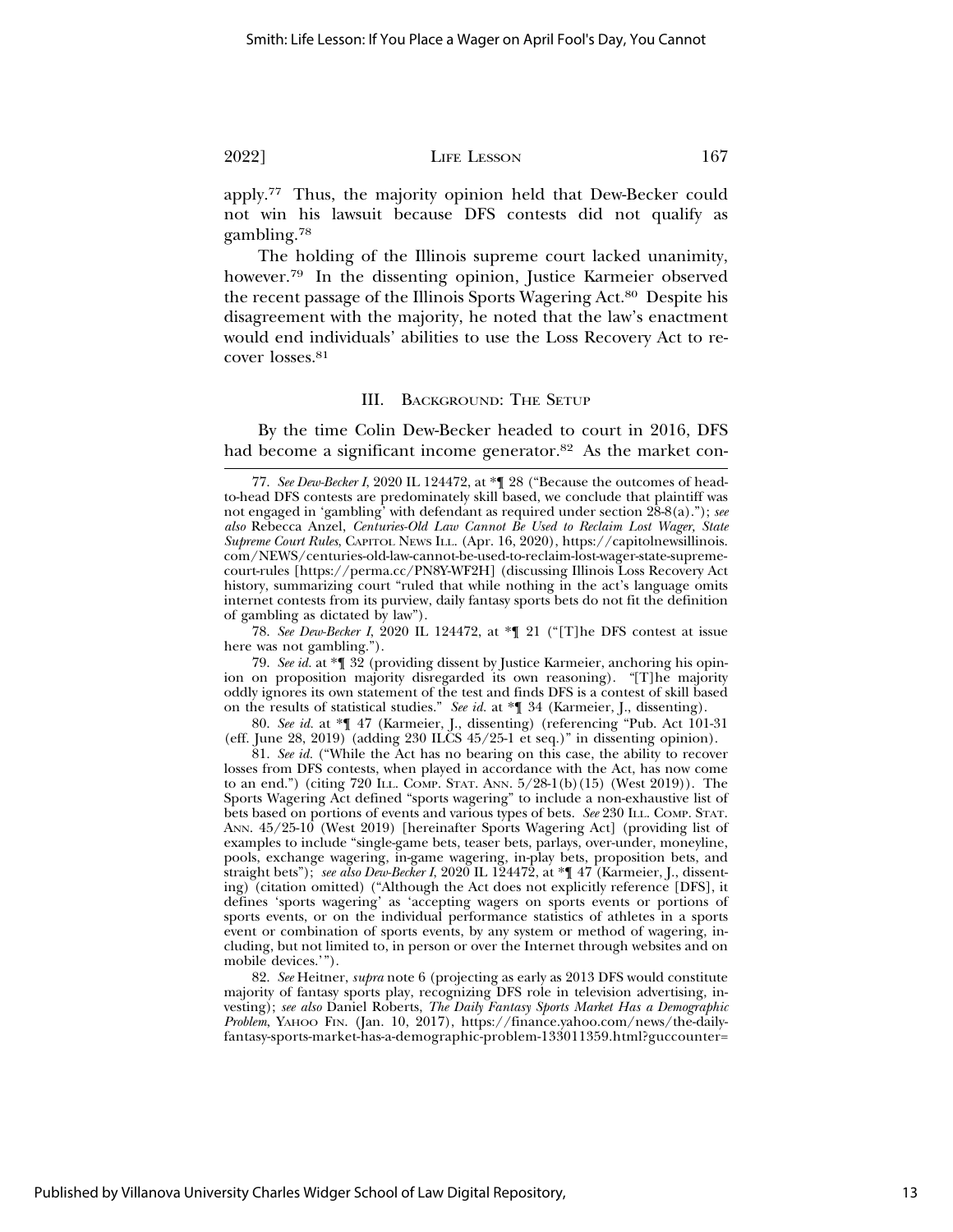tinued to grow for DFS, the major companies involved saw staggering revenues.83 Meanwhile, the legislature was attempting to harness the potential income of online sports play and regulate it.<sup>84</sup> Furthermore, the 2018 *Murphy v. National Collegiate Athletic Association* Supreme Court ruling invalidating the federal government's ability to dictate state participation in the online gaming scene led to an increased market for online fantasy sports play.85 These concerns were at the forefront of the minds of the justices hearing Dew-Becker's final appeal.86

Although this Case Note focuses on the Supreme Court of Illinois's statutory interpretation of its gambling statutes, following its exposition requires a basic understanding of evolving attitudes about gambling and the interstate nature of online gambling to provide context for the final holding.<sup>87</sup> Therefore, Subsection A of

84. *See* YOGONET, *supra* note 24 (discussing eagerness of legislators to move enact regulation); *see also* ILL. ATT'Y GEN. OP., *infra* note 97 (discussing 2015 opinion by Illinois attorney general saying current law precluded DFS wagers).

85. *See* Murphy v. Nat'l Collegiate Athletic Ass'n, 138 S. Ct. 1461, 1482 (2018) ("Just as Congress lacks the power to order a state legislature not to enact a law authorizing sports gambling, it may not order a state legislature to refrain from enacting a law licensing sports gambling."). *See generally Sports Gambling*, *supra* note 22, at 909 ("[T]he emergence of legalized, regulated sports gambling has transformed a lucrative black market into an open market.").

86. *See* Dew-Becker II, 123 N.E.3d 86, 92 (Ill. App. Ct. 2018) ("At this time, there are a number of bills before the Illinois legislature that propose the legalization and regulation of sports gambling.").

<sup>1&</sup>amp;guce\_referrer=aHR0cHM6Ly93d3cuZ29vZ2xlLmNvbS8&guce\_referrer\_ sig=AQAAABVVcGJf20kendkY6e\_gP2eZeTHHcSWRe5S2arwOam VeBxNydzUgxRSb8CgncZBFY1Pv8ZbJBBqsexe1AosLqr\_RcD7FP41y3tZ9F147Or 9VRs-o80Umxmc9nG4zOU8B9TDMfq2GaNxykVx2ldPKrHIL5mhV6FGn 5BFd1FTfww8w [https://perma.cc/B3HT-Q2W7] (showing DFS entry fees in 2016 of \$3.26 billion).

<sup>83.</sup> *See, e.g.,* Brad Allen, *FanDuel Group Adds Nearly Half a Million Users in Q3, on Track for \$1.1 Billion In Annual Revenue*, LEGAL SPORTS REP. (Nov. 12, 2020), https:/ /www.legalsportsreport.com/45669/fanduel-q3-results/ [https://perma.cc/Z8VU-EX3Z] ("We have enhanced the customer experience, secured further strategic media partnerships and acquired more new customers than anticipated. And we are on track to generate more than \$1.1 billion of GGR (gross gaming revenue) in the [United States] this year.").

<sup>87.</sup> *See, e.g.,* 18 U.S.C.S. § 1084 (LexisNexis 2021) (providing for imprisonment for transferring wages by wire from state where gambling is illegal into state where gambling is legal); *see also Reconsidering Whether the Wire Act Applies to Non-Sports Gambling*, 42 Op. O.L.C. 1 (2018) [hereinafter O.L.C.] (reviewing Wire Act in connection to Illinois state lottery, opining section 1084(a) of Wire Act "criminalizes transmitting 'information assisting in the placing of bets or wagers on any sporting event or contest' . . . . The 2006 enactment of the Unlawful Internet Gambling Enforcement Act did not alter the scope of section  $1084(a)$ ."). This was a reversal of a 2011 opinion by the United States Department of Justice Office for Legal Counsel that said the Wire Act only prohibited sports gambling. *See O.L.C.* ("This Office concluded in 2011 that the prohibitions of the Wire Act in 18 U.S.C. § 1084(a) are limited to sports gambling. Having been asked to reconsider, we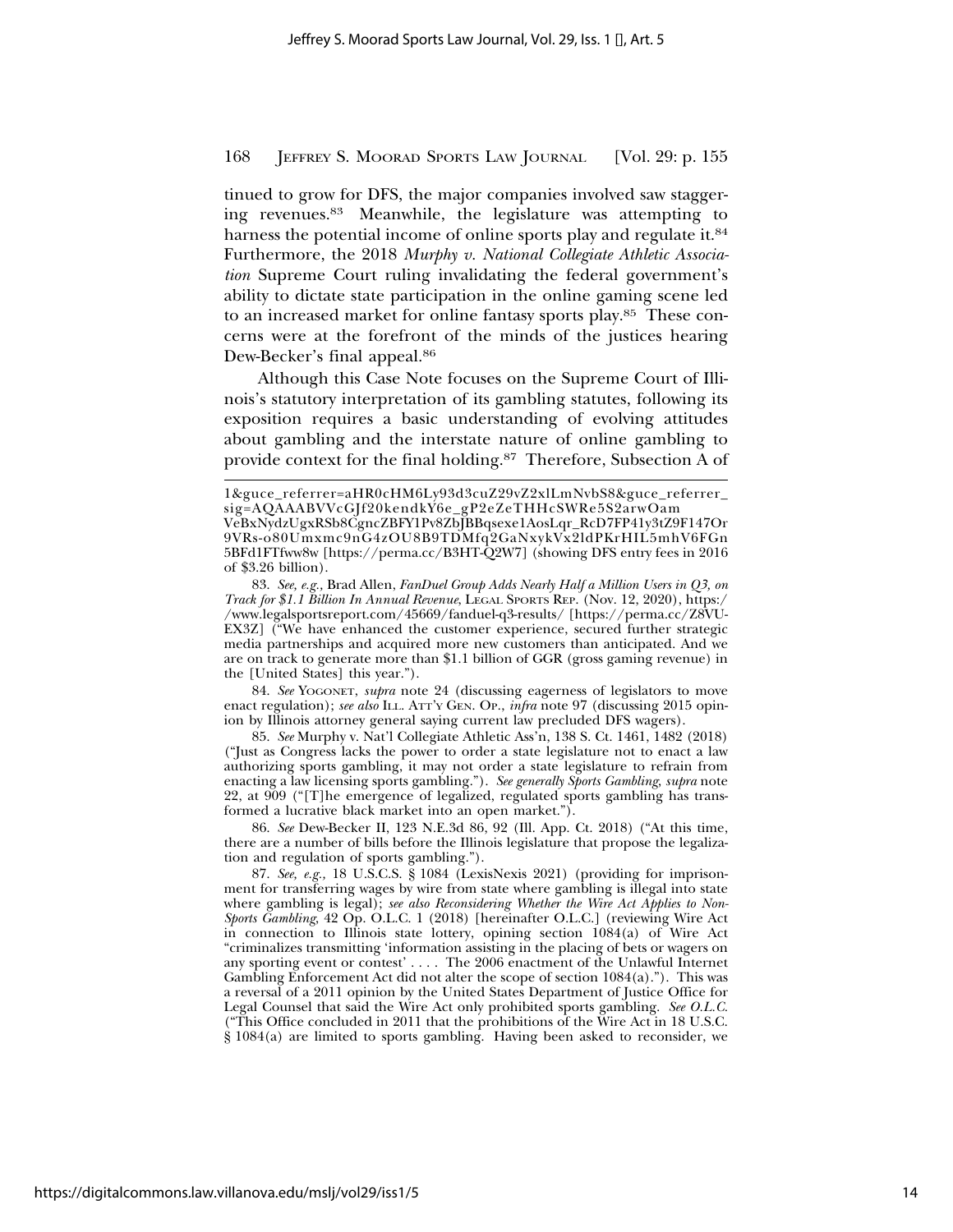this Section of the Note offers the historical background of online fantasy sports gambling.88 Subsection B addresses some of the reasons states regulate gambling.<sup>89</sup> In addition, Subsection C examines the statutes and policies in play while Dew-Becker pursued his claim.90 Finally, this Section reviews policy considerations for characterizing online gaming opportunities, such as DFS.91

#### A. Illinois Law Before the *Murphy* Decision

Over time, Illinois created rules, carve-outs, and recovery mechanisms for gambling via the Illinois Gambling Act, the Video Gaming Act, the Consumer Fraud and Deceptive Practices Act, and the Loss Recovery Act.92 Together, the statutes provided the boundaries for what constituted legal recreational activity.<sup>93</sup> When

now conclude that the statutory prohibitions are not uniformly limited to gambling on sporting events or contests."). *Contra* Anthony R. Holtzman, *Sports and Only Sports: 1st Circuit Addresses Scope of the Wire Act*, 9 NAT'L L. REV. 27 (2021), https://www.natlawreview.com/article/sports-and-only-sports-1st-circuit-addressesscope-wire-act [https://perma.cc/N7LD-ZTFK] ("Aligning itself with the 5th Circuit, the 1st Circuit concluded that, in *all* of its applications, the Wire Act covers *only* bets and wagers that are placed on sporting events and not bets and wagers that are placed on things like lottery, poker, and casino games.").

<sup>88.</sup> *See* Edelman, *supra* note 8, at 9–10 (presenting overview of online fantasy sports play).

<sup>89.</sup> *See, e.g.,* Michael Mayerck, *Gambling Granny: The Elderly's Propensity for Gambling Addiction and the Need for Effective Legal and Legislative Remedies to Prevent It*, 27 ELDER L.J. 187, 195 (2019) (highlighting, e.g., dangers of gambling associated with elderly individuals but noting "state without gambling may suffer the adverse consequences that are caused by gambling, without receiving the benefit of increased revenue").

<sup>90.</sup> For further discussion of the statutes, see *infra* notes 92–93 and accompanying text.

<sup>91.</sup> *See* James G. Gatto & Mark A. Patrick, *How the Evolution of Games Has Led to a Rise in Gambling Concerns: All Bets are On! Gambling and Video Games*, 8 NAT'L L.R. 259 (Sept. 16, 2018), https://www.natlawreview.com/article/how-evolution-gameshas-led-to-rise-gambling-concerns-all-bets-are-gambling-and [https://perma.cc/ 3CZ6-92M3] (presenting overview of types of online gaming including popular online activities).

<sup>92.</sup> *See* 230 ILL. COMP. STAT. ANN. 10/1 (West 2019) [hereinafter *Gambling Act*] (providing broad definition of gambling activity); *see also* 230 ILL. COMP. STAT. ANN. 45/25-1 (West 2019) (exempting online sports betting from gambling prohibition); 230 ILL. COMP. STAT. ANN. 40/70 (West 2009) [hereinafter *Video Gaming Act*] (exempting certain devices from characterization as gambling devices); 815 ILL. COMP. STAT. ANN. 505/1 (West 2007) [hereinafter *Consumer Fraud and Deceptive Business Practices Act*] (allowing recovery of losses when casinos overserve patrons); *see also* 720 ILL. COMP. STAT. ANN. 5/28-8 (West 2013) (allowing third-party recovery of gambling losses under certain time constraints, over certain dollar amounts, when gamblers were known to each other).

<sup>93.</sup> *See* KIMBERLY C. SIMMONS*,* 38 C.J.S. GAMING § 27 (2021) ("[T]he right to gamble legally is provided inasmuch as the legislature allows . . . [l]icensed gaming is a privilege conferred by the state.").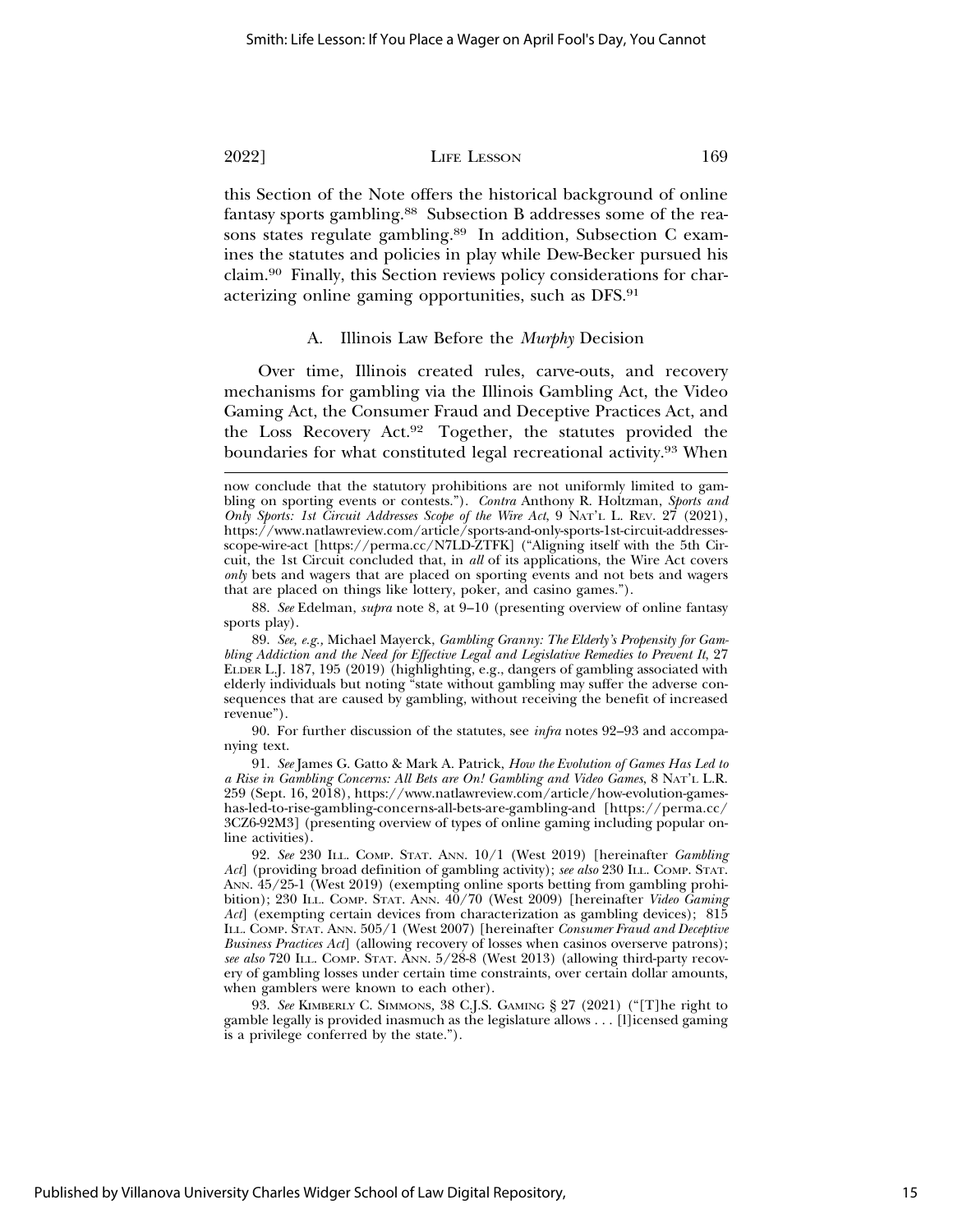the *Dew-Becker* case began in 2017, the Illinois Sports Wagering Act was not yet law.94

In addition, the court conducted its review of the Illinois statutes against the backdrop of the *Murphy* case, which was underway.95 The law at issue in *Murphy* had effectively prohibited states from legalizing sports gambling96 In fact, just one year before Dew-Becker brought his claim, the Illinois State Attorney General declared that DFS contests were illegal.97

# B. Federal Landscape

At the federal level, legislators began working on regulating social sports gambling activity in the 1990s.<sup>98</sup> Research showed that legalizing sports gambling would have adverse socio-economic impacts.99 Therefore, in 1992, federal legislators enacted the Professional and Amateur Sports Protection Act (PASPA).100 Although the Wire Act, enacted in 1961, also addressed sports gambling, its focus was on disrupting organized crime.101 The 2006 Unlawful In-

96. *See id.* at 1470 (citing 28 U.S.C. § 3702(1)) (PASPA "generally makes it unlawful for a State to 'authorize' sports gambling schemes").

97. *See* ILL. ATT'Y GEN., OP. NO. 15-006, SPORTS AND GAMING: DAILY FANTASY SPORTS CONTESTS AND GAMBLING (2015) (writing to Illinois Judiciary Criminal Committee chairperson, "You have inquired whether daily fantasy sports contests offered by FanDuel and DraftKings (collectively Contest Organizers) constitute 'gambling' under Illinois law. For the reasons stated . . . it is my opinion that the contests in question constitute illegal gambling . . . and the exemption set forth . . . does not apply").

98. *See Murphy*, 138 S. Ct. at 1470 (recognizing relaxation of laws related to gambling resulting in federal legislators trying to address issue).

99. *See* Phil Ciciora, *Expert: Legal Sports Gambling Will Have a Destabilizing Effect on Economy, Sports*, ILL. NEWS BUREAU (May 15, 2018, 12:00 PM), https:// news.illinois.edu/view/6367/650811#:~:text=%E2%80%94%20The%20recent %20U.S.%20Supreme%20Court,a%20leading%20national%20gambling%20critic [https://perma.cc/2GBX-S5MH] (quoting Illinois business professor regarding impact of *Murphy* decision stating, "there are '\$3 to \$7 in taxpayer costs for every \$1 in tax revenues from casinos' — and . . . sports gambling and internet gambling carry even higher socio-economic costs").

100. *See Murphy*, 138 S. Ct. at 1470 ("PASPA's proponents argued that it would protect young people, and one of the bill's sponsors, Senator Bill Bradley of New Jersey, a former college and professional basketball star, stressed that the law was needed to safeguard the integrity of sports.").

101. *See Sports Gambling*, *supra* note 22, at 960 (citing *The Attorney General's Program to Curb Organized Crime and Racketeering: Hearing on S. 1653, S. 1654, S. 1656, S. 1657, S. 1658 & S. 1665 Before the S. Comm. On the Judiciary*, 87th Cong. 6 (1961) (statement of Robert F. Kennedy, Att'y Gen. of the United States)) (discussing

<sup>94.</sup> For further discussion of the Sports Wagering Act, see *infra* note 106 and accompanying text.

<sup>95.</sup> *See generally* Murphy v. Nat'l Collegiate Athletic Ass'n, 138 S. Ct. 1461, 1475 (2018) (conducting review of constitutionality of PASPA in relation to state sovereignty). For additional discussion of PASPA, see *infra* note 100 and accompanying text.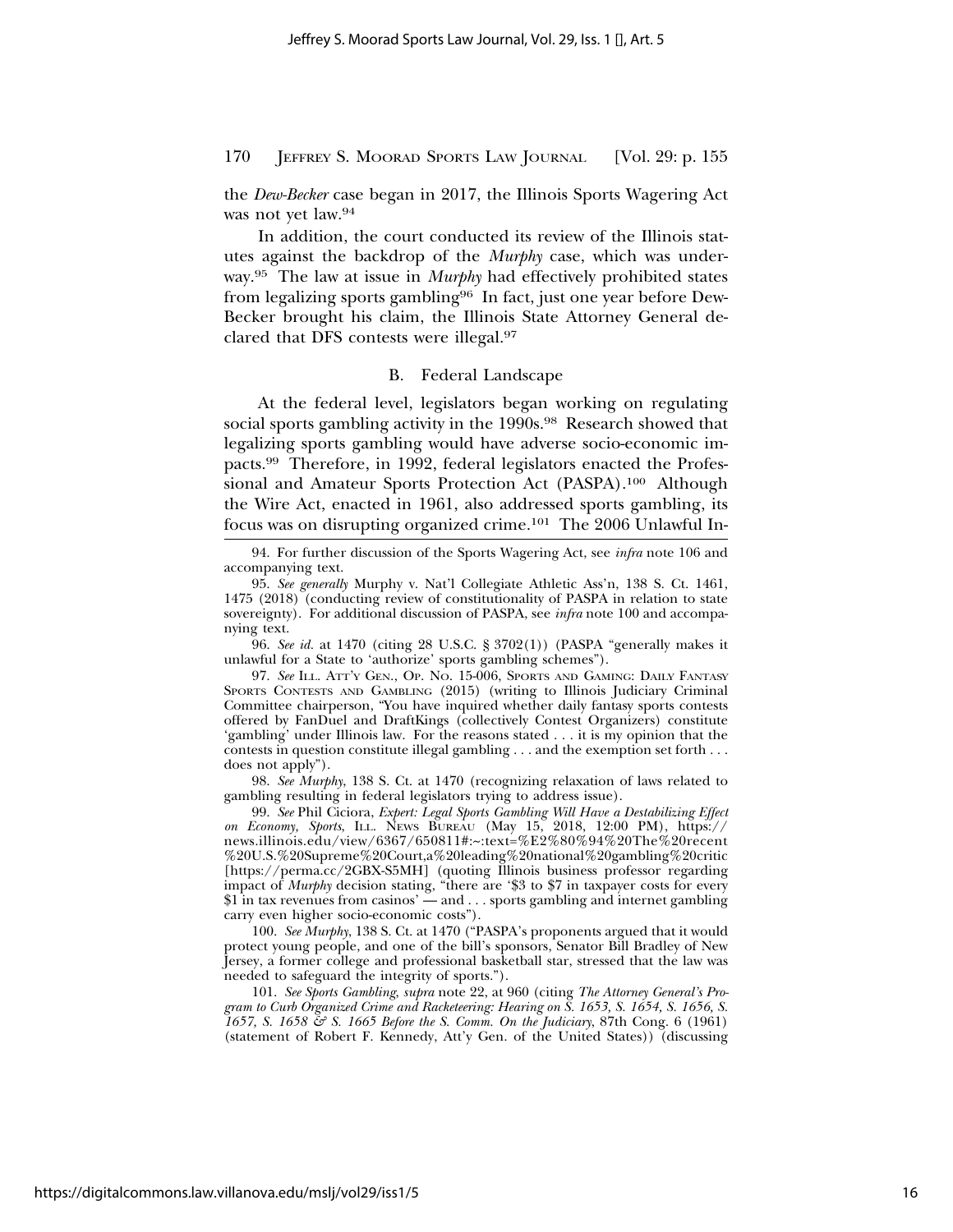ternet Gambling Enforcement Act ("UIGEA") prohibited individuals and businesses from accepting payment for illegal internetbased betting for the express purpose of consumer protection.102

Across the nation, state governments were eager to harness a share of DFS revenue.103 Then, *Murphy* invalidated the PASPA.104 That change opened the path to legalizing sports betting on a stateby-state basis.105

#### C. Illinois Law Post *Murphy*

The Illinois legislature finally passed sports betting law in Illinois in June 2019.106 The legalization of sports betting immediately

102. *See* 31 U.S.C. §§ 5361–67 (2006) (defining purpose of Unlawful Internet Gambling Enforcement Act)*; see id.* §5361 (providing history of 1999 governmental study plus rationale for legislation). "Internet gambling is a growing cause of debt collection problems for insured depository institutions and the consumer credit industry. New mechanisms for enforcing gambling laws on the Internet are necessary because traditional law enforcement mechanisms are often inadequate for enforcing gambling prohibitions or regulations on the Internet, especially where such gambling crosses State or national borders." *Id.*

103. *See* Jake Lestock, *Tackling Daily Fantasy Sports in the States*, NAT'L CONF. STATE LEGISLATURES (Jan. 2018), https://www.ncsl.org/research/civil-and-criminal-justice/tackling-daily-fantasy-sports-in-the-states.aspx [https://perma.cc/88X5- EYZZ] ("Since 2015, 43 states have introduced legislation relating to fantasy sports. Nineteen states have enacted laws to legalize paid-entry fantasy sports, generally with two goals in mind: first, to create legal clarity, regulations and safeguards for their residents, and second, to raise revenue.").

104. For further discussion of the *Murphy* holding, see *supra* note 85 and accompanying text.

105. *See* Patrick Moran, *Anyone's Game: Sports-Betting Regulations After Murphy v. NCAA*, CATO INST. (Mar. 11, 2019), https://www.cato.org/legal-policy-bulletin/ anyones-game-sports-betting-regulations-after-murphy-v-ncaa#changes-at-the-statelevel [https://perma.cc/SH8P-5HRE] ("In sum, an overwhelming majority of states have changed or are working to change their policies in response to *Murphy*. Only 12 states have not introduced legislation on sports betting since *Murphy* and 4 were already exempt from PASPA, although they may expand their existing operations. The remaining states have either passed a bill, amended their constitution, made a tribal compact, or are attempting to do one of the three.").

106. *See The Essentials About Illinois Sports Betting*, ON TAP SPORTS NET (Sept. 10, 2020), https://ontapsportsnet.com/2020/09/10/the-essentials-about-illinoissports-betting/ [https://perma.cc/Q7EB-QSAM] (providing overview of legalization of sports betting in Illinois). "The first legal sports wager was made at Rivers Casino Des Plaines on March 9 [2020]." *Id.* In June 2019, the legislature finally passed a sports gambling bill. *See* Andy Faust, *Illinois Passes Omnibus Gaming Bill, Includes Legal Sports Betting*, LEGAL SPORTS BETTING (June 3, 2019, 11:53 AM), https://www.legalsportsbetting.com/news/illinois-passes-omnibus-gaming-bill-includes-legal-sports-betting/ [https://perma.cc/X7UK-AL5G] ("State budgeters expect a first-year windfall of between \$500 million and \$700 million from the licenses associated with the state's gambling expansion."). For further discussion of the Sports Wagering Act, see *supra* note 80 and accompanying text; *see also infra* note 165 and accompanying text.

comments by attorney general). For further discussion of the Wire Act, see *supra* note 87 and accompanying text.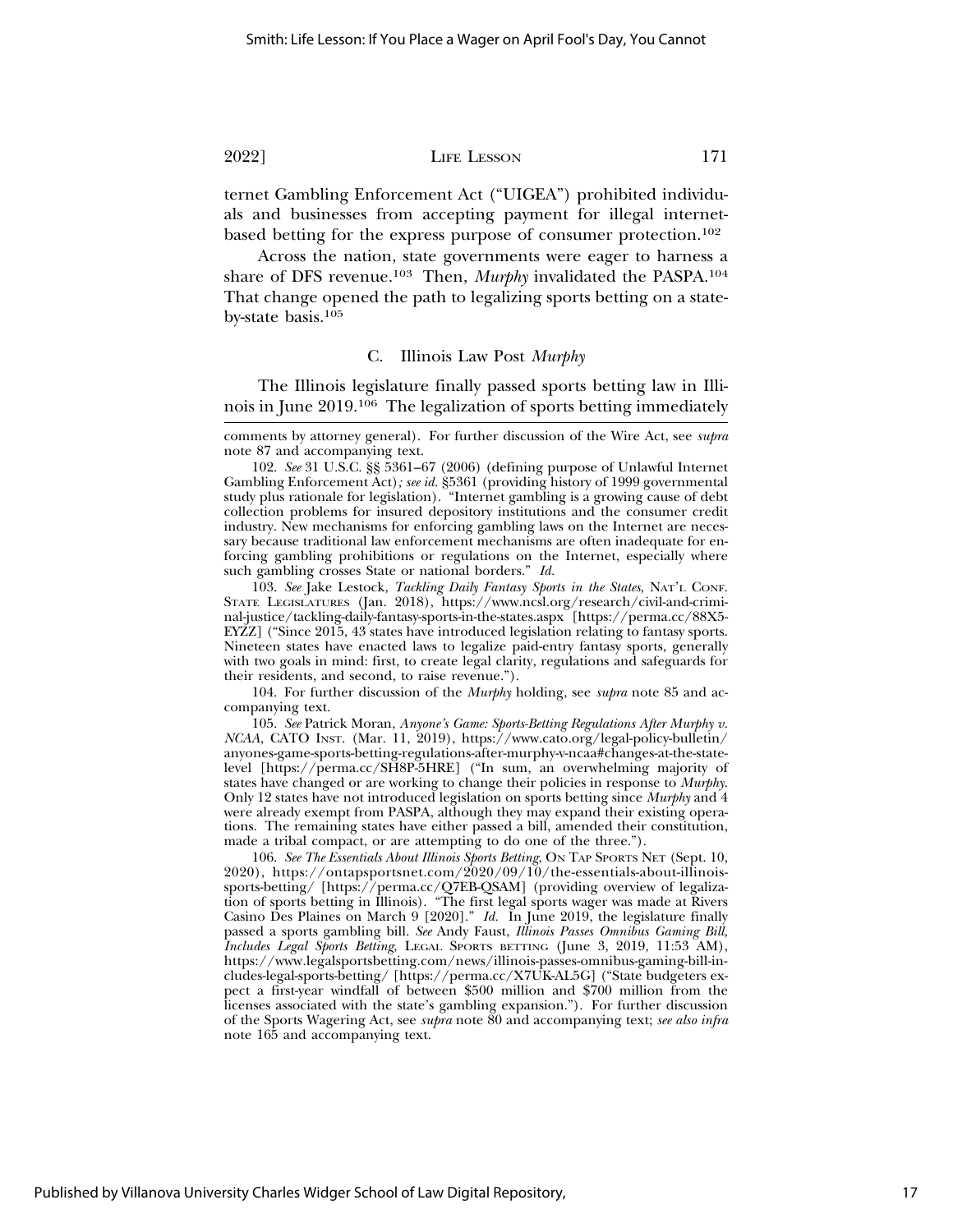impacted consumer spending in the state.107 At the time, Illinois predicted its legalization would generate \$700 million in tax revenue in its first year.108

The exception the *Dew-Becker* court carved out for DFS is not problematic on its face.109 At the state and federal levels, other legislatures were making similar determinations, and courts were interpreting their statutes.110 Furthermore, as Dew-Becker emphasized during his trial, the Illinois legislature had an existing practice of carving out exceptions for gambling activities, such as bingo and the state lottery.111 The developing case law showed that legislatures needed to create more explicit regulations for both operators and players.<sup>112</sup>

*See id.* (noting extent of revenue earned during seven-month period which excluded first three months of year captured by other states in comparison).

108. *See* Rob Goldberg, *Illinois State Legislature Passes Bill Legalizing Sports Gambling*, TURNER SPORTS NETWORK BLEACHER REP. (June 2, 2019), https://bleacherreport.com/articles/2839153-illinois-state-legislature-passes-bill-legalizing-sportsgambling [https://perma.cc/C3TY-UWHS] (explaining in addition to tax revenue, state will require \$10 million licensing fee option for sports venues such as Wrigley Field). In addition to increasing state revenue, DFS play could help fill federal coffers via an excise tax. *See* Tony Nitti, *In Recent Ruling, IRS Again Concludes that Daily Fantasy Sports Are Gambling*, FORBES (Oct. 19, 2020), https:// www.forbes.com/sites/anthonynitti/2020/10/19/in-recent-ruling-irs-again-con cludes-that-daily-fantasy-sports-are-gambling/?sh=53d67a3f437f [https:// perma.cc/YR4L-LPX2] ("Most importantly, whether DFS is a game of skill for state gambling statute purposes is not relevant for determining whether DFS is wagering for federal excise tax purposes.").

109. *See* Ryan Rodenberg, *Daily Fantasy Sports State-by-State Tracker*, ESPN (Feb. 18, 2016), https://www.espn.com/chalk/story/\_/id/14799449/daily-fantasy-dfs-legal-your-state-state-state-look [https://perma.cc/R4GM-FRAL] (providing overview of states creating carve-outs for DFS play, including sports betting).

110. *See* Edelman, *supra* note 8, at 29–34 (providing examples of how states vary in regulatory approach).

112. *See* Dew-Becker I, 2020 IL 12472, at \*¶ 26 (Ill. 2020) ("At this time there are a number of bills before the Illinois legislature that propose . . . the regulation of sports gambling."). For further discussion of applicable state laws, see *supra* notes 92–94 and accompanying text. Additionally, other laws, such as those re-

<sup>107.</sup> *See* Ben Kovach, *Looking Back at Illinois' First Year of Sports Betting*, US BET-TING (Jan. 9, 2021), https://usbettingreport.com/sports-betting/looking-back-at-illinois-first-year-of-sports-betting/ [https://perma.cc/JZD7-SXZT] (highlighting revenue generated by sports betting in time since its legalization in state).

In 2020 . . . Illinois' total sports betting handle was \$941.7 million. \$68 million of those wagers were placed in person while the vast majority, \$873.7 million, was placed online. That nearly \$1 billion total sports betting handle immediately places Illinois amongst the top sports betting states in the country.

<sup>111.</sup> *See* Dew-Becker II, 123 N.E.3d 86, 90 (Ill. App. Ct. 2018) (using lack of carve-out for DFS in state code to indicate legislature would have specifically exempted DFS from gambling if it intended to do so). The state had recently revised the criminal code, which included carveouts for bingo, lotteries, raffles, pull tabs and jar games. See id. at 92 (citing 720 ILL.COMP. STAT. ANN. 5/28-1(b) (West  $2014)$ ).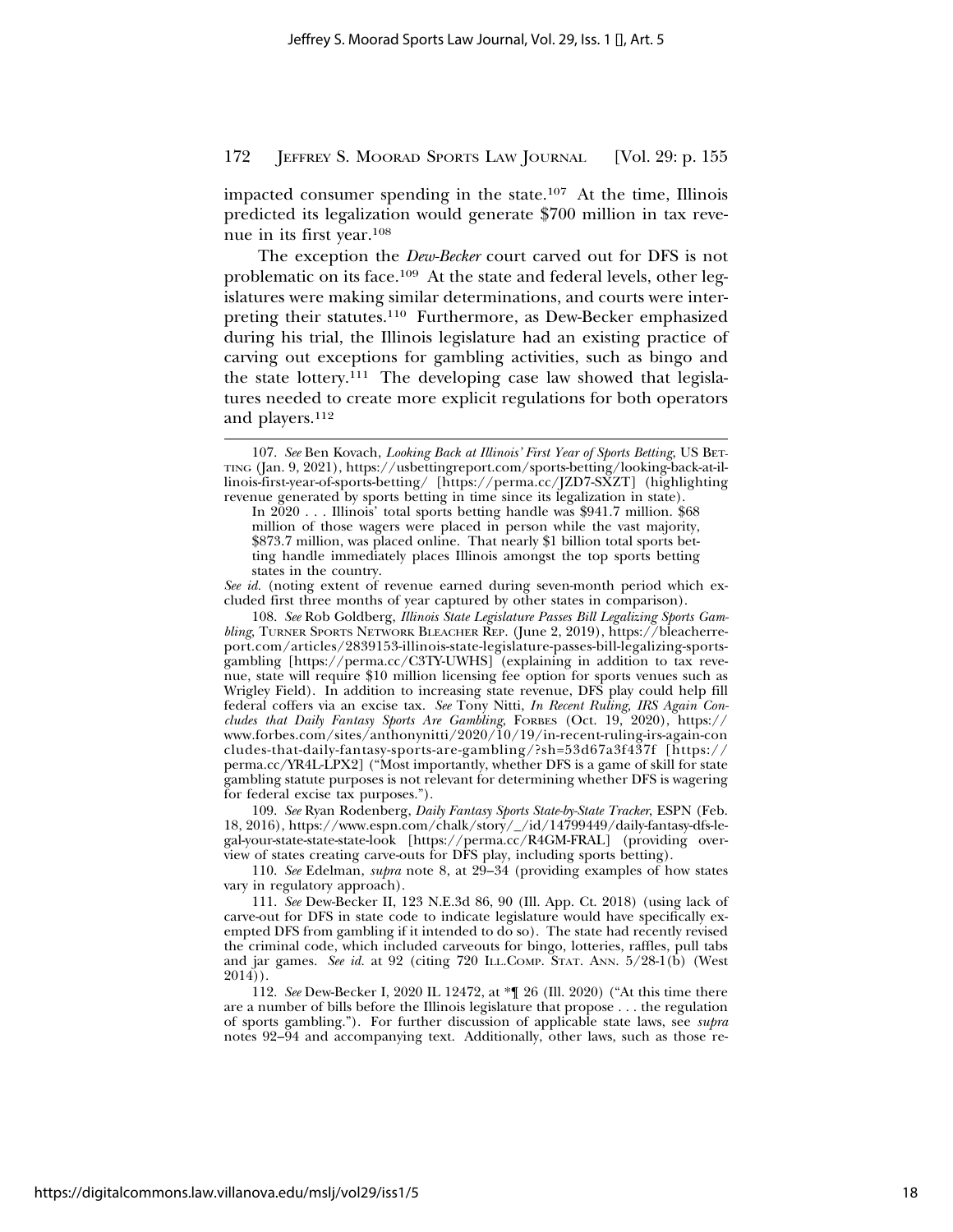#### IV. NARRATIVE ANALYSIS: THE PREMISE

The courts' analyses of the *Dew-Becker* saga anchored itself in the statutory realm from the beginning.113 The circuit court judge reasoned that Dew-Becker had brought the claim for recovery against the wrong party.114 By the time the case concluded, the analysis had traversed plain language, legislative intent, and outside, scientific research that had not even been entered into evidence.115

This Section of the Case Note illustrates how the holdings that emerged from each court review contributed to the final holding: DFS contests are predominantly games of skill and, therefore, not gambling.116 First, Subsection A presents the trial court errors that led to remand.117 Next, Subsection B discusses how the appellate court tailored its reasoning to uphold the trial court judgment.<sup>118</sup> Finally, Subsection C shows how the state supreme court was backed into a corner by the contradictory analysis of the lower court rulings and the slow-moving legislature.<sup>119</sup>

113. For further discussion of claim elements as understood by the lower court, see *supra* note 58 and accompanying text.

114. *See* Dew-Becker III, 2017 IL App (1st) 161383-U, at \*¶ 7 (Ill. App. Ct. 2017) (showing question from judge indicating judge thought Dew-Becker had sued wrong party under Loss Recovery Act).

115. For further discussion of studies cited by the majority, see *infra* note 157 and accompanying text.

116. *See Dew-Becker I*, 2020 IL 124472, at \*¶ 28 ("Because the outcomes of head-to-head DFS contests are predominantly skill based we conclude that plaintiff was not engaged in 'gambling' with defendant as required under section 28-  $8(a)$ .").

117. For further discussion of trial court errors, see *infra* note 121 and accompanying text.

118. *See* Dew-Becker II, 123 N.E.3d 86, 89 (Ill. App. Ct. 2018) (citing to Goldfine v. Barack, Ferrazzono, Kirschbaum & Perlman, 12 N.E.3d 884 (Ill. 2014)) ("Although we typically determine whether a trial court's decision after a bench trial was against the manifest weight of the evidence (Garden View, LLC v. Fletcher, 916 N.E.2d 554 (Ill. 2009)), we apply a *de novo* standard where, as here, we are faced with a question of statutory interpretation.").

119. *See generally* Steve Berkowitz & Tom Schad, *Your State-By-State Guide to Sports Betting in Light of Supreme Court Ruling*, U.S.A. TODAY (May 14, 2018, 7:47 PM), https://www.usatoday.com/story/sports/2018/05/14/sports-gambling-status-every-state-after-supreme-court-ruling/607334002/ [https://perma.cc/P7U3- YZ4L] (explaining timing of legislative action by states in response to *Murphy v. Nat'l Collegiate Athletic Ass'n* decision). "'The largest group of states will wait until 2019 because they are out of session or almost out of session,' Grave said. '. . . That

Published by Villanova University Charles Widger School of Law Digital Repository,

garding federal taxation, interface with state gambling laws. *See, e.g.,* Nitti, *supra* note 108 (explaining reasoning for how Internal Revenue Service justified allowing entry fees for DFS contests to offset winnings from competitions). Intellectual property rights are another factor that has been considered more recently. *See* Tabolsky, *supra* note 24 (offering discussion surrounding intellectual property rights implicated by DFS business model, such as publicity rights).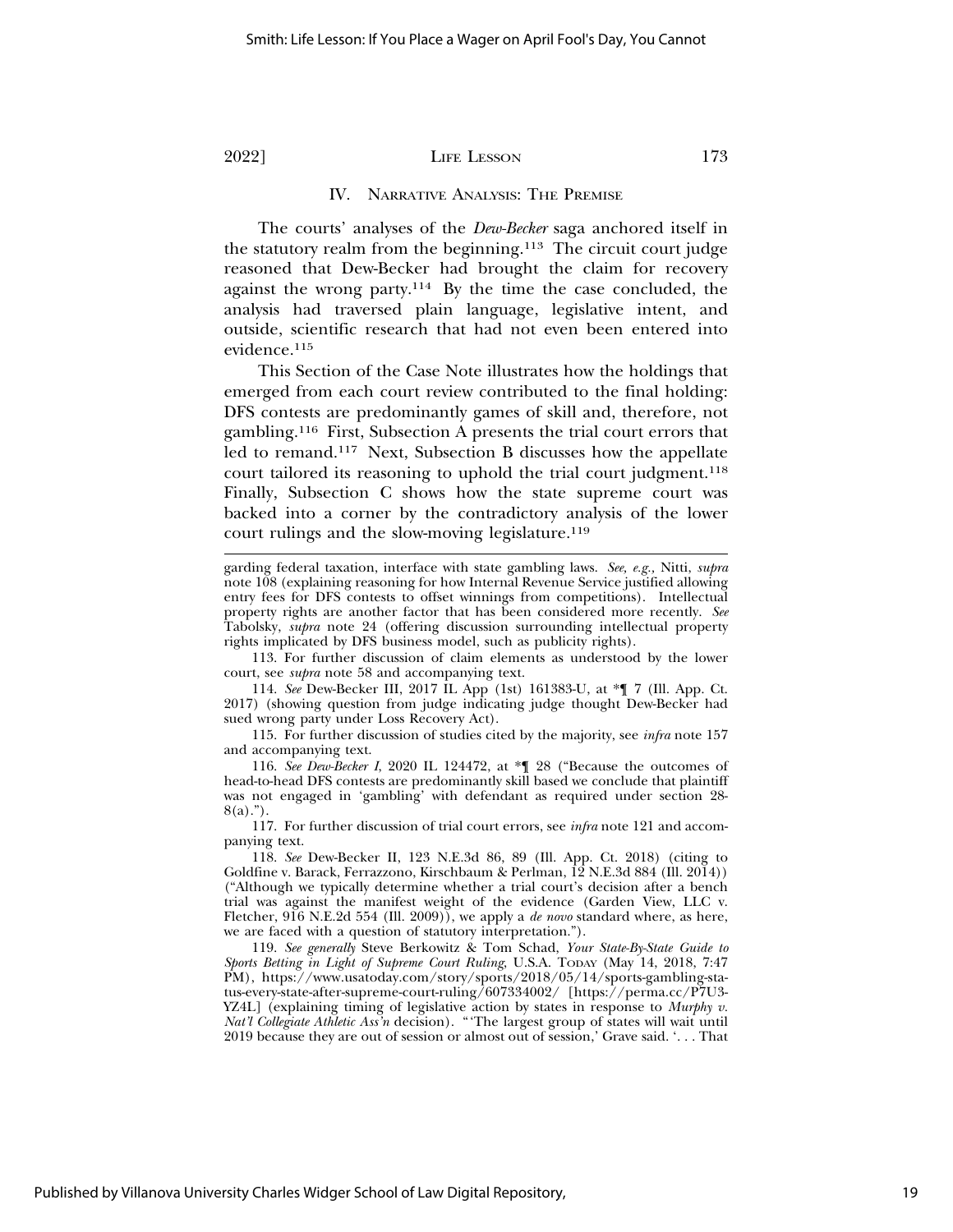#### A. NO ONE WANTS TO BE FIRST<sup>120</sup>

The record capturing the first trial's events shows the judge issued a ruling without conducting a trial.121 Documentation of the court's analysis emerged from a bystander's report.122 When the judge issued his ruling in favor of the defendant, he commented that the target of Dew-Becker's claim was misplaced.123 In the moment, Dew-Becker challenged the reasoning.124

The lack of due process earned Dew-Becker a return trip to the circuit court.125 Although the judge afforded Dew-Becker the opportunity to present testimony on his second appearance, the outcome remained the same even with the opportunity to be heard.126 The court pinned its denial of recovery on the Loss Recovery Act's inapplicability to the facts of Dew-Becker's claim.127 In its analysis, the court held that the act was gambling but that Dew-Becker could not recover because not everyone who uses a third-party platform

121. *See Dew-Becker III*, 2017 IL App (1st) 161383-U, at \*¶ 10 ("We agree with his contention that the trial court failed to conduct a trial.").

122. *See id.* at \*¶ 7 ("[T]he parties filed a stipulated bystander's report.").

123. For further discussion of the lower court's comments, see *supra* note 58 and accompanying text. In 2019, an Illinois case explored comprehensively the idea of "winner" per the state's Loss Recovery Act. *See* Anderson v. Naperville Rotary Charities Inc., 2019 IL App (1st) 180312-U, at \*¶ 14 (Ill. App. 2019) (analyzing issue of word winner in Loss Recovery Act while reviewing relevant cases at state, federal levels brought under Illinois Loss Recovery Act).

124. *See Dew-Becker III*, 2017 IL App (1st) 161383-U, at \*¶ 7 (asking, "Even though Mr. Wu and I are the ones who risked the money?").

125. *See id.* at \*¶ 2 (listing three reasons Dew-Becker cited for appeal: "the court below erred in failing to conduct a trial, its judgment was against the manifest weight of the evidence, and the basis for dismissal was erroneous").

126. *See* Dew-Becker II, 123 N.E.3d 86, 89 (Ill. App. Ct. 2018) (holding Dew-Becker could not recover loss of funds to Wu).

127. *See id.* at 90 (720 ILL. COMP. STAT. ANN. 5/28-8(a) (West 2013)) (noting statute did not apply because of language stating, "[a]ny person who by gambling shall lose to any other person").

might seem strange because it's so early in this year, but that's how the political work calendar works.'" *Id.*

<sup>120.</sup> *See* Dew-Becker III, 2017 IL App (1st) 161383-U, at \*¶ 6 (Ill. App. Ct. 2017) (showing lack of Illinois DFS decisions on issue). Dew-Becker's original complaint shows that when he filed his lawsuit, Illinois courts had not yet ruled on whether DFS play constituted gambling. *See id.* at \*¶ 4 ("Dew–Becker's complaint recognized that Illinois courts have yet to address whether participating in DFS contests is considered gambling, but argued that DFS should be considered as such."). By the time the case finished three years later, Illinois's legislature had finally enacted a statute to legalize sports gambling in the state. *See Illinois Senate Gaming Expansion*, NAT'L L. REV. (Mar. 2019), https://www.natlawreview.com/ article/illinois-senate-gaming-expansion [https://perma.cc/UM7L-6DLP] (providing details of roll out of Sports Wagering Act). For further discussion of the legislative landscape, see *supra* note 42 and accompanying text.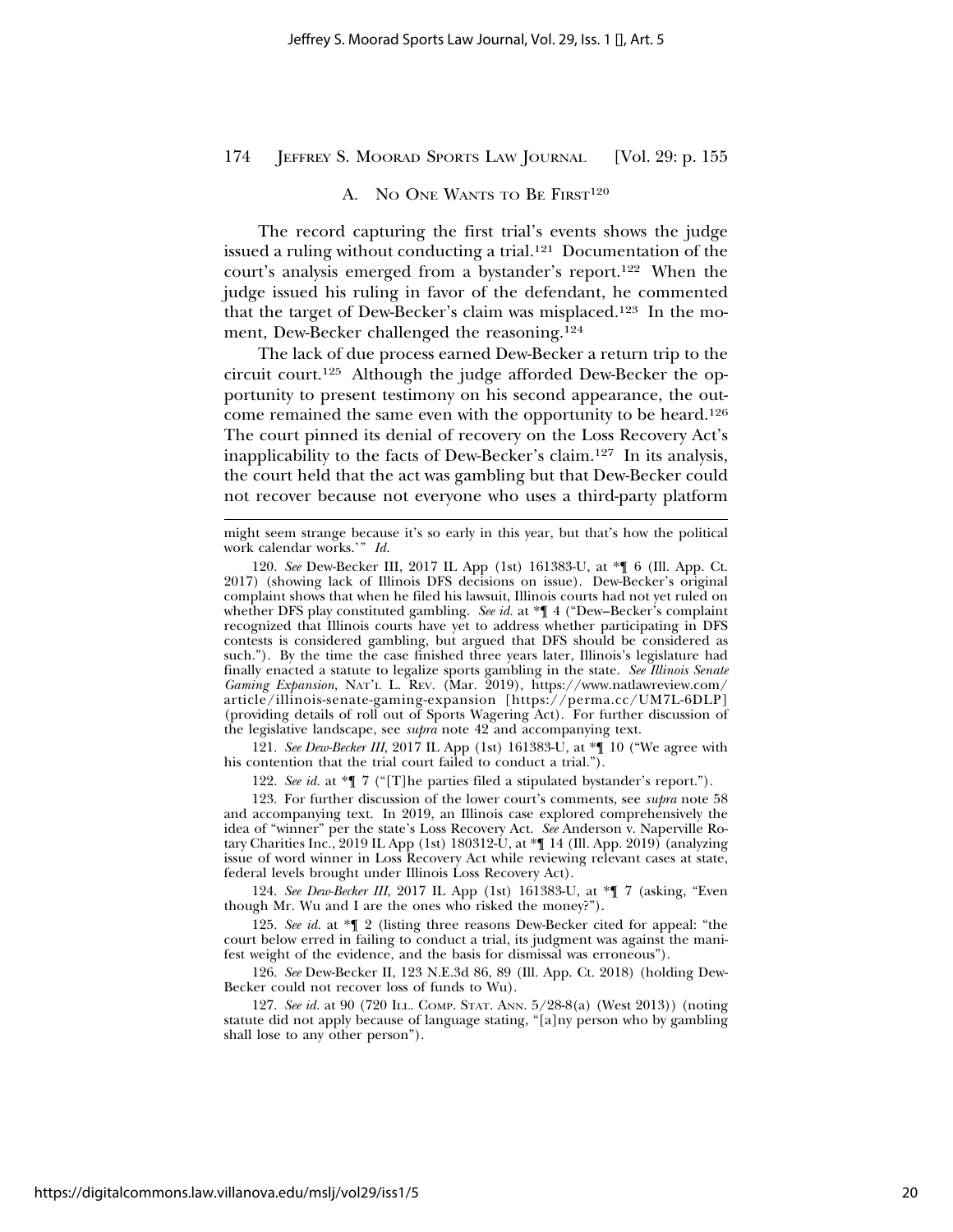knows their opponent by name.128 Since FanDuel facilitated the gambling activity, the court held that the Loss Recovery Act's plain meaning precluded recovery because the wager was not directly between Dew-Becker and Wu.<sup>129</sup> Dew-Becker appealed again.<sup>130</sup>

### B. Missing the Mark

On Dew-Becker's second trip to the appellate court, he had counsel.131 The court accepted for the sake of argument that it would presume that the contest between Dew-Becker and Wu was a gambling contest.132 It then began considering the applicability of the Loss Recovery Act to DFS gambling.133 Without a finalized sports gaming statute, the appellate court said that the "dearth of decisions within the past six decades that analyze the [Loss Recovery] Act indicate that its relevance and applicability have dwindled since its inception in the late 1800s."134

Next, the court examined the statute's language, which provided that one party must lose to another person.135 Acknowledging that the two parties in the lawsuit knew each other, the court

131. For further discussion of Dew-Becker's transition from pro se representation to representation by attorney, see *supra* note 63 and accompanying text.

132. *See Dew-Becker II*, 123 N.E.3d at 90 (comparing DFS contest to description of gambling in state gambling statute, saying, "[w]e find that the DFS contest at issue was a game of chance, a game of skill, or some combination thereof and that none of the exceptions enumerated in section 28-1(b) apply. Therefore, we assume arguendo that plaintiff's and defendant's participation in the head-to-head DFS contest at issue qualified as gambling . . ." (citation omitted)).

133. *See* Dew Becker III, 2017 IL App (1st) 161383-U, at \*¶ 4 (Ill. App. Ct. 2017) (showing Dew-Becker "brought a statutory cause of action pursuant to section 28–8 of the Criminal Code (Code) [Loss Recovery Act] (West 2014))" alleging "act of wagering was an act of gambling as defined in section 28–1 of the Code. See 720 ILCS 5/28–1 (West 2014))"); *see also Dew-Becker II*, 123 N.E.3d at 90 ("The question next becomes whether the [Loss Recovery] Act allows plaintiff to recover the gambling loss he incurred as a result of a DFS contest facilitated by a thirdparty website, such as FanDuel.").

134. *See Dew-Becker II*, 123 N.E.3d at 92 (documenting legislative expansion of legalized gambling in Illinois since 2012). *See generally* John I. Sharp, *The Political Geography of Gambling in the Midwest*, 37 MIDDLE STATES GEOGRAPHER 62, 64 (2004) (providing context for gambling attitudes while noting "declining economic condition in certain regions of the United States . . . along with changing moral standards in the United States, combined to make the moral arguments against gambling much weaker . . . during the late 1980s and early 1990s in particular").

135. *See Dew-Becker* II, 123 N.E.3d at 90 ("We find that this language requires a direct connection between the two persons involved in the wager.").

<sup>128.</sup> For further discussion of statutory language application by the circuit court, see *supra* note 118 and accompanying text.

<sup>129.</sup> *See Dew-Becker II*, 123 N.E.3d at 89 ("The plain meaning of the [s]tatute does not allow recovery when the gambling is not connected — conducted between one person and another person, in this case, because of FanDuel.").

<sup>130.</sup> See *id.* at 87 (showing matter on appeal from circuit court level).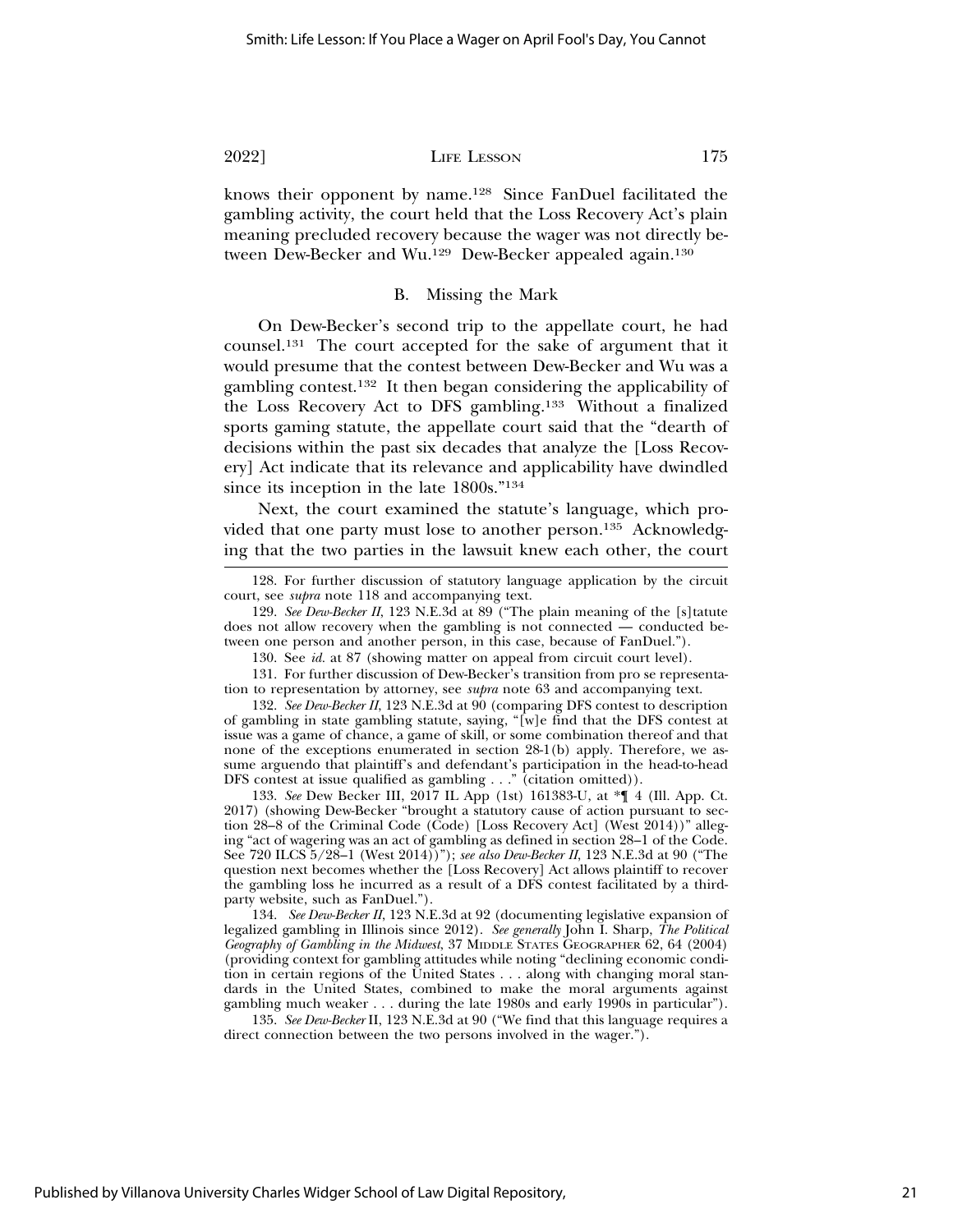expressed that allowing every losing DFS contestant to press a claim would open relief via the courts to "the thousands of Illinois residents who engage in DFS contests."136 Therefore, the court held that the statute did not apply.137

In its analysis, the court detailed the two prongs it explores when evaluating a statute.<sup>138</sup> Then, the court spent several pages explaining that federal case law was not binding on the issue because the matter concerned "interpretation of an Illinois state statute."139 The court also noted that the Illinois legislature was working to catch its legislation up with changing times.<sup>140</sup> Finally, reasoning that allowing Dew-Becker's recovery would "frustrate its purpose," the court held that the Loss Recovery Act should not be applied.141

#### C. Masking a Botched Delivery

The Supreme Court of Illinois dismissed the lower court's reasoning.142 First, it noted that "Courts are not free to read into statute exceptions, limitations, or conditions the legislature did not express."143 Then, the court provided three bases for finding an

137. *See Dew-Becker II*, 123 N.E.3d at 90 (quoting Goldfine v. Barack, 18 N.E.3d 884, 890 (Ill. 2014) ("This court's primary objective in interpreting a statute is to ascertain and give effect to the intention of the legislature.").

138. *See id.* at 90 (quoting Goldfine v. Barack, 18 N.E.3d 884, 890 (Ill. 2014)) ("The most reliable indication of the legislature's intent is the language of the statute, given its plain and ordinary meaning."). "Further, it is well-settled that when interpreting a statute, 'we will avoid a construction that would defeat the state's purpose or yield absurd or unjust results.'" *Id.* (quoting Bowman v. Ottney, 48 N.E.3d 1080, 1085 (Ill. 2015)).

139. *See id.* at 91 (quoting Combs v. Ins. Co. of Ill., 497 N.E.2d 503, 507 (Ill. App. Ct. 1986)) ("[D]ecisions by the [f]ederal courts, other than the United States Supreme Court, as to the law of Illinois are not binding on state courts.").

140. *See id.* at 92 ("It is, therefore, apparent that the trend in Illinois is toward more relaxed gambling laws, not stricter ones. As such, we decline to interpret the Illinois Loss Recovery Act in a manner that would frustrate its purpose and yield an absurd result  $\dots$  .").

141. *See id.* (noting recently decided Supreme Court decision paving way for legalized sports gambling in states, including bills in play in Illinois).

142. *See* Dew-Becker I, 2020 IL 124472, at \*¶ 21 (Ill. 2020) (rejecting reasoning but agreeing with holding).

143. *See id*. ¶ 14. (citing Ill. State Treasurer v. Ill. Workers' Comp. Comm'n, 30 N.E.3d 288, 294 (Ill. 2015)).

<sup>136.</sup> *See id.* at 91 (reasoning recovery "would frustrate the statute's purpose and yield absurd results"). In its review of the facts, the appellate court noted that Dew-Becker argued, "If the legislature had intended to draft carve-outs, they could have done so at any time, particularly given how recently the Criminal Code has been amended." See id. at 89 (providing overview of Dew-Becker's arguments in trial court). In 2016, the Illinois Gambling statute had more than ten specific carve-outs. *See* 720 ILL. COMP. STAT. ANN. 5/28-1(b) (West 2016) (showing listing of exemptions).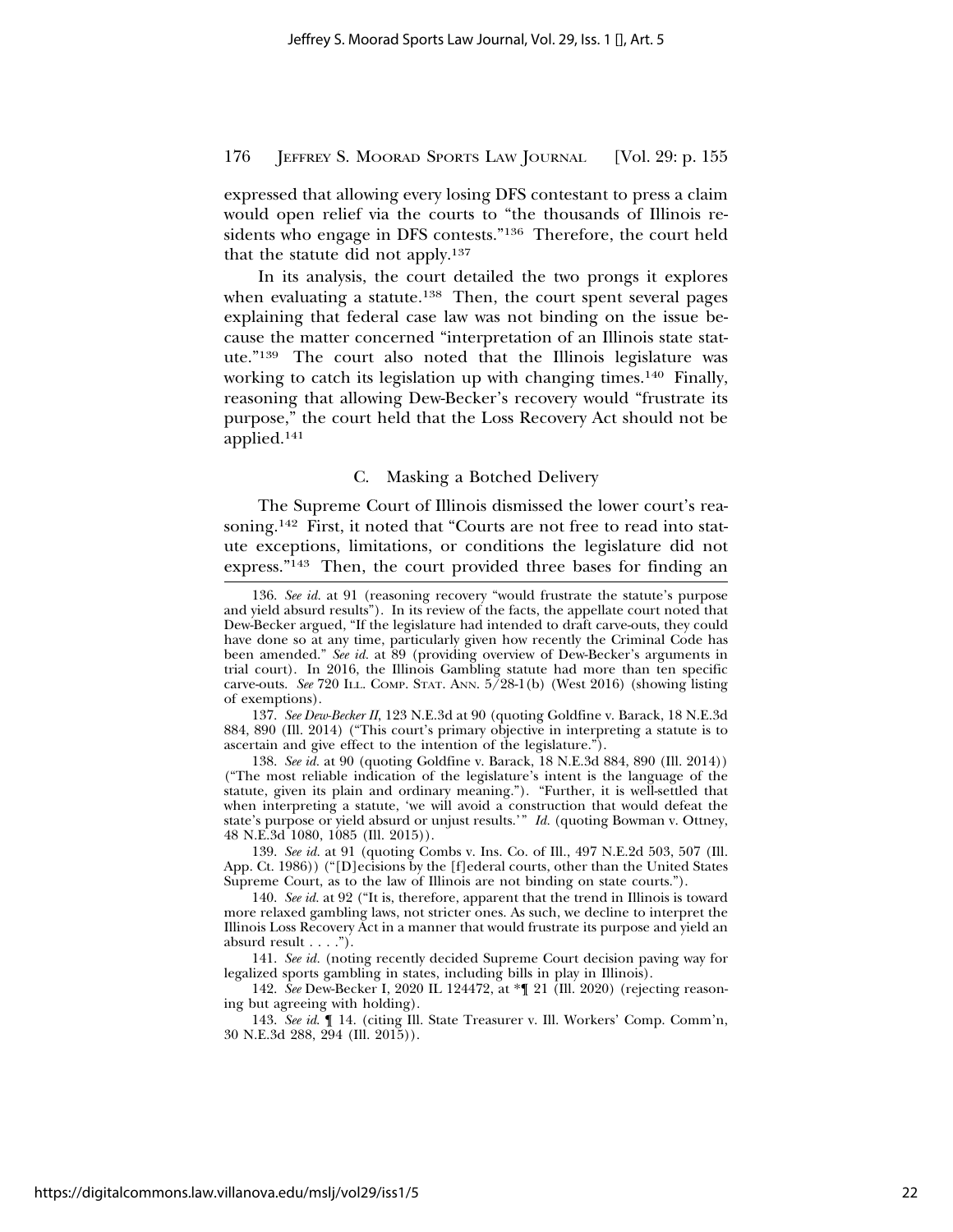error of interpretation.144 First, it stated that the difficulty of identifying DFS winners was not an impossibility.145 Second, it noted that the concern for the efficiency of the courts was based on speculation.146 Finally, it noted that whether the law was becoming outdated was immaterial.147 Nonetheless, the court upheld the ruling in favor of Wu.148

After evaluating the language of the statute, the court concluded the statute only required a gambling loss to have the basis for a claim under the Loss Recovery Act.149 Noting that if a gambler's use of a third-party facilitator to place the wager precluded recovery, the court observed that there would be too many opportunities for the Illinois Loss Recovery Act's effect to be avoided.150 "The law is not required to be blind to, or ineffectual against, the ceaseless efforts and ingenuity of persons to circumvent the [Illinois Loss Recovery Act]."151

In its analysis, the court referenced the three available tests for determining whether the DFS wager was gambling: the predominant purpose test, the material element test, and the any chance test.152 Of these, the material element test would have required the court to consider whether the outcome of the wager depended "in

147. *See id.* at \*¶ 20 ("It is not the role of the judiciary to declare the [Loss Recovery Act] may not be enforced."). This was a point emphasized by Dew-Becker's counsel in the Plaintiff's Brief. *See Brief of Plaintiff-Appellant* at \*11, Dew-Becker III, 2017 IL App (1st) 161383-U at \*1 (Ill. App. Ct. 2017) (No. 1-17-1675) (citing Lawrence v. Regent Realty Grp., 197 Ill. 754 N.E.2d 334, 339 (2001)) ("The statute must be enforced as written, and a court may not depart from its plain language by reading into it exceptions, limitations, or conditions not expressed by the legislature.").

148. *See Dew-Becker I*, 2020 IL 124472, at \**¶* 1 ("We hold that recovery is unavailable.").

149. *See id.* at \**¶* 14 (citing Ill. State Treasurer v. Ill. Workers' Comp. Comm'n, 30 N.E.3d 288, 294 (Ill. 2015)) ("Courts are not free to read into a statute exceptions, limitations, or conditions the legislature did not express.").

150. *See id.* (noting point of Illinois Loss Recovery Act was to deter gambling activity by creating mechanism for action to recover against winning party).

151. *See* Phillips v. Double Down Interactive LLC, 173 F. Supp. 3d 731, 739 (N.D. Ill. 2016) (refuting attempt to narrow description on gambling devices based on physical characteristics of games).

152. *See Dew-Becker I*, 2020 IL 124472, at \**¶*¶ 22–25 (Karmeier, J., dissenting) (citing to Marc Edelman, *Regulating Fantasy Sports: A Practical Guide to State Gambling Laws, and a Proposed Framework for Future State Legislation*, 92 IND. L.J. 653, 663–65 (2017)) (explaining grounds for each test, objecting to majority reliance

<sup>144.</sup> For further discussion of the reasoning, see *infra* notes 145–48 and accompanying text.

<sup>145.</sup> For further discussion of the reasoning, see *infra* notes 146–151 and accompanying text.

<sup>146.</sup> *See Dew-Becker I*, 2020 IL 124472, at \*¶ 21 ("The appellate court's conclusion that applying section 28-8(a) to DFS contests would open the floodgates of litigation is speculative.").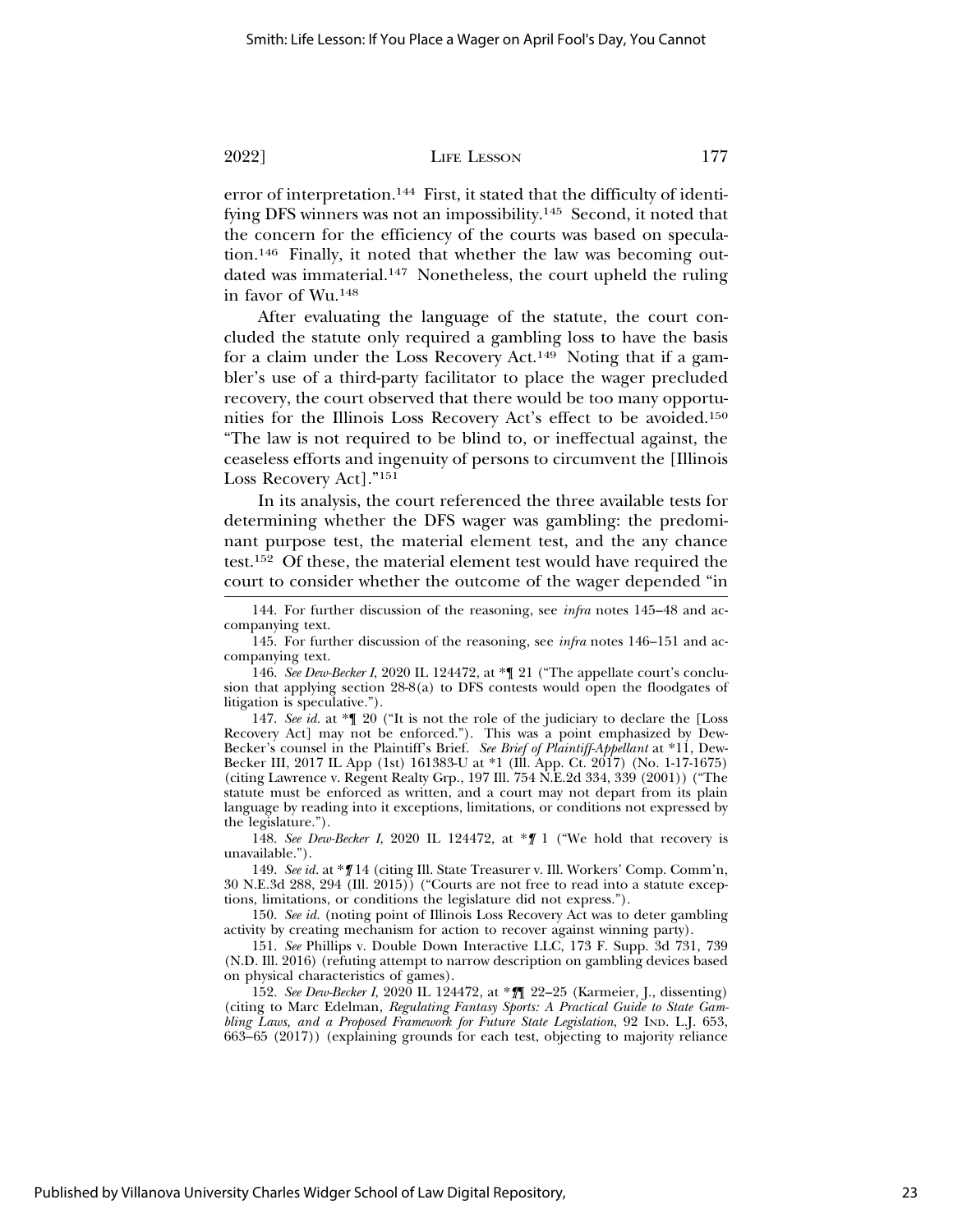a material degree upon an element of chance, even if skill is otherwise dominant."153 Claiming using the materiality test would yield a result too subjective; instead, the court opted for the predominant purpose test.154

The *Dew-Becker* court said choosing the predominant purpose test aligned with the language and example used by the legislature.155 It then held that skill predominated the DFS contests and that the contests could not be considered gambling.156 At this point, the court introduced "several recent, peer-reviewed studies" to buttress its holding.157 The court even went so far as to say that the peer-reviewed studies should hold more weight than the Illinois Attorney General opinion letter issued in 2015 finding such contests illegal gambling acts.158 However, the court added a comment: "We note that nothing in this opinion should be read as

on academic article to summarize three tests). For further discussion on the three tests, see *supra* note 33 and accompanying text.

<sup>153.</sup> *See Dew-Becker I*, 2020 IL 124472, at \*¶ 23 (majority opinion) (explaining subjectiveness of material element test).

<sup>154.</sup> *See id.* at \*¶ 25 (claiming using predominant purpose test would provide for more consistent rulings). "The predominate factor test, in contrast, provides a workable rule that allows for greater consistency and reliability in determining what constitutes a contest of skill." *Id.*

<sup>155.</sup> See *id.* (noting use of similar language in other Illinois statutes while carving out type of gambling device called "redemption machine" from gambling statute due to element of skill required for winning play). "[O]ur legislature has used the predominate factor test in other, similar contexts." *Id.* (citing 720 ILL. COMP. STAT. ANN.  $5/28-2(a)(4)(A)$  (West 2020)). "The outcome of the game is predominantly determined by the skill of the player." *See* 720 ILL. COMP. STAT. ANN.  $5/28-2(a)(4)(A)$  (West 2020)) (providing justification for redemption machine carve-out).

<sup>156.</sup> *See Dew-Becker I*, 2020 IL 124472, at \*¶ 26 (reviewing studies to support proposition industry experts consider DFS contests to be skill-based). A footnote in the opinion noted that under the material element test the Appeals Court of New York determined DFS contests were games of chance. *See id.* (citing White v. Cuomo, 118 N.Y.S.3d 775, 780-81 (N.Y. App. Div. 2020)) (acknowledging "role of skill in determining the outcome of DFS contests," holding DFS "games of chance"). *White v. Cuomo* centered around the legality of provisions in a parimutuel betting statute to regulate fantasy sports contests. *See id.* at 777 (describing challenged legislation establishing contests would not constitute gambling due to "consumer safeguards, minimum standards and the registration, regulation and taxation of [interactive fantasy sports] providers.").

<sup>157.</sup> *See Dew-Becker I*, 2020 IL 124472, at \*¶ 26 (providing names of studies from 2018-2019). The dissenting justice specifically called out this point. *See id.* at \*¶ 35 (Karmeier, J., dissenting) ("From the outset, I must highlight the impropriety of the majority's reliance on scientific studies – that are not found in the record or in either party's briefs – to make the factual determination that skill is the predominate factor in a contest."). For further discussion of the absurdity doctrine and how it allows courts to consider external material not presented for consideration, see *supra* note 44.

<sup>158.</sup> *See Dew Becker I*, 2020 IL 124472, at \*¶ 27 ("Arguing for a different result, plaintiff points to an Illinois Attorney General opinion letter . . . . However, that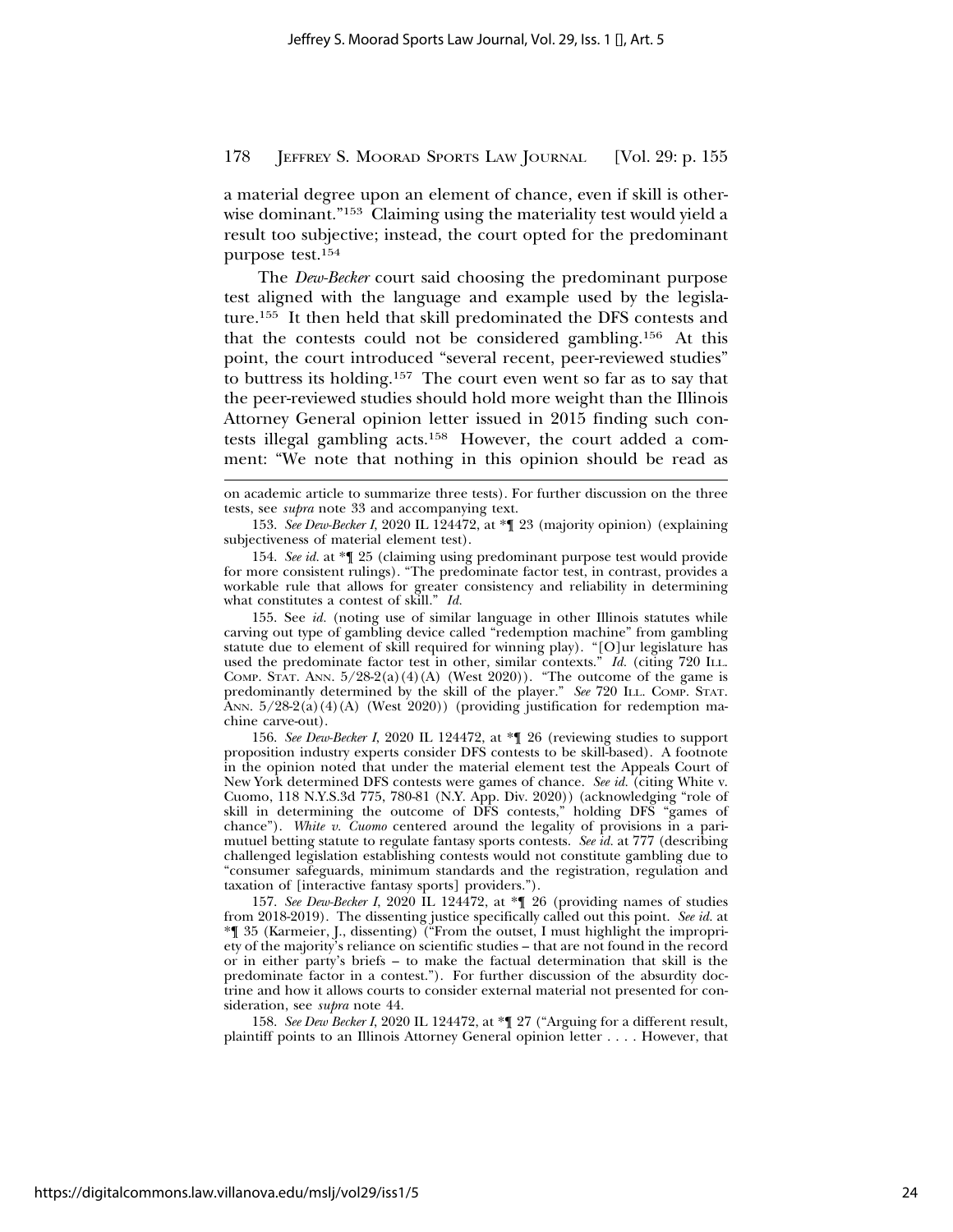stating that regulation of DFS contests is unnecessary or inappropriate."159

Justice Karmeier dissented from the majority opinion.160 First, he characterized the use of the predominant purpose test as a misconception of the court's "quantitative" focus instead of a "qualitative" review.161 Second, he distinguished the difference between the two approaches as setting aside the predominance of skill to consider whether chance controls.162 He said the determination of the character of DFS contests rested on the role chance played in the outcome.163 Third, he posited that the factor of skill could only dominate when skill could salvage the final results.164 Finally, in support of his proposition that DFS contests were gambling events, Judge Karmeier noted that the recently enacted Illinois Sports Wagering Act foreclosed loss recovery options specifically for DFS contests, seemingly implying recognition by the legislature that DFS contests were acts of gambling.165

160. *See Dew-Becker I*, 2020 IL 124472, \*¶¶ 32-33 (Karmeier, J., dissenting) (footnote omitted) ("Due to its misconception of the predominate factor test, the ingenuity exerted in head-to-head DFS contests duped the majority into believing it is a game of skill when it truly is a game of chance. Therefore, I dissent.").

161. *See id*. at \*¶¶ 33, 43 (Karmeier, J., dissenting) ("The majority's quantitative approach lacks the foresight to distinguish an activity tactfully camouflaged as a game of skill but whose outcome relies on a contingent event out of the participant's control from an activity in which the participant can use his or her skill to overcome any impact chance may have on the outcome.").

162. *See id.* at \*¶ 36 (citing Ruben v. Keuper, 127 A.2d 906, 909–10 (N.J. Super. Ct. Ch. Div. 1956) (explaining recent Supreme Court decisions understood test to revolve around "whether the results predominantly depend on chance regardless if skill predominates in the process"). "Such analysis is considered a qualitative approach." *Id.*

163. *See id.* at \*¶ 43 (Karmeier, J., dissenting) (describing role of skill in game as critical to determination of its materiality). For further discussion of significance of qualitative vs. quantitative inquiry, see *infra* note 213 and accompanying text.

164. *See Dew-Becker I*, 2020 IL 124472, at \*¶ 46 (Karmeier, J., dissenting) (describing how DFS nature makes it impossible for DFS player to change outcome once teams selected).

165. *See id.* at \*¶ 47 (Karmeier, J., dissenting) (reviewing for court-defined elements of Sports Wagering Act as well as definition it gives to sports wagering). Sports wagering was defined as

accepting wagers on sports events or portions of sports events, or on the individual performance statistics of athletes in a sports event or combination of sports events, by any system or method of wagering, including, but

opinion did not have the benefit of the more recent research that has established the predominance of skill in DFS contests.")

<sup>159.</sup> *Id.* at \*¶ 28 (Karmeier, J., dissenting)*; see also* Christopher Gerlacher, *An Illinois Bettor Sued for the \$100 He Lost on FanDuel,* GAMING TODAY (Feb. 25, 2021), https://www.gamingtoday.com/news/illinois-bettor-sued-100-lost-fanduel-unsuccessfully/ [https://perma.cc/G7HP-WUVL] (providing review of analysis while agreeing with court's reasoning).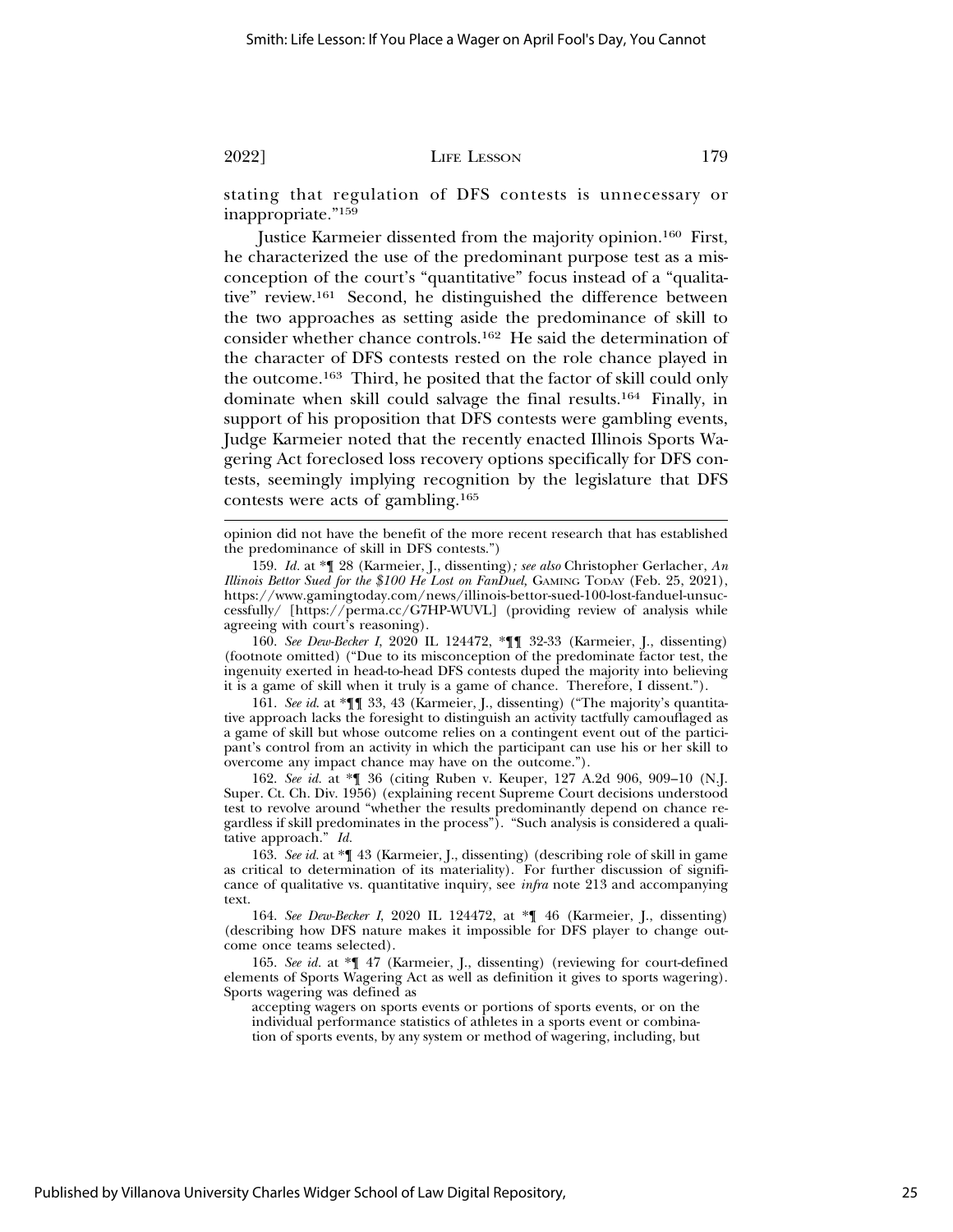# V. CRITICAL ANALYSIS: "JESTING OUR LIMITS"<sup>166</sup>

At the heart of gambling legislation lies the need to draw the boundaries of permissible activity.167 The analysis of the Dew-Becker saga settled quickly into the statutory realm from the first non-trial.168 In the context of the overall gambling landscape at the time, it was not unreasonable that the judge looked for an out from establishing precedent in this new area.169 However, from that point forward, the *Dew-Becker* judges' attempts to avoid creating law in the absence of timely statutes effectively forced the *Dew-Becker* courts into increasingly awkward analyses and holdings at each phase of judicial review.170

In *Dew-Becker III*, by finding that DFS contests relied predominantly on skill, the justices could exempt DFS contests from the Loss Recovery Act.171 However, the majority relied on studies that were not introduced via either evidence or briefs.172 Nor did the

166. *See* Carrie Arnold, *Jesting Our Limits: Do April Fools' Day Pranks Alienate or Engage People?*, SCI. AM. (Mar. 31, 2011), https://www.scientificamerican.com/ article/do-april-fools-jokes-tests-limits-alienate-engage/ [https://perma.cc/5A7E-2E7K] (discussing using humor "to both test social bonds and bring groups together").

167. *See* Simmons, *supra* note 93, § 2 (providing definitions of games of chance plus citations for other cases around nation concerning issue).

168. *See* Dew-Becker III, 2017 IL App (1st) 16138-U, at \*¶ 7 (Ill. App. Ct. 2017) (showing question from judge focused on whether Dew-Becker met statutory basis for bringing claim under Loss Recovery Act). For further discussion of this issue, see *supra* notes 127–129 and accompanying text.

169. For further discussion of the trial judge's handling of Dew-Becker's claim, see *supra* note 121 and accompanying text.

170. For further discussion of the appellate court holding, see *supra* notes 131–141 and accompanying text. For further discussion of the state supreme court's holding, see *supra* notes 142–165 and accompanying text.

171. *See* Dew-Becker I, 2020 IL 124472, at \*¶ 27 (Ill. 2020) ("Because the outcomes of head-to-head DFS contest are predominately skill based, we conclude that plaintiff was not engaged in 'gambling' with defendant as required under [the Loss Recovery Act].").

172. *See id.* at \*¶ 35 (citing People v. Givens, 934 N.E.2d 470, 478 (Ill. 2010)) ("The majority should not take the position of an advocate and defend against plaintiff's suit by hastily accepting the validity of studies that it searched for outside

not limited to, in person or over the Internet through websites and on mobile devices.

*Id.* (citing 230 ILL. COMP. STAT. ANN. 45/25-10 (West 2019)).

A 2015 South Carolina loss recovery case also evaluated legislative intent when loss recovery was at issue. *See* Proctor v. Whitlark & Whitlark, Inc., 778 S.E.2d 888, 890 (S.C. 2015) (discussing legislature's choice to allow loss recovery even when plaintiff participated in illegal gambling). The case overturned an earlier case, *Johnson v. Collins Ent. Co., Inc*., which was cited to by the court for its explanation of loss recovery policy choices. *See* Johnson v. Collins Ent. Co., 564 S.E.2d 653, 666 (S.C. 2002) (considering whether state's endorsement of video gaming precluded cause of action), *overruled by* Proctor v. Whitlark & Whitlark, Inc., 778 S.E.2d 888 (S.C. 2015).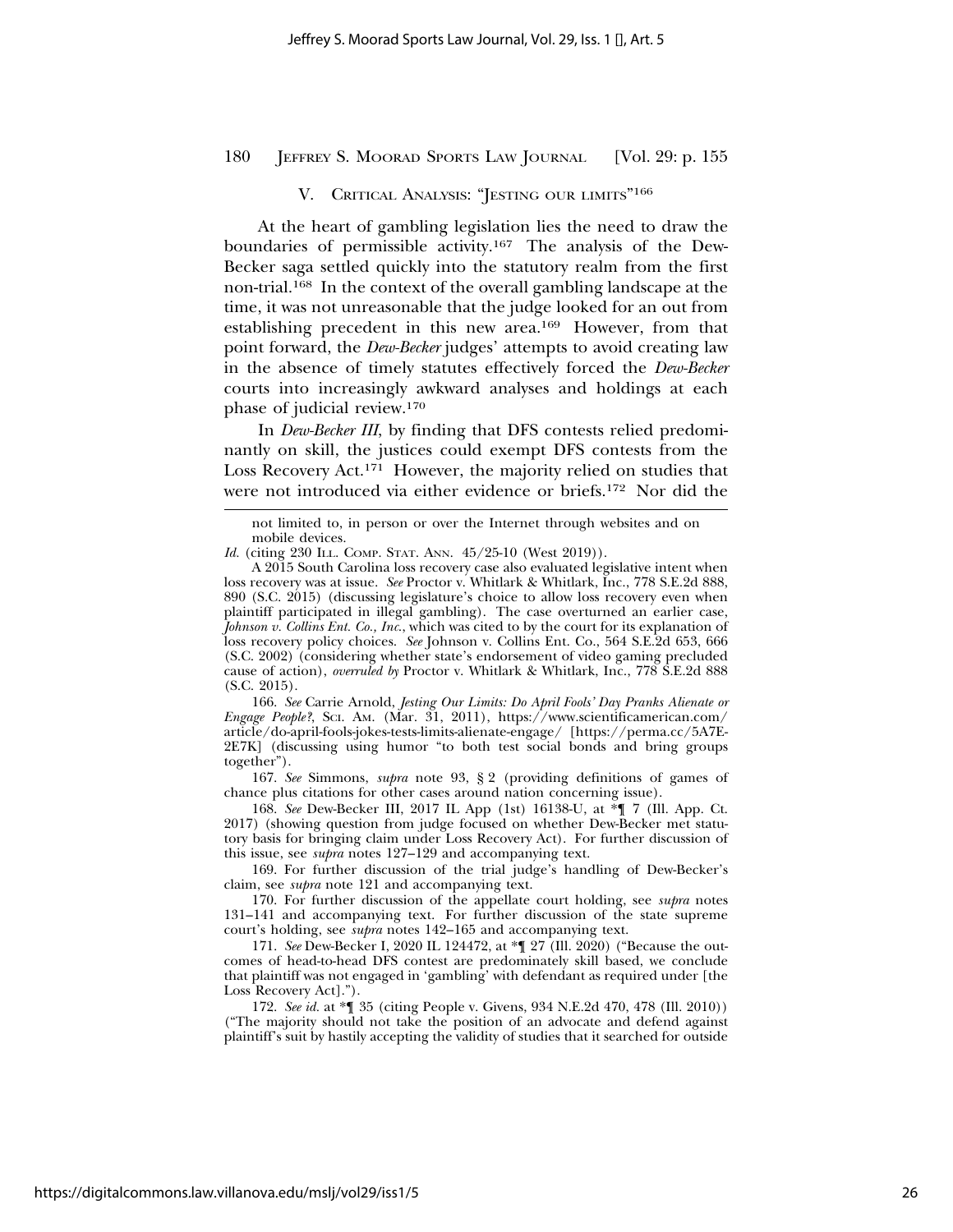court evaluate the merits of the research studies it introduced.173 The fact that the court gave only limited consideration to the two alternate tests, the material element test and the any chance test, seemed to betray its intent to except DFS from the definition of gambling at all costs.174 After providing definitions for the tests, the court opted not to analyze the applicability of either of them.175

The approach used by the Illinois supreme court to review a statutory question under active legislative debate contradicted the social policy constraints regarding sports gambling questions placed on courts by the United States Supreme Court in its May 2018 *Murphy* decision.<sup>176</sup> There, the Court acknowledged an interest in regulating gambling.177 However, it noted that it would be improper for the Court to act outside the scope of its authority to make a policy choice.178 In *Dew-Becker*, the court expressly used its position to advance a prospective legislative goal when the plain reading of the statute contradicted that outcome.179

This Note Section shows how each phase of the case ushered in new legal-reasoning gyrations from the reviewing judges.180 First,

173. *See Dew-Becker I*, 2020 IL 124472, at \*¶ 35 ("[T]he majority failed to engage in its own analysis of the studies' validity or credibility.").

174. *See id*. at \*¶ 25 ("[T]he any chance test is essentially no test at all, as every contest involves some degree of chance. The material element test depends too greatly on a subjective determination of what constitutes 'materiality.'").

175. *See id.* ("We find . . . that the predominate factor test is the most appropriate.")

176. *See* Murphy v. Nat'l Collegiate Athletic Ass'n, 138 S. Ct. 1461, 1485 (2018) (limiting role to "interpret the law Congress has enacted and decide whether it is consistent with the Constitution").

177. *See id.* at 1470 ("[P]roponents argued that it would protect young people . . . and the law was needed to safeguard the integrity of sports.").

178. *See id.* at 1484 ("The legalization of sports gambling requires an important policy choice, but the choice is not ours to make.").

179. *See* Proctor v. Whitlark & Whitlark, Inc., 778 S.E.2d 888, 890 (S.C. 2015) (Toal, C.J. dissenting in part) (discussing South Carolina court's overreach by saying, "We find our Legislature has enacted specific gambling loss statutes as the exclusive remedy for a gambler seeking recovery of losses sustained by illegal gambling. Accordingly, we now overrule our decisions that have implicitly authorized recovery beyond these statutes."); *see also id.* at 894 ("Although our decisions have effectuated the intent of the Legislature to permit recovery for illegal gambling losses . . . this Court has expanded recovery beyond these statutes. We take this opportunity to re-evaluate . . . ."). For further discussion of the plain reading discussion, see *supra* note 138 and accompanying text.

180. *See* Dew Becker III, 2017 IL App (1st) 161383-U, at \*¶ 10 (Ill. App. Ct. 2017) (choosing to limit review of trial court decision by finding failure to conduct trial, thereby declining to address whether trial court judgment "was contrary to the manifest weight of the evidence . . . ."); *see also* Dew Becker II, 123 N.E.3d, 90-

the record  $\dots$ "). For further discussion of the basis for the majority's determination that DFS contests were not gambling activity, see *supra* notes 152–158 and accompanying text.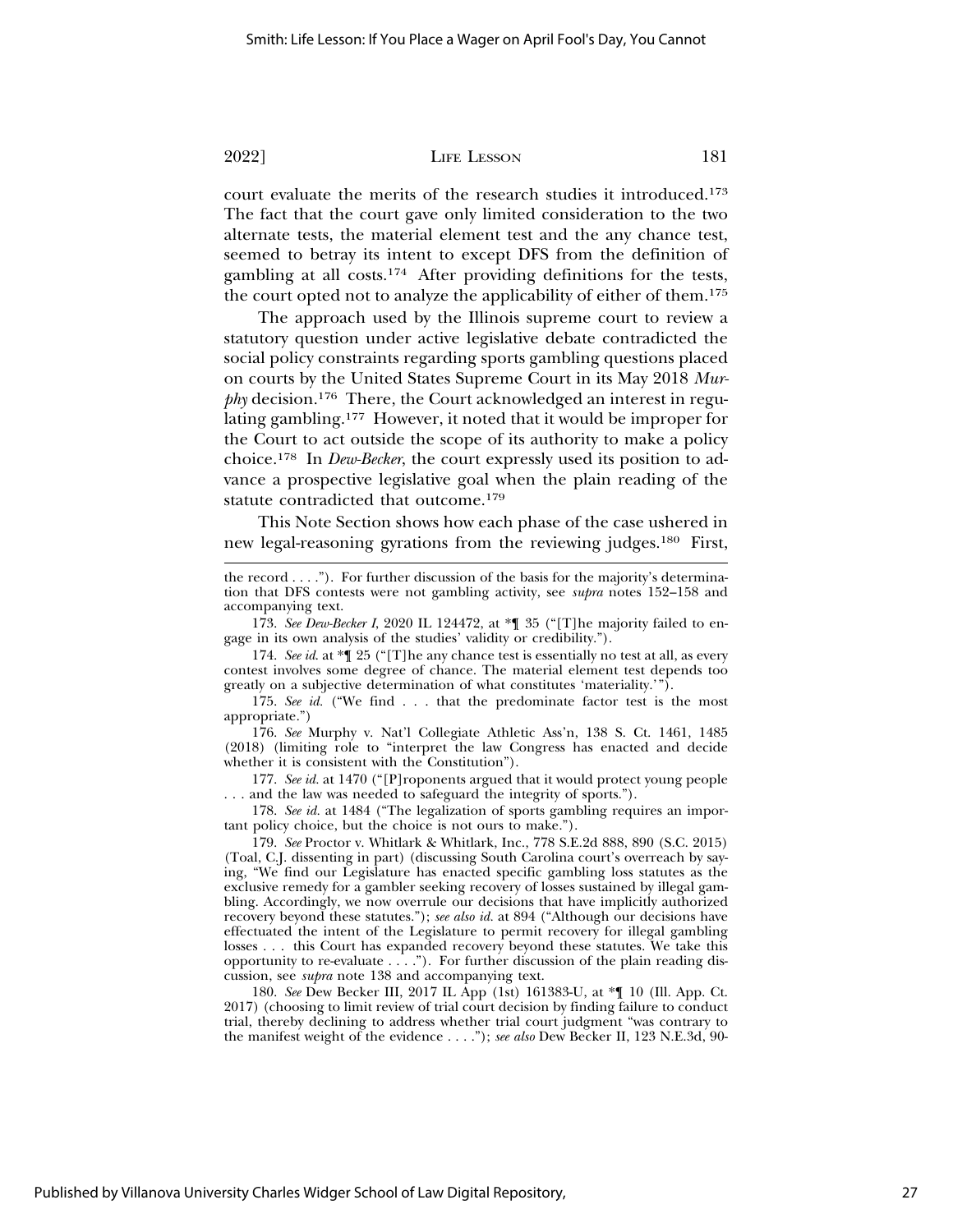Subsection A shows the trial court made its determination based on the language of the Loss Recovery Act.181 Subsection B then shows how the appellate court plainly announced it was doing the legislature's work due to the absence of updated statutes.182 Finally, Subsection C addresses how the Illinois supreme court stretched the statute language to cover its exceptional reach.<sup>183</sup>

#### A. Due Process: No Laughing Matter

In his complaint, Dew-Becker outlined a prima facie case for recovery under the Illinois Loss Recovery Act.184 The bystander's report from his first trial documented that in real-time, Dew-Becker directed the judge's attention to the lack of support for the ruling.185 However, even if the application was improperly reasoned, at least the judge framed his ruling around how he understood the language of the Loss Recovery Act.186

When the appellate court remanded the case to the trial court, the judge issued the same ruling.187 The holding, however, showed a shift in the judge's analysis from his first review of the facts.188 Rather than finding that Dew-Becker sued the wrong defendant for recovery as he had initially found, the judge reasoned and held that there was not enough of a direct connection between Dew-Becker

182. For further discussion of the appellate court's bold proclamation, see *supra* notes 136–48 and accompanying text.

183. For further discussion of how the Illinois supreme court was left to remedy the perception of judicial overreach, see *supra* notes 142–48 and accompanying text.

184. *See Dew-Becker III*, 2017 IL App (1st) 161383-U, at \*¶ 4 (showing Dew-Becker's complaint outlined prima facie case for recovery under Illinois statute).

185. For further discussion of Dew-Becker's expressed disbelief at the reasoning, see *supra* note 124 and accompanying text.

<sup>91 (</sup>Ill. App. Ct. 2018) (agreeing with lower court holding Loss Recovery Act "does not allow recovery when the gambling is conducted through a third party website" because court held intent of Act was "to apply to allow recovery when two people who know one another (or at least are familiar with one another's identity) engage in illegal gambling" while acknowledging parties in this case knew each other); *Dew-Becker I*, 2020 IL 124472, at \*¶ 21 (Ill. 2020) (explaining disagreement with appellate court's reasoning but affirming its decision).

<sup>181.</sup> For further discussion of the trial court's misapplication of facts to the statute, see *supra* note 149 and accompanying text.

<sup>186.</sup> *See Dew-Becker III*, 2017 IL App (1st) 161383-U, at \*¶ 4 (showing judge understood central issue to be inapplicability of claim to Loss Recovery Act statute).

<sup>187.</sup> For further discussion of the trial court's decision on remand, see *supra* note 125 and accompanying text.

<sup>188.</sup> *See Dew-Becker III*, 2017 IL App (1st) 161383-U, at \*¶ 4 (showing judge realized FanDuel was not directly involved in wager).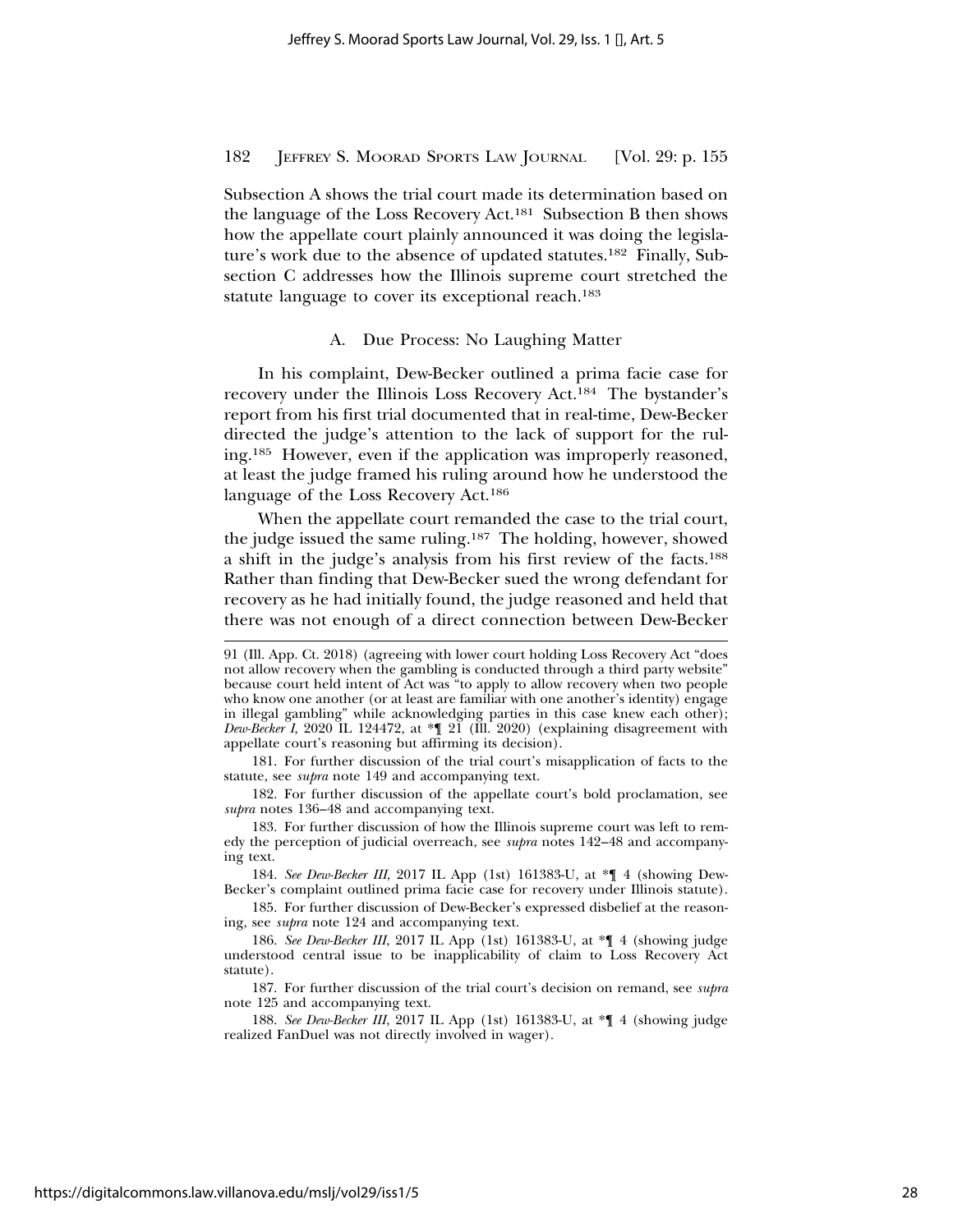and Wu to satisfy the Loss Recovery Act framework.189 However, the court is only supposed to evaluate legislative intent in the absence of an ability to discern the plain meaning of the language.<sup>190</sup> The Loss Recovery Act language was plainly written to apply to gambling, and if the court concluded the contest was a gambling contest, Dew-Becker should have been awarded recovery under the statute.191 In the end, the outcome of the first visit to the trial court foreshadowed the explanation for the finding in favor of the defendant.192

#### B. Appellate Review Sets the Mark

At the appellate court level, the court's decision to bar recovery outside of supporting law became even more egregious.193 The court held that the contest was gambling activity, thereby opening the door to recovery, but affirmed the lower court's holding.194 To arrive at that conclusion, the court collapsed two sequential prongs of statutory analysis into one.195 Rather than beginning with the

191. For further discussion of language in Loss Recovery Act, see *supra* note 28 and accompanying text.

192. *See* Dew-Becker II, 123 N.E.3d 86, 87 (Ill. App. Ct. 2018) ("The trial court determined that this section of the [Loss Recovery] Act does not allow for recovery when the gambling is conducted through a third-party."). *Contra Dew-Becker III*, 2017 IL App. (1st) 161383-U, at \*¶ 7 (indicating recovery could have been sought from FanDuel).

193. For further discussion of how the appellate court acknowledged the Loss Recovery Act language did not exclude Dew-Becker's claim when rooting its denial in current legislative interests, see *supra* notes 139–141 and accompanying text.

194. *See Dew-Becker II*, 123 N.E.3d at 90–91 (noting its agreement with trial court statute was not meant to apply because "gambling at issue was not conducted directly between one person and another person" even though parties knew each other's identities). The relevant language of the statute reads any "person who by gambling shall lose to any other person . . . ." *See id.* at 89. The defense hinged its argument upon the fact "that although the plaintiff sued him directly in this case" the presence of a third party-facilitator precluded application of the Loss Recovery Act. *See id.* ("Defendant testified that the contest at issue was 'not an illegal gambling situation' and that the Act was not meant to apply."). In this way, DFS play is fundamentally different from video game betting, which is a named exclusion from the Act. *See id.* (highlighting video game gambling exclusion from Illinois Loss Recovery Act). For further discussion of the trial court's holding, see *supra* notes 121–130 and accompanying text.

195. For further discussion of court's analysis, see *supra* notes 138–141 and accompanying text. For further discussion of the prongs of statutory analysis the court used, see *supra* note 138 and accompanying text.

<sup>189.</sup> *See id.* (reasoning third-party platform presented insurmountable problem to applicability of Loss Recovery Act).

<sup>190.</sup> *See* Dove, *supra* note 44, at 747-48 (outlining three approaches to discerning statutory plain meaning: "ordinary meaning," which considers current context, "intentionalism", which examines legislator intent *at time of enactment*, "purposivism," which considers policy goals). For further discussion of restraints regarding statutory review, see *supra* note 149 and accompanying text.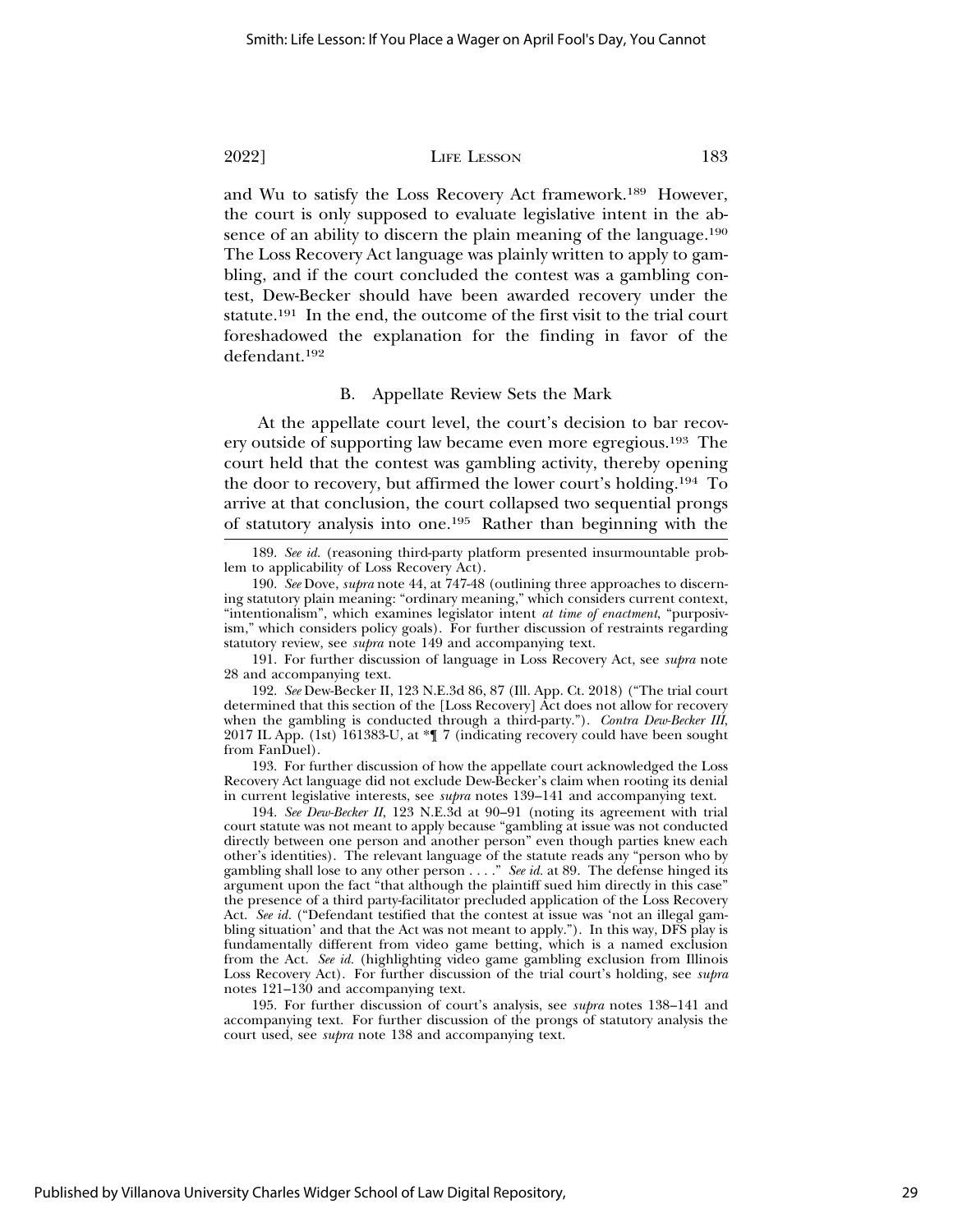first prong, plain meaning, and ending there because the plain meaning was evident, the court instead considered the second prong in tandem.196

As the court observed, allowing recovery would create potentiality for a remarkable increase in claims given DFS's soaring popularity.197 Additionally, permitting recovery for plaintiffs like Dew-Becker could introduce inequity since not every DFS player would know or have the ability to determine the identity of the opposite gambler.198 Nonetheless, the court exceeded its authority.199 Furthermore, when the appellate court partly justified its decision on a lack of court cases, it ignored the cases it cited just pages earlier that referenced cases arising from within Illinois.200 Hedging its bets, the court emphasized the state did not need to follow federal decisions.201 Ironically, the court used federal case law to justify its opinion.202

#### C. Punchline

The Supreme Court of Illinois highlighted that some gamblers on DFS platforms do not know their opponents' identities, so precluding recovery by those who know that information would be illogical.203 In fact, the state supreme court went as far as to address

200. *See Dew-Becker II*, 123 N.E.3d 86, 87 n.1 (citing Sonnenberg v. Amaya Grp. Holdings (IOM) Ltd., 810 F.3d 509, 510 (7th Cir. 2016); Phillips v. Double Down Interactive LLC, 173 F. Supp. 3d 731, 737 (N.D. Ill. 2016); Langone v. Kaiser, No. 12 C 2073, 2013 WL 5567587, ¶ 3 (N.D. Ill. Oct. 9, 2013)) (chronicling cases involving statute 720 ILL. COMP. STAT. 5/28-8 and giving it short title of "Illinois Loss Recovery Act" for consistency with court terminology in those cases).

201. For further discussion of the question regarding contemporary Loss Recovery Act-based cases, see *supra* note 134 and accompanying text.

202. *See Dew-Becker II*, 123 N.E.3d at 91–92 (citing to Seventh Circuit opinion regarding Illinois statutory changes).

203. *See* Dew-Becker I, 2020 IL 124472, at \*¶ 16 (Ill. 2020) ("Moreover, nothing in the language of section 28-8(a) is *per se* inapplicable to DFS contests conducted on websites such as FanDuel.").

<sup>196.</sup> *See Dew-Becker II*, 123 N.E.3d at 91 ((showing court considered plain meaning and current legislative intent together instead of sequentially).

<sup>197.</sup> For further discussion of growing popularity of DFS, see *supra* notes 8–11 and accompanying text.

<sup>198.</sup> For further discussion of the logistics of DFS wagers, see *supra* notes 45–50 and accompanying text.

<sup>199.</sup> For further discussion of the Supreme Court's guidance regarding statutory review in relevant gambling-statute case *Murphy v. Nat'l Collegiate Athletic Ass'n*, see *supra* note 176 and accompanying text. For further discussion of how another state supreme court overturned itself to correct its overreach, see *supra* note 179 and accompanying text.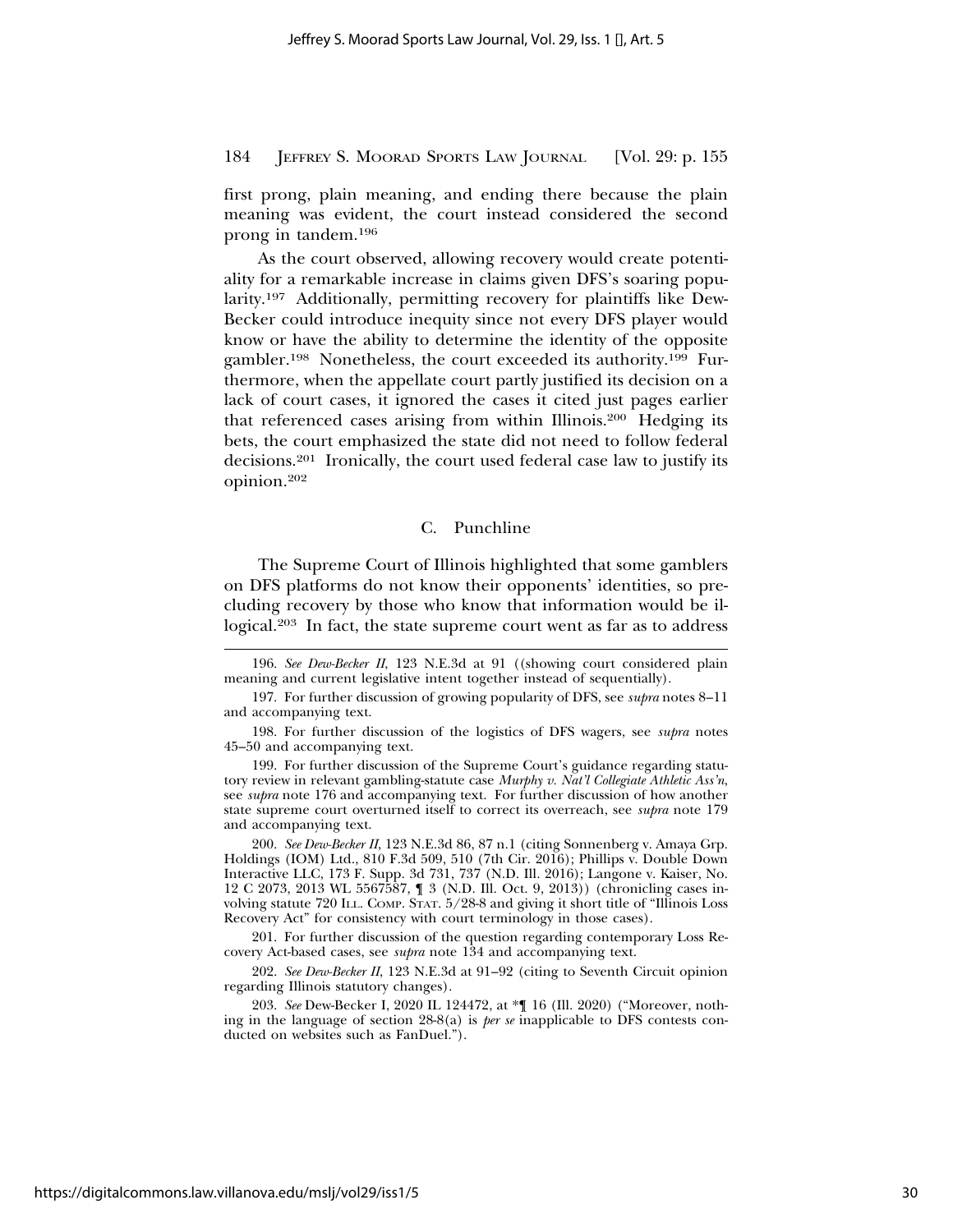the absurdity in the appellate court reasoning.204 Furthermore, the Illinois supreme court acknowledged that it needed to apply the statute if it found it was constitutionally sound.205

However, the court then created its own absurdity by holding that the DFS contest "was not gambling."206 First, it selected the test that would provide the most favorable analytical structure for the desired answer to the gambling issue.207 It seems particularly noteworthy that the court did not evaluate the *Dew-Becker* facts through the analytical construct of the any chance test.208 After all, the any chance test formed the basis of the recent opinion letter from the state's attorney general finding that DFS contests were acts of illegal gambling.209 Then, rather than provide its own analysis of the tests, the court relied on analysis supplied by academic scholars who never appeared in court to subject the theories to questioning.210

In an attempt to support its test selection, the court cited a subsection of the Video Gaming Act and named a particular type of excepted gambling activity.<sup>211</sup> However, that gambling activity  $$ gambling at a redemption machine – relied on the gambling individual's ability to throw an object at a target, not other players' per-

207. *See Dew-Becker I*, 2020 IL 124472, at \*¶ 22 (providing three tests for evaluating element of chance necessary for gambling).

208. *See id.* at \*¶ 25 (giving any chance test only one sentence in its evaluation of which test it would use). For further discussion of qualitative approach's significance, see *supra* notes 213 and accompanying text.

210. *See Dew-Becker I*, 2020 IL 124472, at \*¶ 26 (naming studies used to demonstrate outcomes of random DFS team assignments versus selected teams).

<sup>204.</sup> *See id.* ("To be sure, the use of screen names may, in some instances, make recovery more difficult for the loser of a DFS contest, but it does not make recovery impossible.").

<sup>205.</sup> For further discussion of limits on statutory interpretation, see supra notes 147-148 and accompanying text.

<sup>206.</sup> *See Dew-Becker I*, 2020 IL 124472, at \*¶ 21 (finding ambiguity in character of daily fantasy sports play to incorporate outside scholarly materials.). *See generally* Dove, *supra* note 44, at 758 (discussing doctrine of absurdity, noting "[w]hether a judge intentionally or unconsciously seeks to disguise a results-oriented interpretation, the results of particular interpretations have the potential to impact interpretive decisions.").

<sup>209.</sup> *See Dew-Becker I*, 2020 IL 124472, at \*¶ 27 (noting any chance test underpinned Texas finding DFS contests were illegal gambling acts; any chance test also supported analysis adopted by Attorney General of Illinois in 2015 opinion letter on issue). The Edelman article cited by the court shows that some of the states determining DFS play was gambling also relied on the any chance test. *See* Mark Edelman, *Regulating Fantasy Sports*, 92 IND. L.J. 653, 664 n.53 (2017) (identifying "Arizona, Arkansas, Iowa, and Tennessee" as examples).

<sup>211.</sup> For further discussion of skill-based play, see *supra* note 153 and accompanying text.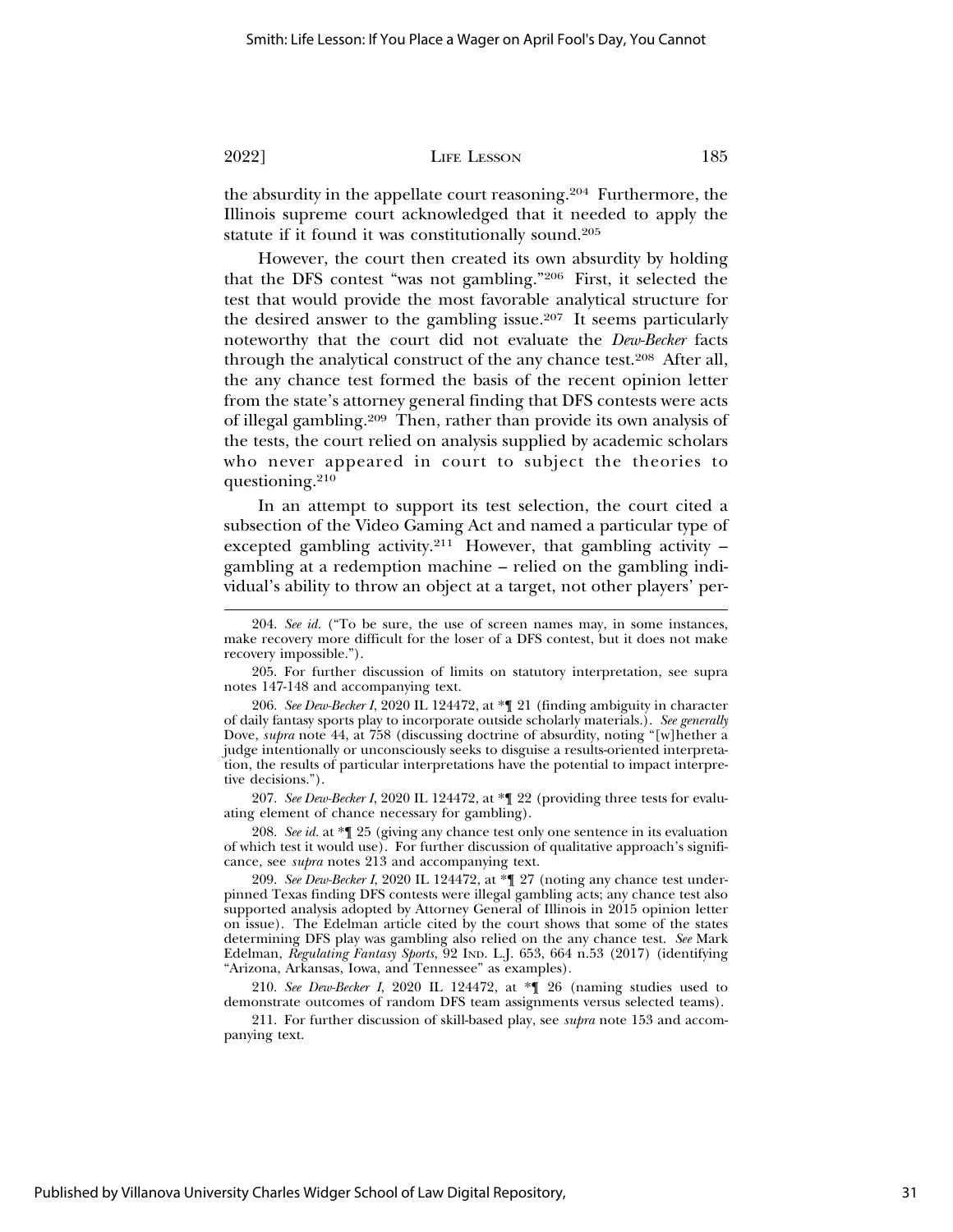formances on a given day.212 Furthermore, the justices selected a test for their analysis that seemed at odds with its analytical approach, as noted by the dissenting judge.213 In its closing, however, the court left the legislature room to narrow the entryway for sports gambling by limiting its ruling to head-to-head DFS contests.214 Nonetheless, while making a show of knowing and respecting its bounds, the court seemed to ignore the plain text of recently enacted legislation, a real-time indicator of legislative intent.215

#### VI. IMPACT: META HUMOR

As the Illinois courts narrowed their reasoning for disallowing recovery under the Loss Recovery Act, its supreme court ultimately held that DFS contests did not constitute gambling.<sup>216</sup> This holding was a marked change in Illinois and a marked change to common practice among the states generally.217 Notably, the definitive ruling made Illinois more attractive to DFS operators because it reduced the business risks to the operators.218 Meanwhile, the definitive ruling left future courts and impacted individuals little recourse for recovery.219

The court's ruling also served as an invitation to current and future state legislators to leave the hard work of crafting the particu-

214. *See* Carter Floyd, *DFS Decision in IL Could End Mobile Sports Betting Waiting Period*, LEGAL SPORTS BETTING (Apr 27, 2020, 10:10 AM),  $\overrightarrow{h}$ www.legalsportsbetting.com/news/dfs-decision-in-il-could-end-mobile-sports-betting-waiting-period/ [https://perma.cc/EY7Y-BFPS] ("[I]t only specifies 'head-tohead' DFS contests as being games of skill, meaning that other types of contest might not be covered.").

215. For further discussion of the Sports Wagering Act, which addresses DFS contests, see *supra* note 165 and accompanying text.

216. For further discussion of the court's reasoning, see *supra* notes 142–165 and accompanying text.

217. *See* Jeffrey Standen, *The Special Exemption for Fantasy Sports*, 42 N. KY. L. REV. 427, 428, 435 (2015) (discussing status of states' sports gambling laws in 2015, while noting fantasy sports as federal carve-out).

218. *See* Danny Lawhon, *Illinois Ruling Huge for Daily Fantasy Sports*, GAMING TODAY (Apr. 29, 2020), https://www.gamingtoday.com/news/illinois-ruling-hugefor-daily-fantasy-sports/ [https://perma.cc/KR96-ML9J] (mentioning Madigan opinion's chilling effect on DFS operators, speculating ruling will increase investor confidence).

219. *See* Dew-Becker III, 2017 IL App (1st) 161383-U, at \*¶ 11 (Ill. App. Ct. 2017) (explaining why case was statutory in nature rather than based in tort or contract law).

<sup>212.</sup> *See Dew-Becker I*, 2020 IL 124472, at \*¶ 25 (providing detail of gambling device).

<sup>213.</sup> *See id*. at \*¶ 36 (explaining predominant factor test involves qualitative approach). For further discussion of how the studies entered the case, see *supra* note 172 and accompanying text.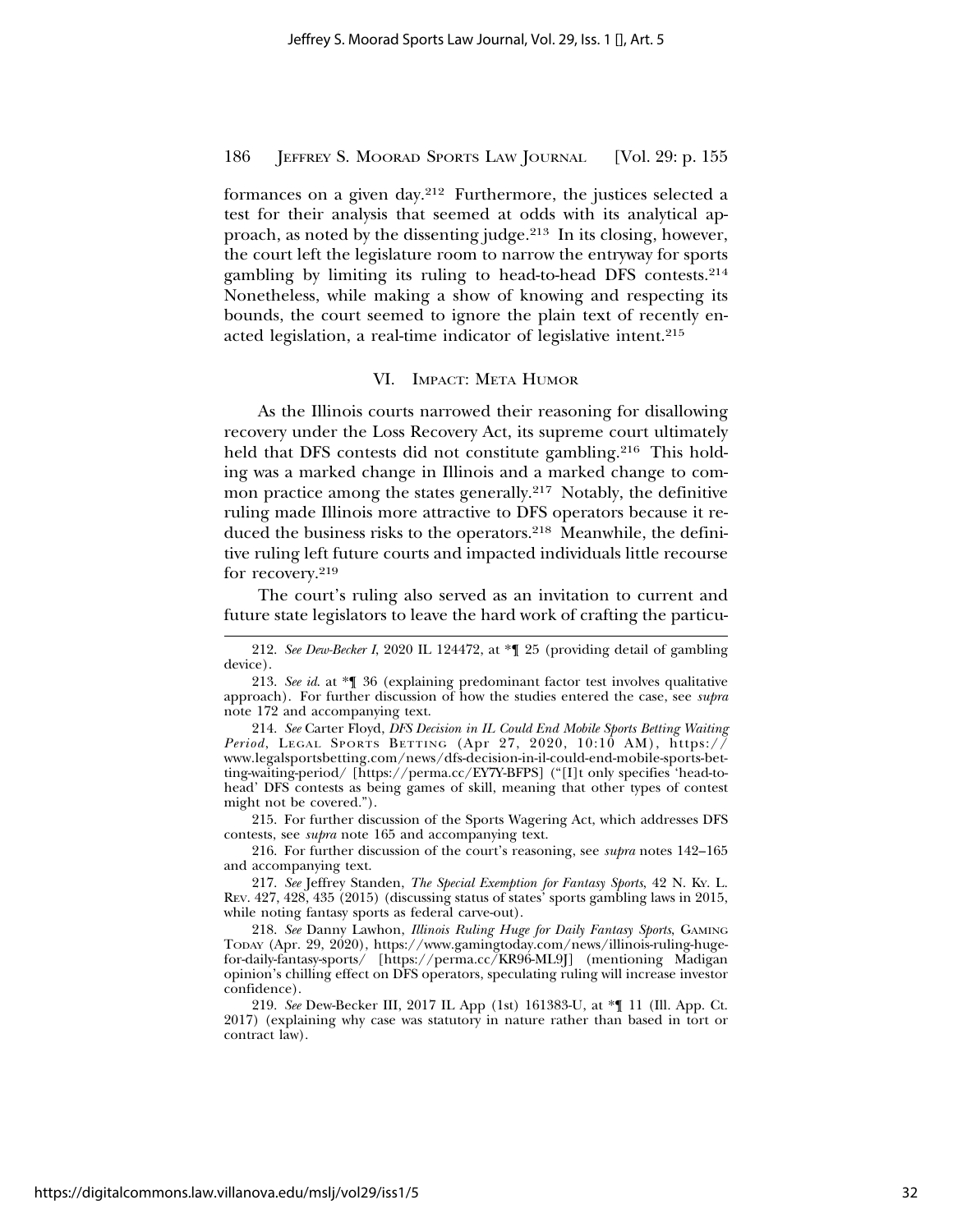lars of legislation to the courts.220 In the absence of support from within the statute's plain language, the case briefs, or legislative materials, the court introduced evidence that it thought suited the legislature's purpose and thereby invited other future courts to do the same.221 Additionally, the South Carolina case *Proctor v. Whitlark & Whitlark, Inc.*<sup>222</sup> shows that at least some justices could be eager to use *Dew-Becker* to support using statutory interpretation cases to ameliorate newly identified gaps in legislation.223 As highlighted in *Dew-Becker*, statutory claims cannot be resolved by conference.224 The ruling will also have repercussions on companies inside and outside of Illinois, communities, and individual DFS players.225

The challenge faced by the *Dew-Becker* court of trying to prevent absurd outcomes springing from legislative gaps was neither novel nor unforeseeable.226 At this point, the move to online recreation was well underway.227 Preventing absurdities from gambling

223. *See id.* at 897 ("First, the General Assembly has not responded to *Johnson* and *Gentry* to indicate its intention that sections 32–1–10 and 32–1–20 of the South Carolina Code provide the exclusive remedy for losses sustained by illegal gambling.").

224. *See Dew-Becker III*, 2017 IL App (1st) 161383-U, at \*¶¶ 11–14 (noting while civil claims can be resolved via informal hearings, statutory claims require trial).

225. For further discussion of how the ruling will impact federal tax collection, for example, see *supra* note 108 and accompanying text.

226. *See, e.g.,* Pearce v. Foote, 113 Ill. 228, 240 (1885) (evaluating statutory language, trade details to determine whether options that were brokered could escape gambling consequences under statutory language, ultimately holding, "no subtle finesse of construction ought to be adopted to defeat the end it is to be hoped may be ultimately accomplished"). For further discussion of bending statutory language to match desired outcome, see *supra* note 58 and accompanying text.

227. *See* Phillips v. Double Down Interactive LLC, 173 F. Supp. 3d 731, 733 n.1 (N.D. Ill. 2016) (showing trend of online gaming by reporting one company's participation rate of players originating from Illinois internet addresses at nearly 20,000 citizens). In *Phillips*, the plaintiff tried to bring a class action lawsuit against an online casino-styled game that did not provide cash winnings. *See id.* at 736 ("Phillips filed a class-action complaint against Double Down in the Circuit Court

<sup>220.</sup> *See* Dew-Becker I, 2020 IL 124472, at \*¶¶ 17–19 (Ill. 2020) (providing rationale for characterizing gambling as non-gambling while subsequently quoting language of Criminal Code stating clearly "person commits gambling if he or she 'knowingly plays a game of chance or skill for money or other thing of value,' unless excepted").

<sup>221.</sup> *See id.* at \*¶ 44 (citing People v. Mitchell, 444 N.E.2d 1153, 1155 (Ill. 1983)) ("The majority opinion risks legalizing traditional concepts of gambling anytime a study concludes that it involves skill more than chance. One example is poker. Our courts, like many other courts, have determined poker and other card games to be games of chance despite statistical evidence that skill dominates.").

<sup>222.</sup> Proctor v. Whitlark & Whitlark, Inc., 778 S.E.2d 888 (S.C. 2015).